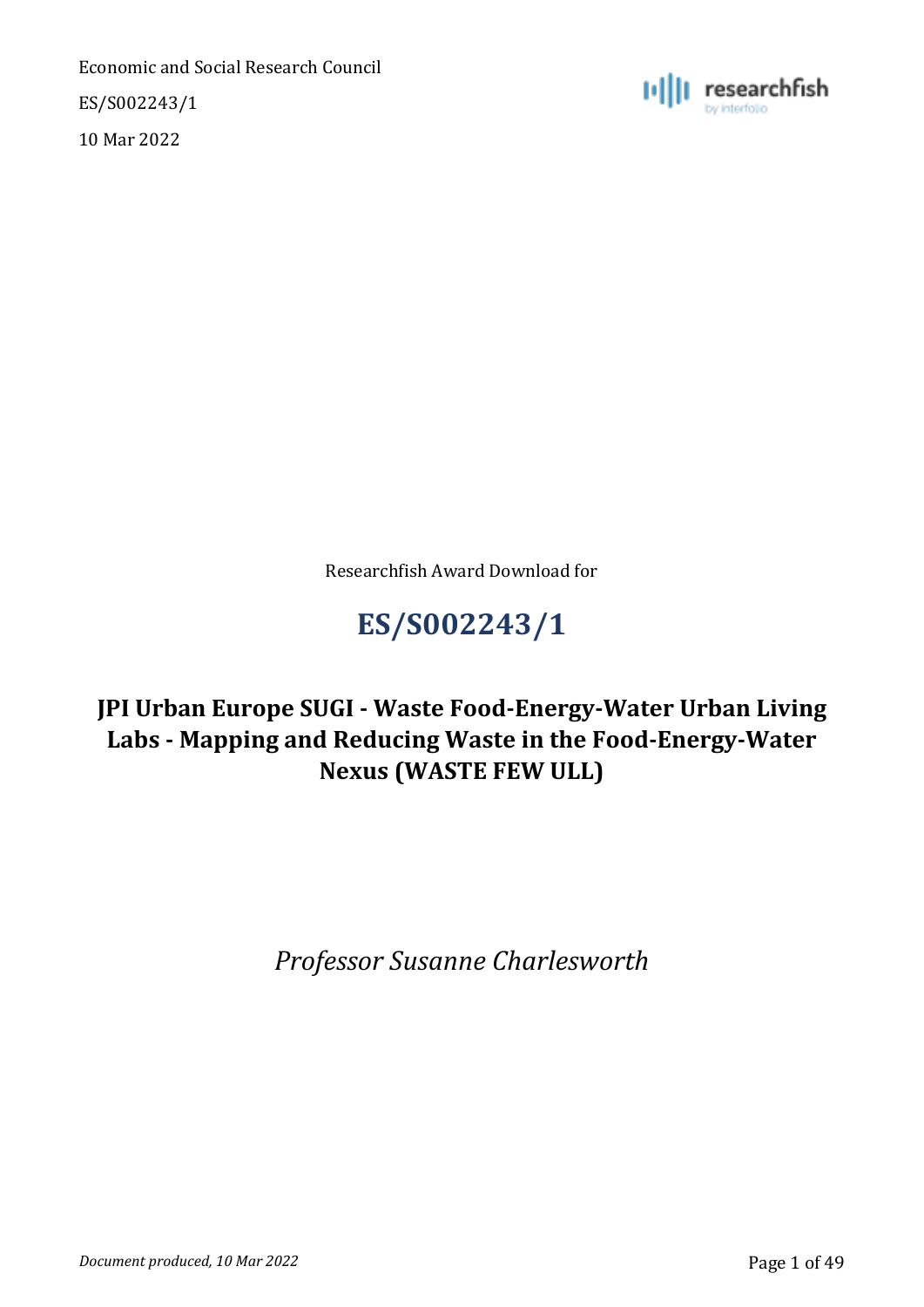ES/S002243/1

10 Mar 2022



| <b>Award Title</b>           | JPI Urban Europe SUGI - Waste Food-Energy-Water Urban<br>Living Labs - Mapping and Reducing Waste in the Food-Energy-<br>Water Nexus (WASTE FEW ULL)                                                                                                                                                                                                                                                                                                                                                                                                                                                                                                                                                                                                                                                                                                                                                                                                                                                                                                                                                                                                                                                                                                                                                                                                                                                        |
|------------------------------|-------------------------------------------------------------------------------------------------------------------------------------------------------------------------------------------------------------------------------------------------------------------------------------------------------------------------------------------------------------------------------------------------------------------------------------------------------------------------------------------------------------------------------------------------------------------------------------------------------------------------------------------------------------------------------------------------------------------------------------------------------------------------------------------------------------------------------------------------------------------------------------------------------------------------------------------------------------------------------------------------------------------------------------------------------------------------------------------------------------------------------------------------------------------------------------------------------------------------------------------------------------------------------------------------------------------------------------------------------------------------------------------------------------|
| <b>Award Reference</b>       | ES/S002243/1                                                                                                                                                                                                                                                                                                                                                                                                                                                                                                                                                                                                                                                                                                                                                                                                                                                                                                                                                                                                                                                                                                                                                                                                                                                                                                                                                                                                |
| <b>Research Organisation</b> | <b>Coventry University</b>                                                                                                                                                                                                                                                                                                                                                                                                                                                                                                                                                                                                                                                                                                                                                                                                                                                                                                                                                                                                                                                                                                                                                                                                                                                                                                                                                                                  |
| <b>Funding Start Date</b>    | 2018-06-02                                                                                                                                                                                                                                                                                                                                                                                                                                                                                                                                                                                                                                                                                                                                                                                                                                                                                                                                                                                                                                                                                                                                                                                                                                                                                                                                                                                                  |
| <b>Funding End Date</b>      | 2021-06-01                                                                                                                                                                                                                                                                                                                                                                                                                                                                                                                                                                                                                                                                                                                                                                                                                                                                                                                                                                                                                                                                                                                                                                                                                                                                                                                                                                                                  |
| <b>Funding Value</b>         | 204933 GBP                                                                                                                                                                                                                                                                                                                                                                                                                                                                                                                                                                                                                                                                                                                                                                                                                                                                                                                                                                                                                                                                                                                                                                                                                                                                                                                                                                                                  |
| <b>Award Categories</b>      | Department, Scheme, Grant Category, Role Name, DEP CDR ID,<br>Call, UKRI Award Type                                                                                                                                                                                                                                                                                                                                                                                                                                                                                                                                                                                                                                                                                                                                                                                                                                                                                                                                                                                                                                                                                                                                                                                                                                                                                                                         |
| <b>Award Abstract</b>        | The aim of the WASTE FEW ULL project is to develop and test<br>internationally applicable methods of identifying inefficiencies<br>in a city-region's food-energy-water nexus. We will undertake<br>this through an international network of industry/civic society-<br>led Urban Living Labs (ULL) in four urban regions - UK<br>(Bristol), Netherlands (Rotterdam), South Africa (Western<br>Cape) and Brazil (Campinas). Partners in Norway and the USA<br>will provide economic valuations of potential impact, and<br>impact-led public education, outreach and dissemination.<br>Waste occurs across food, energy and water systems; at the<br>interface of these systems, waste increases significantly the<br>over-consumption of our limited resources (FAO, 2017): food<br>(e.g. energy lost in food storage), energy (e.g. used to clean<br>water) and water (e.g. nutrients lost in sewage). Resource<br>scarcity is not only a matter of efficiency, but of access,<br>distribution and equality (Exner et al, 2013). Each urban<br>context has different pressures and opportunities (Ravetz,<br>2000). The focus of the WASTE FEW ULL project is therefore<br>not so much on the specific downstream challenges, but on<br>upstream processes by which cities can identify, test and scale<br>viable and feasible solutions that reduce the most pressing<br>inefficiencies in each context. |

**Lay Summary**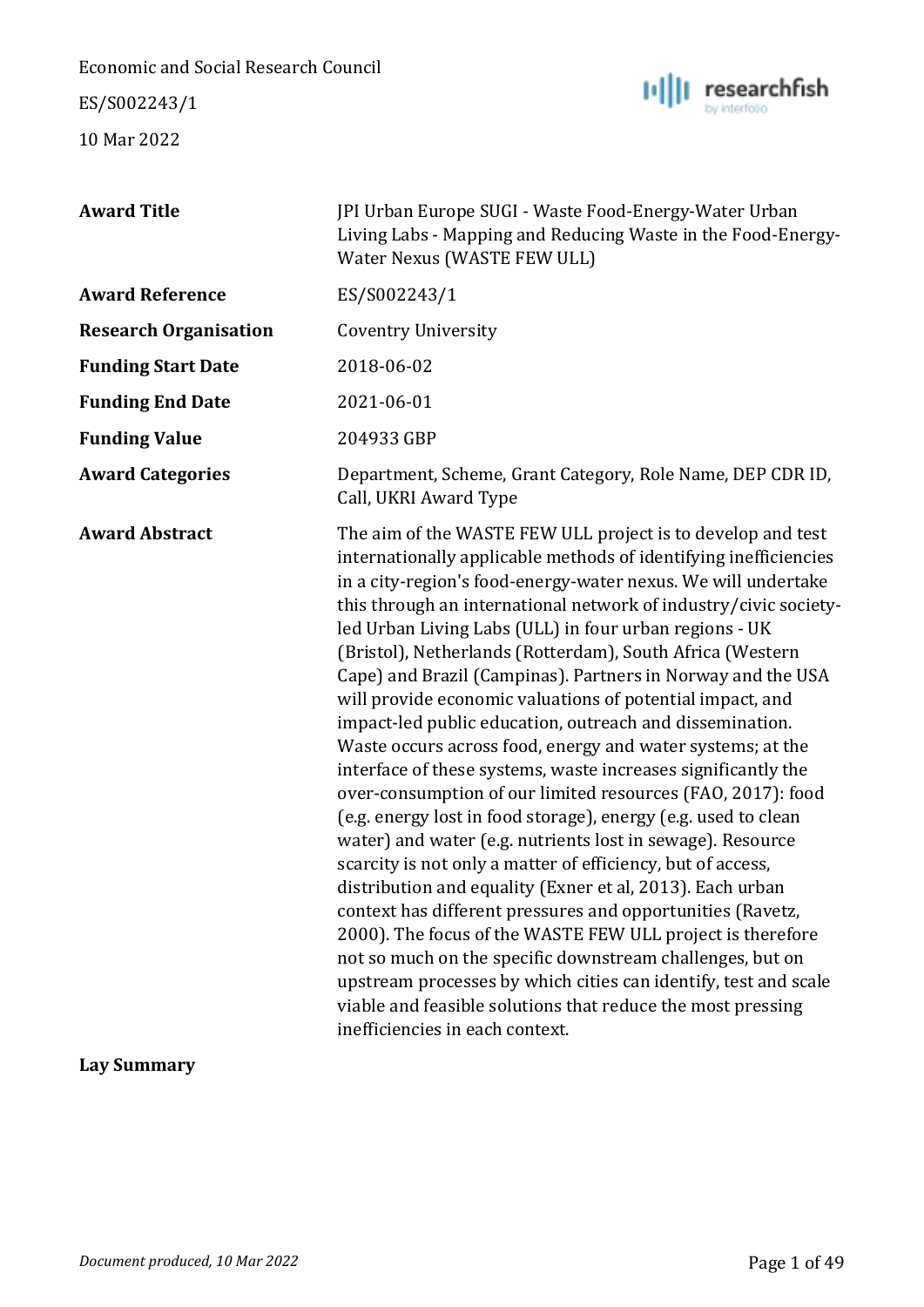**Economic and Social Research Council** ES/S002243/1 10 Mar 2022



### Sections with Information

| $\label{eq:1} \textbf{PUBLICATIONS}\textcolor{red}{\textbf{}}\textcolor{red}{\textbf{}}\textcolor{red}{\textbf{}}\textcolor{red}{\textbf{}}\textcolor{red}{\textbf{}}\textcolor{red}{\textbf{}}\textcolor{red}{\textbf{}}\textcolor{red}{\textbf{}}\textcolor{red}{\textbf{}}\textcolor{red}{\textbf{}}\textcolor{red}{\textbf{}}\textcolor{red}{\textbf{}}\textcolor{red}{\textbf{}}\textcolor{red}{\textbf{}}\textcolor{red}{\textbf{}}\textcolor{red}{\textbf{}}\textcolor{red}{\textbf{}}\$ |
|-------------------------------------------------------------------------------------------------------------------------------------------------------------------------------------------------------------------------------------------------------------------------------------------------------------------------------------------------------------------------------------------------------------------------------------------------------------------------------------------------|
|                                                                                                                                                                                                                                                                                                                                                                                                                                                                                                 |
|                                                                                                                                                                                                                                                                                                                                                                                                                                                                                                 |
|                                                                                                                                                                                                                                                                                                                                                                                                                                                                                                 |
|                                                                                                                                                                                                                                                                                                                                                                                                                                                                                                 |
|                                                                                                                                                                                                                                                                                                                                                                                                                                                                                                 |
|                                                                                                                                                                                                                                                                                                                                                                                                                                                                                                 |
|                                                                                                                                                                                                                                                                                                                                                                                                                                                                                                 |
| SECONDMENTS, PLACEMENTS AND INTERNSHIPS TO OR FROM OTHER ORGANISATIONS                                                                                                                                                                                                                                                                                                                                                                                                                          |
|                                                                                                                                                                                                                                                                                                                                                                                                                                                                                                 |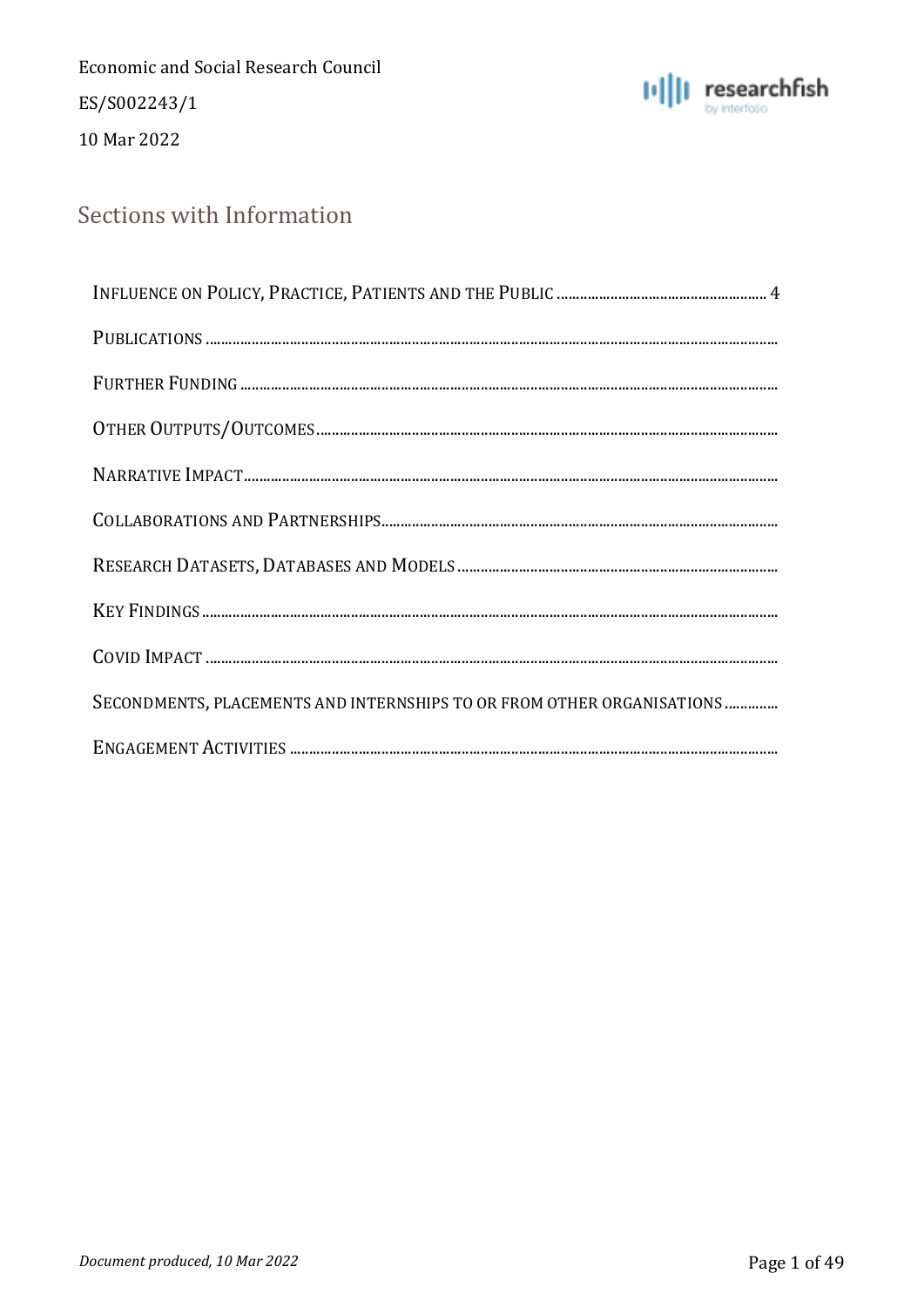Economic and Social Research Council ES/S002243/1 10 Mar 2022



### <span id="page-3-0"></span>Influence on Policy, Practice, Patients and the Public

| <b>Influence Name</b>       | Future engagement with policymakers                                                                              |
|-----------------------------|------------------------------------------------------------------------------------------------------------------|
| <b>Influence Type</b>       | Influenced training of practitioners or researchers                                                              |
| <b>Healthcare Area</b>      |                                                                                                                  |
| <b>Title</b>                |                                                                                                                  |
| <b>Issuing Organisation</b> |                                                                                                                  |
| <b>Cited Publication</b>    |                                                                                                                  |
| <b>Year First Realised</b>  | 2018                                                                                                             |
| <b>Geographic Influence</b> | Local/Municipal/Regional                                                                                         |
| Country                     | <b>United Kingdom</b>                                                                                            |
| Area of policy influence.   | Agriculture, Food and Drink, Chemicals, Energy, Environment,<br>Manufacturing, including Industrial Biotechology |
| <b>Describe Other</b>       |                                                                                                                  |
| <b>Specific Impacts</b>     | Not known                                                                                                        |
| <b>Impact Description</b>   |                                                                                                                  |
| <b>URL</b>                  |                                                                                                                  |
| <b>Digital ID</b>           |                                                                                                                  |
| <b>Source</b>               | Manual                                                                                                           |
| <b>Publication ID</b>       | 60360d56830570.54430479                                                                                          |
| <b>Influence Name</b>       | Influence on policy and policymakers, Sao Paulo, Brazil ULL                                                      |
| <b>Influence Type</b>       | Influenced training of practitioners or researchers                                                              |
| <b>Healthcare Area</b>      |                                                                                                                  |
| <b>Title</b>                |                                                                                                                  |
| <b>Issuing Organisation</b> |                                                                                                                  |
| <b>Cited Publication</b>    |                                                                                                                  |
|                             |                                                                                                                  |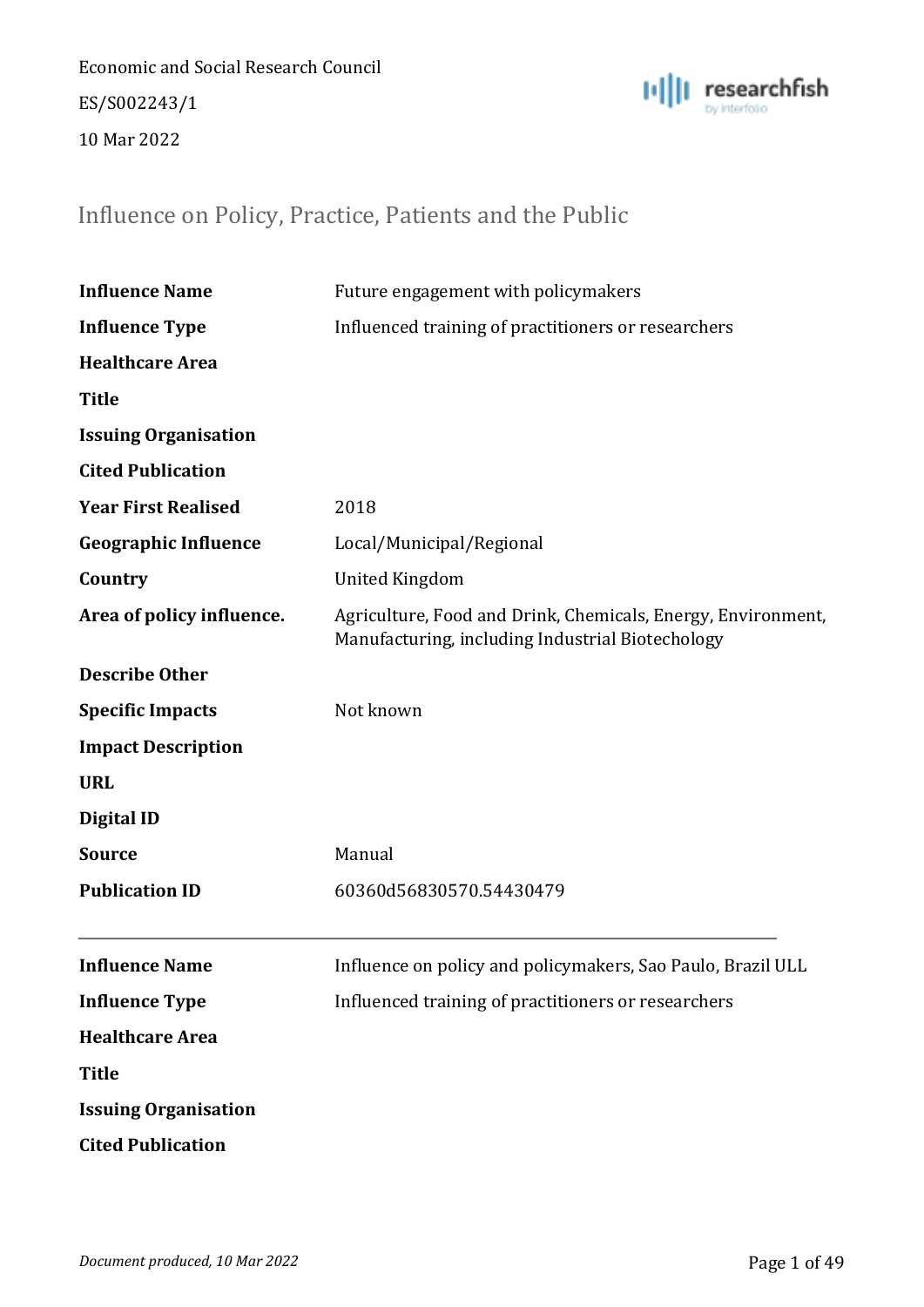ES/S002243/1



| <b>Year First Realised</b>  | 2019                                                                                                                                                                                                                                                                                                                                                                                                                                                                                                                                                                                                                                                                                                                                                                                                                                                                                                                                                                                                                                                                                                                                                                                                                            |
|-----------------------------|---------------------------------------------------------------------------------------------------------------------------------------------------------------------------------------------------------------------------------------------------------------------------------------------------------------------------------------------------------------------------------------------------------------------------------------------------------------------------------------------------------------------------------------------------------------------------------------------------------------------------------------------------------------------------------------------------------------------------------------------------------------------------------------------------------------------------------------------------------------------------------------------------------------------------------------------------------------------------------------------------------------------------------------------------------------------------------------------------------------------------------------------------------------------------------------------------------------------------------|
| <b>Geographic Influence</b> | Local/Municipal/Regional                                                                                                                                                                                                                                                                                                                                                                                                                                                                                                                                                                                                                                                                                                                                                                                                                                                                                                                                                                                                                                                                                                                                                                                                        |
| Country                     | <b>Brazil</b>                                                                                                                                                                                                                                                                                                                                                                                                                                                                                                                                                                                                                                                                                                                                                                                                                                                                                                                                                                                                                                                                                                                                                                                                                   |
| Area of policy influence.   | Agriculture, Food and Drink, Environment, Government,<br>Democracy Justice                                                                                                                                                                                                                                                                                                                                                                                                                                                                                                                                                                                                                                                                                                                                                                                                                                                                                                                                                                                                                                                                                                                                                      |
| <b>Describe Other</b>       |                                                                                                                                                                                                                                                                                                                                                                                                                                                                                                                                                                                                                                                                                                                                                                                                                                                                                                                                                                                                                                                                                                                                                                                                                                 |
| <b>Specific Impacts</b>     | Improvements in public well-being: quality of life or morbidity<br>or survival, changes in efficiency and effectiveness of public<br>service delivery, improved regulatory environment, economic<br>impacts, changed public attitudes, Improved environmental<br>sustainability                                                                                                                                                                                                                                                                                                                                                                                                                                                                                                                                                                                                                                                                                                                                                                                                                                                                                                                                                 |
| <b>Impact Description</b>   | Quality of sustainability of food production value chain P.S. as<br>an example, SP ULL has developed a decision tool that fosters<br>innovation adoption and diffusion for sustainability practices in<br>agriculture, as agroecological practices and food production<br>integration, as aquaponics. The government of the State of São<br>Paulo Secretary of Agriculture (our partners) has a Community<br>Supported Agriculture Platform, in which prices and<br>environmental footprints can be managed, reducing food losses<br>and waste. The ULL decision tool is part of this platform,<br>supporting community of producers, supply chain actors and<br>food buyers to choose the most "sustainable" way of food<br>production and trade. But this is supposed to be an evolutionary<br>process, in which a higher level of "sustainable production and<br>commercialization will rise, once this initiative has only begun<br>in 2019. We see this new community joint decision making<br>process as a "situation arena", in which a learning process to<br>choose more sustainable forms of agricultural practices and<br>commercialization can evolve for a so called "transition for<br>sustainable food systems". |
| <b>URL</b>                  | http://agrosp.sp.gov.br/                                                                                                                                                                                                                                                                                                                                                                                                                                                                                                                                                                                                                                                                                                                                                                                                                                                                                                                                                                                                                                                                                                                                                                                                        |
| <b>Digital ID</b>           |                                                                                                                                                                                                                                                                                                                                                                                                                                                                                                                                                                                                                                                                                                                                                                                                                                                                                                                                                                                                                                                                                                                                                                                                                                 |
| <b>Source</b>               | Manual                                                                                                                                                                                                                                                                                                                                                                                                                                                                                                                                                                                                                                                                                                                                                                                                                                                                                                                                                                                                                                                                                                                                                                                                                          |
| <b>Publication ID</b>       | 6034c17bbb2472.95600536                                                                                                                                                                                                                                                                                                                                                                                                                                                                                                                                                                                                                                                                                                                                                                                                                                                                                                                                                                                                                                                                                                                                                                                                         |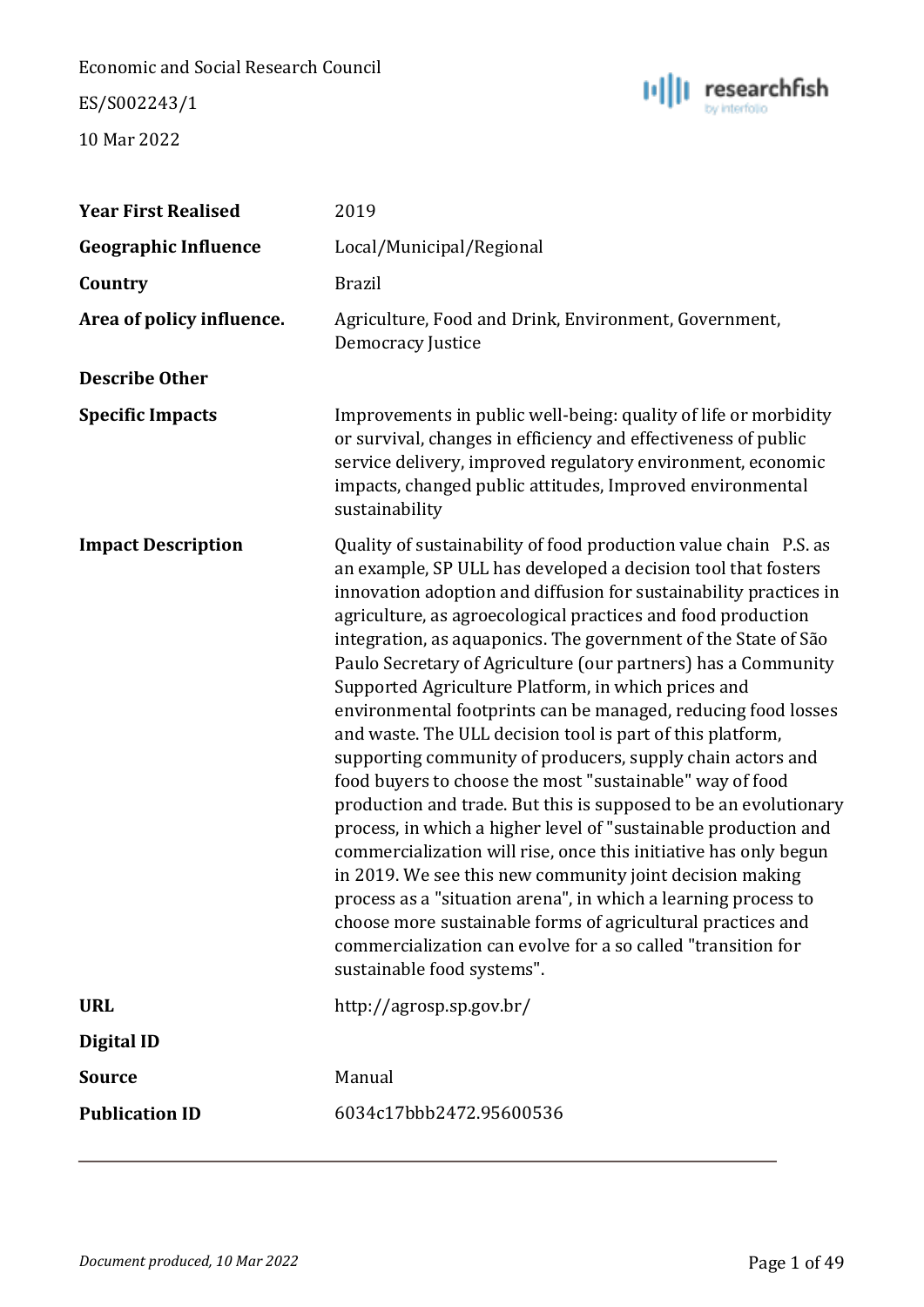ES/S002243/1



| <b>Influence Name</b>       | Training of practitioners and community stakeholders, the<br>Water Hub, South Africa ULL                                                                                                                                                                                                                                          |
|-----------------------------|-----------------------------------------------------------------------------------------------------------------------------------------------------------------------------------------------------------------------------------------------------------------------------------------------------------------------------------|
| <b>Influence Type</b>       | Influenced training of practitioners or researchers                                                                                                                                                                                                                                                                               |
| <b>Healthcare Area</b>      |                                                                                                                                                                                                                                                                                                                                   |
| <b>Title</b>                |                                                                                                                                                                                                                                                                                                                                   |
| <b>Issuing Organisation</b> |                                                                                                                                                                                                                                                                                                                                   |
| <b>Cited Publication</b>    |                                                                                                                                                                                                                                                                                                                                   |
| <b>Year First Realised</b>  | 2020                                                                                                                                                                                                                                                                                                                              |
| <b>Geographic Influence</b> | Africa                                                                                                                                                                                                                                                                                                                            |
| Country                     |                                                                                                                                                                                                                                                                                                                                   |
| Area of policy influence.   | Environment                                                                                                                                                                                                                                                                                                                       |
| <b>Describe Other</b>       |                                                                                                                                                                                                                                                                                                                                   |
| <b>Specific Impacts</b>     | Effective solutions to societal problems, improved<br>environmental sustainability                                                                                                                                                                                                                                                |
| <b>Impact Description</b>   | Training on the concepts of the nexus, waste reduction using the<br>circular economy and the role of the Water Hub to improve<br>sustainability of food production systems. introduction of the<br>ability to improve water quality using bioremediation, irrigate<br>food crops, and generate energy from the developed systems. |
| <b>URL</b>                  | http://www.futurewater.uct.ac.za                                                                                                                                                                                                                                                                                                  |
| <b>Digital ID</b>           |                                                                                                                                                                                                                                                                                                                                   |
| <b>Source</b>               | Manual                                                                                                                                                                                                                                                                                                                            |
| <b>Publication ID</b>       | 6034c8c25b79a2.39580740                                                                                                                                                                                                                                                                                                           |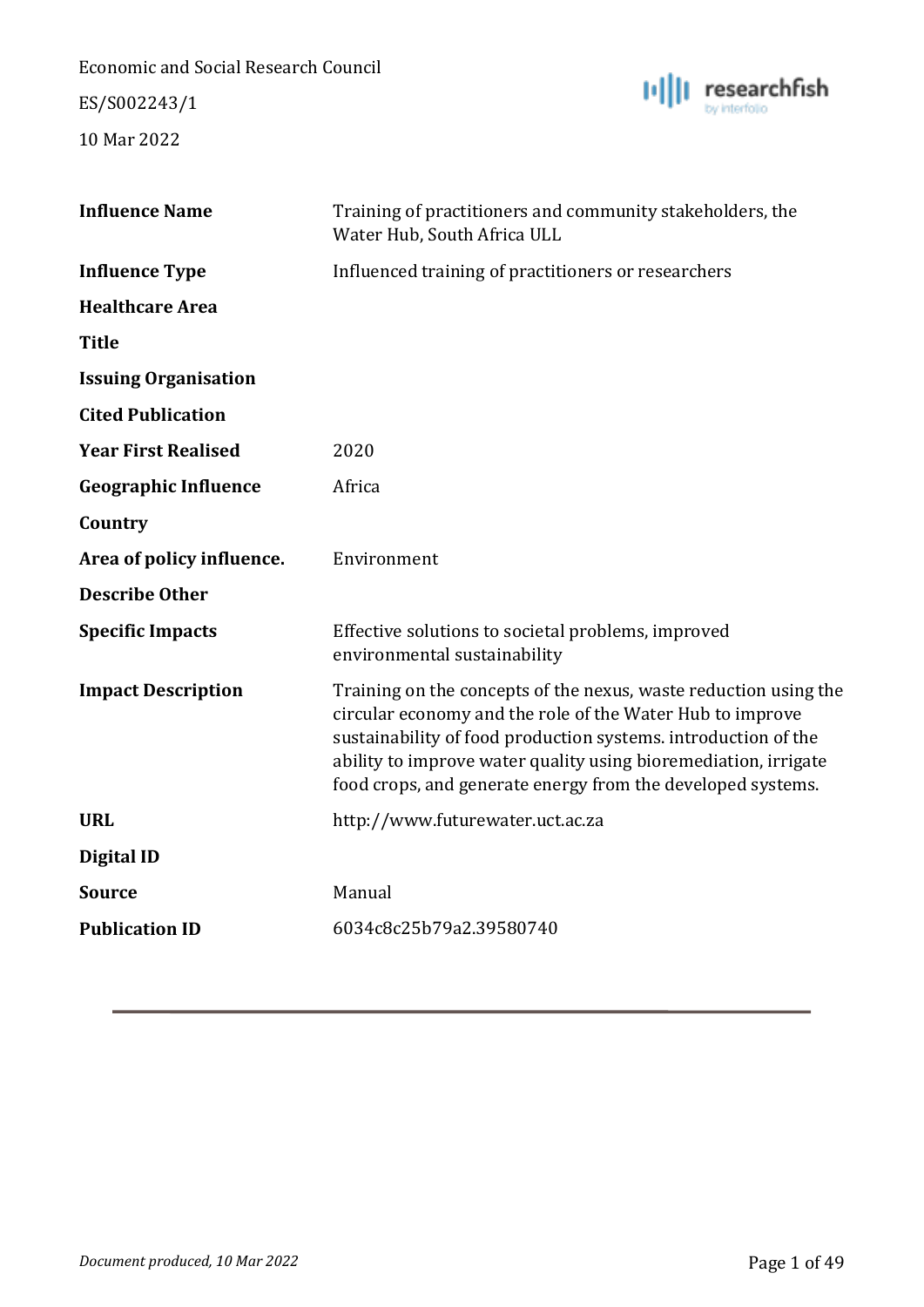Economic and Social Research Council ES/S002243/1 10 Mar 2022



### <span id="page-6-0"></span>Publications

Adina Paytan. (2022). The Waste FEW ULL project - searching for inefficiencies in the Food-Energy-Water nexus. *Research Features, 139*, pp. 30-37.

Ester Dal-Poz, Carolina da Silveira Bueno, Marcos Rehder Batista, Camila Neubart Favero, Erika Cristina Francisco, Alessandro Piolli. (2019). The institutions for institutional transitions. World Interdisciplinary Network for Institutional Research Conference, September 19-22th 2019, Lund, Sweden.

Greer R, von Wirth T, Loorbach D. (2020). The diffusion of circular services: Transforming the Dutch catering sector. *Journal of Cleaner Production,* doi: [10.1016/j.jclepro.2020.121906](about:blank)

Greer R, von Wirth T, Loorbach D. (2021). The Waste-Resource Paradox: Practical dilemmas and societal implications in the transition to a circular economy. *Journal of Cleaner Production,* doi: [10.1016/j.jclepro.2021.126831](about:blank)

Greer, R, Wirth, T., Loorbach, D. (2019). Drivers and barriers for institutionalizing emergent cross-sectoral symbioses at the food-energy-water nexus. 10TH International Conference on Industrial Ecology, July 7th-11th 2019, Tsinghua University, Bejing, China..

Parsa A, Van De Wiel M, Schmutz U. (2021). Intersection, interrelation or interdependence? The relationship between circular economy and nexus approach. *Journal of Cleaner Production,* doi: [10.1016/j.jclepro.2021.127794](about:blank)

Rachel Greer, Timo von Wirth, Derk Loorbach. (2020). Transitioning from a linear to circular economy: widening perspectives on the Waste-Resource Paradox. Network of Early career researchers in Sustainability Transitions (NEST).

Rocha LA, Dal Poz, M. E. S., Lima, P. V., Khan, ... N. G. (2019). Corruption, bureaucracy and other institutional failures: the "cancer" of innovation and development. *Economics Bulletin, 39*(3), pp. 1740-1754.

Taoyuan Wei. (2020). Estimating income effects of food waste reduction at the food-energywater nexus: conference cancelled due to Corona virus. 2020 International Conference on Resource Sustainability (icRS 2020).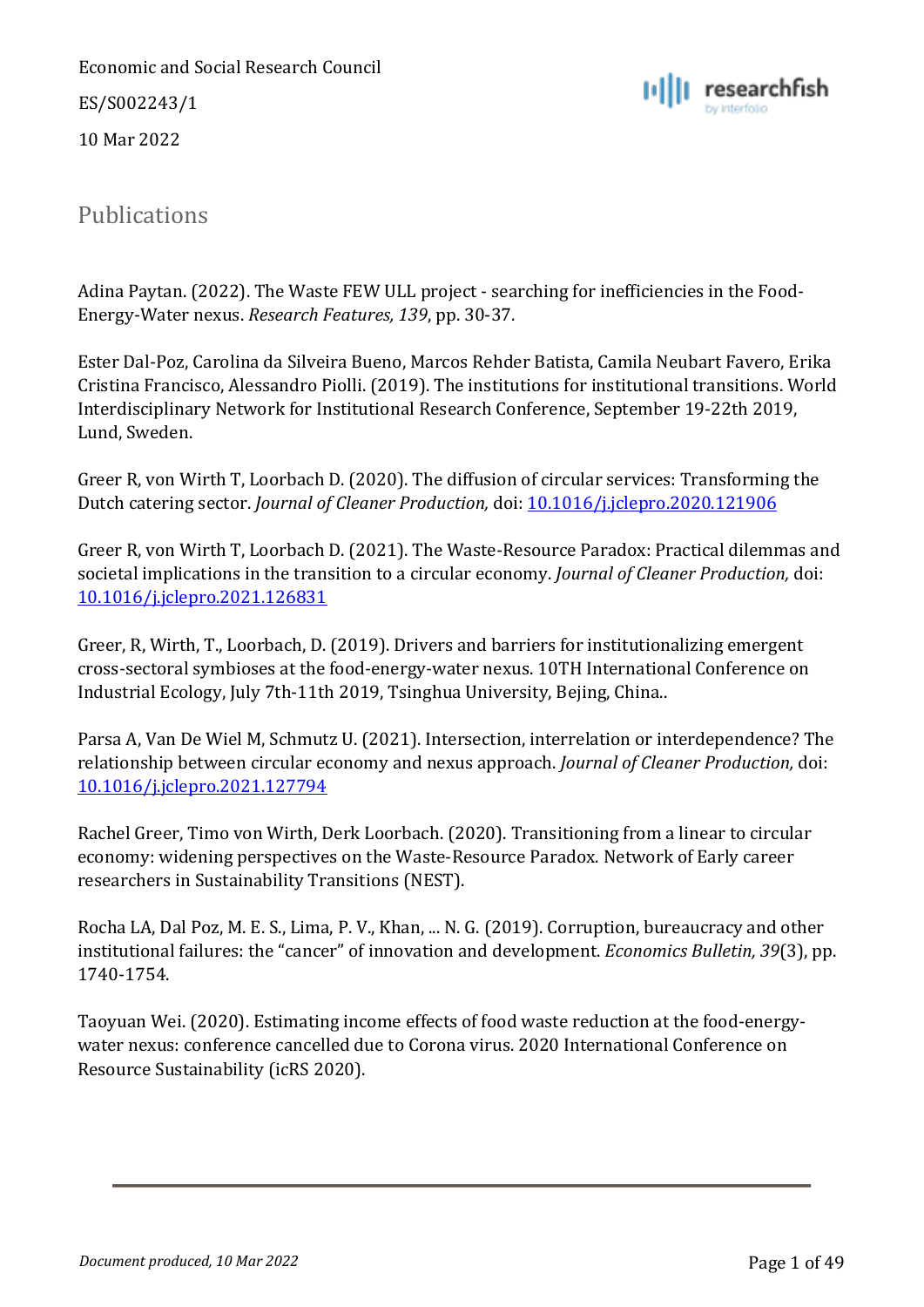Economic and Social Research Council ES/S002243/1

10 Mar 2022



#### <span id="page-7-0"></span>Further Funding

| <b>Funding Scheme</b>              | Coventry University Internal award: PhD studentship |
|------------------------------------|-----------------------------------------------------|
| <b>Organisation Name</b>           | <b>Coventry University</b>                          |
| <b>Type</b>                        | Studentship                                         |
| <b>Funding Currency</b>            | <b>GBP British Pound Sterling</b>                   |
| <b>Funding Amount</b>              | 56916                                               |
| <b>Consortium Funding Amount 0</b> |                                                     |
| <b>Reference Number</b>            |                                                     |
| <b>Start Month</b>                 | May                                                 |
| <b>Start Year</b>                  | 2019                                                |
| <b>End Month</b>                   | May                                                 |
| <b>End Year</b>                    | 2022                                                |
| <b>Digital ID</b>                  |                                                     |
| <b>Source</b>                      | RF                                                  |
| <b>Source ID</b>                   |                                                     |
| <b>Original Source ID</b>          |                                                     |
| <b>Publication ID</b>              | 5c66f134e33063.40952974                             |
|                                    |                                                     |
| <b>Funding Scheme</b>              | <b>Future Earth</b>                                 |
| <b>Organisation Name</b>           | <b>Coventry University</b>                          |
| <b>Type</b>                        | Research grant (including intramural programme)     |
| <b>Funding Currency</b>            | <b>GBP British Pound Sterling</b>                   |
| <b>Funding Amount</b>              | 80000                                               |
| <b>Consortium Funding Amount</b>   |                                                     |
| <b>Reference Number</b>            |                                                     |
| <b>Start Month</b>                 | January                                             |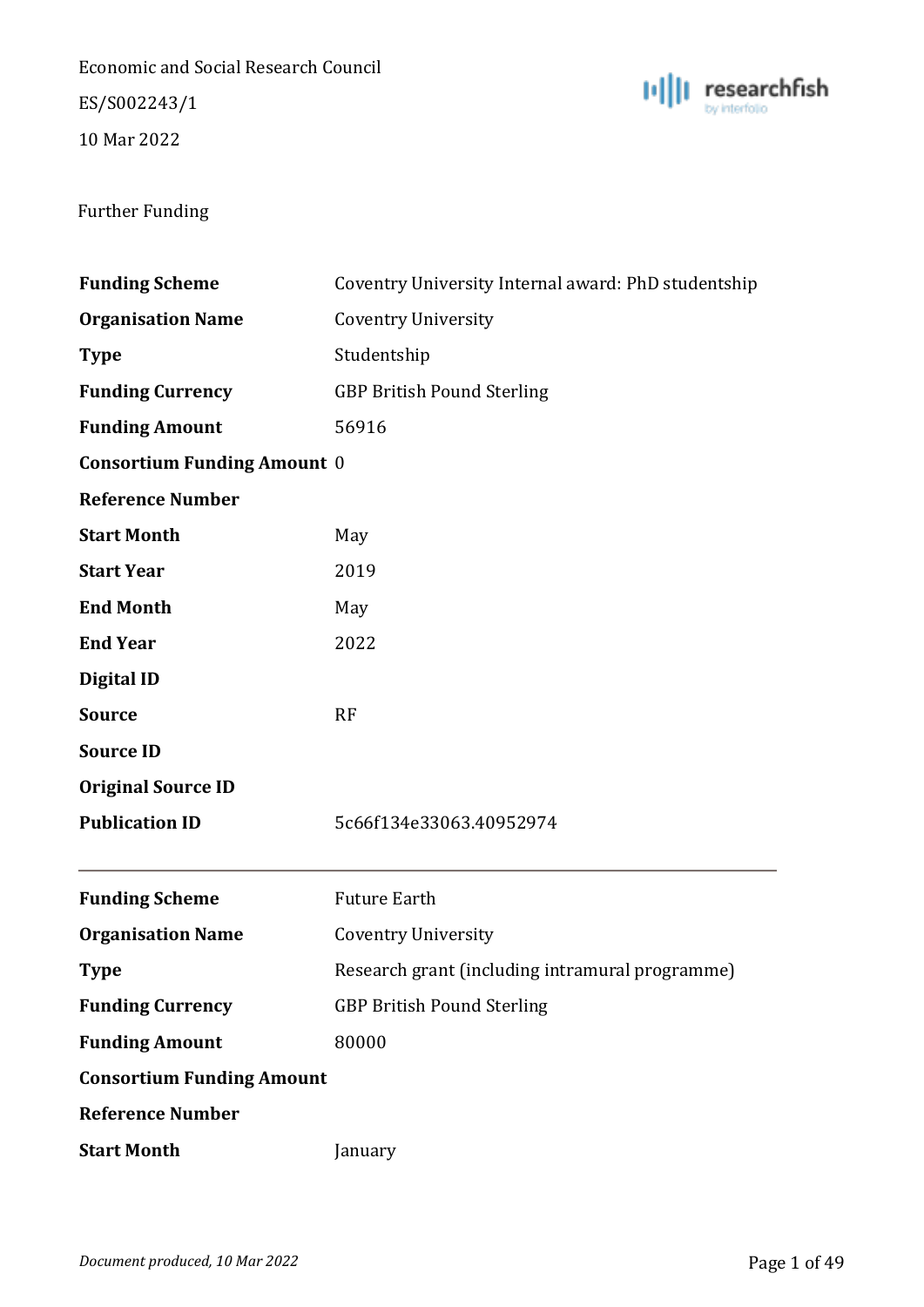ES/S002243/1



| <b>Start Year</b>                  | 2021                              |
|------------------------------------|-----------------------------------|
| <b>End Month</b>                   | December                          |
| <b>End Year</b>                    | 2021                              |
| <b>Project URL</b>                 |                                   |
| <b>Digital ID</b>                  |                                   |
| <b>Source</b>                      | <b>RF</b>                         |
| <b>Source ID</b>                   |                                   |
| <b>Original Source ID</b>          |                                   |
| <b>Publication ID</b>              | 6034ca616deb89.14661907           |
|                                    |                                   |
| <b>Funding Scheme</b>              | PhD studentship                   |
| <b>Organisation Name</b>           | <b>Coventry University</b>        |
| <b>Type</b>                        | Studentship                       |
| <b>Funding Currency</b>            | <b>GBP British Pound Sterling</b> |
| <b>Funding Amount</b>              | 11383                             |
| <b>Consortium Funding Amount 0</b> |                                   |
| <b>Reference Number</b>            |                                   |
| <b>Start Month</b>                 | May                               |
| <b>Start Year</b>                  | 2019                              |
| <b>End Month</b>                   | May                               |
| <b>End Year</b>                    | 2022                              |
| <b>Digital ID</b>                  |                                   |
| <b>Source</b>                      | <b>RF</b>                         |
| <b>Source ID</b>                   |                                   |
| <b>Original Source ID</b>          |                                   |
| <b>Publication ID</b>              | 5c69758a52e5a0.50821525           |
|                                    |                                   |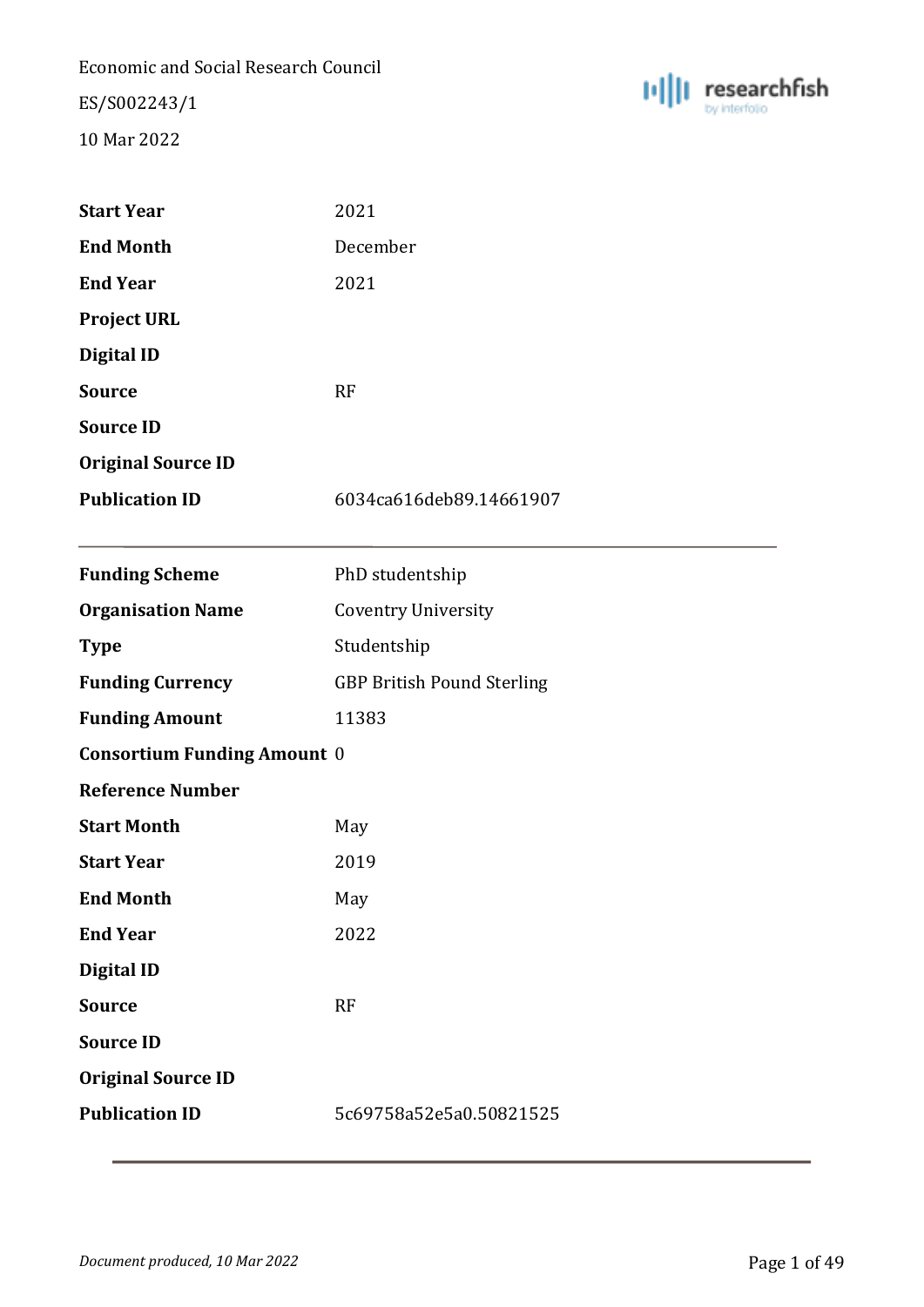Economic and Social Research Council ES/S002243/1

10 Mar 2022

<span id="page-9-0"></span>

| <b>Output Name</b>          | Conference presentation by Rotterdam ULL PhD student                                                                                                                                                                                                                                                                                                                                                                                                                                                                                                                                                                                                                                                                                                                                                                                                               |
|-----------------------------|--------------------------------------------------------------------------------------------------------------------------------------------------------------------------------------------------------------------------------------------------------------------------------------------------------------------------------------------------------------------------------------------------------------------------------------------------------------------------------------------------------------------------------------------------------------------------------------------------------------------------------------------------------------------------------------------------------------------------------------------------------------------------------------------------------------------------------------------------------------------|
| <b>Details and Impacts</b>  | Presentation accepted for NEST (Network of Early Career<br>Researchers in Sustainability Transitions) conference April 4-5<br>in Lisbon, Portugal. Our particular case in Rotterdam will<br>examine Blue City as an urban living lab (ULL) and therefore<br>vehicle to connect the niche with regime actors, according to<br>transition theory. Within the participatory research, the<br>resource flows of specific services, e.g. catering, will be analyzed<br>to identify critical dysfunctional linear pathways and agree the<br>response most appropriate to the local context (policy<br>intervention, technology diffusion, etc.). The ULL will serve as a<br>testing space for material and energy symbioses within an<br>ecosystem of circular entrepreneurs that could then be diffused<br>through replication or upscaling on a city or regional level |
| <b>Progressed Further</b>   | N/A                                                                                                                                                                                                                                                                                                                                                                                                                                                                                                                                                                                                                                                                                                                                                                                                                                                                |
| <b>Discovery Details</b>    |                                                                                                                                                                                                                                                                                                                                                                                                                                                                                                                                                                                                                                                                                                                                                                                                                                                                    |
| <b>Patient Benefit</b>      | Our results will have both implications for science (in<br>developing a methodological framework for understanding<br>diffusion within and between networks) and practice (to<br>develop support for navigation through such diffusion<br>processes, and the potential design of political processes for the<br>future). We will present the methodological design and first<br>results from our case study towards such a diffusion<br>framework. This will provide insights into transition dynamics<br>towards further institutionalization of niches.                                                                                                                                                                                                                                                                                                          |
| <b>Existing output type</b> |                                                                                                                                                                                                                                                                                                                                                                                                                                                                                                                                                                                                                                                                                                                                                                                                                                                                    |
| <b>Output Name</b>          | Modelling of modes of food production, Sao Paulo Brazil ULL                                                                                                                                                                                                                                                                                                                                                                                                                                                                                                                                                                                                                                                                                                                                                                                                        |
| <b>Details and Impacts</b>  | The SP ULL initiative is a "Janus Bifront" project. It looks back,<br>modelling and comparing food production modes (using system<br>dynamics tools and agent base ones); this procedure permits to<br>understand, in a qualified way, in which terms some modes of<br>production are more or less sustainable. The results for this<br>first technical procedure are integrated with a second                                                                                                                                                                                                                                                                                                                                                                                                                                                                     |



 $\| \mathbf{u} \| \|$  researchfish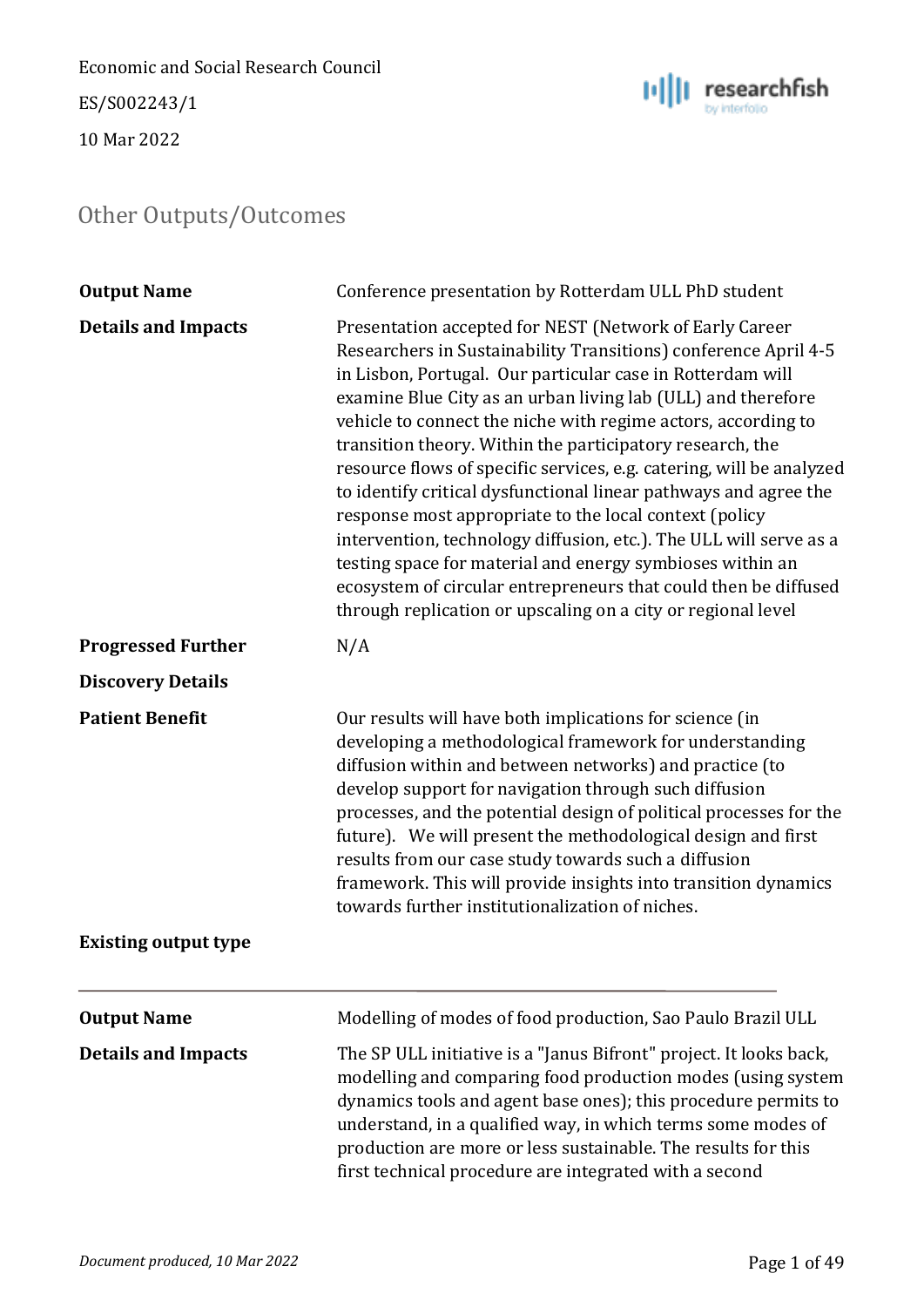ES/S002243/1

10 Mar 2022



researchfish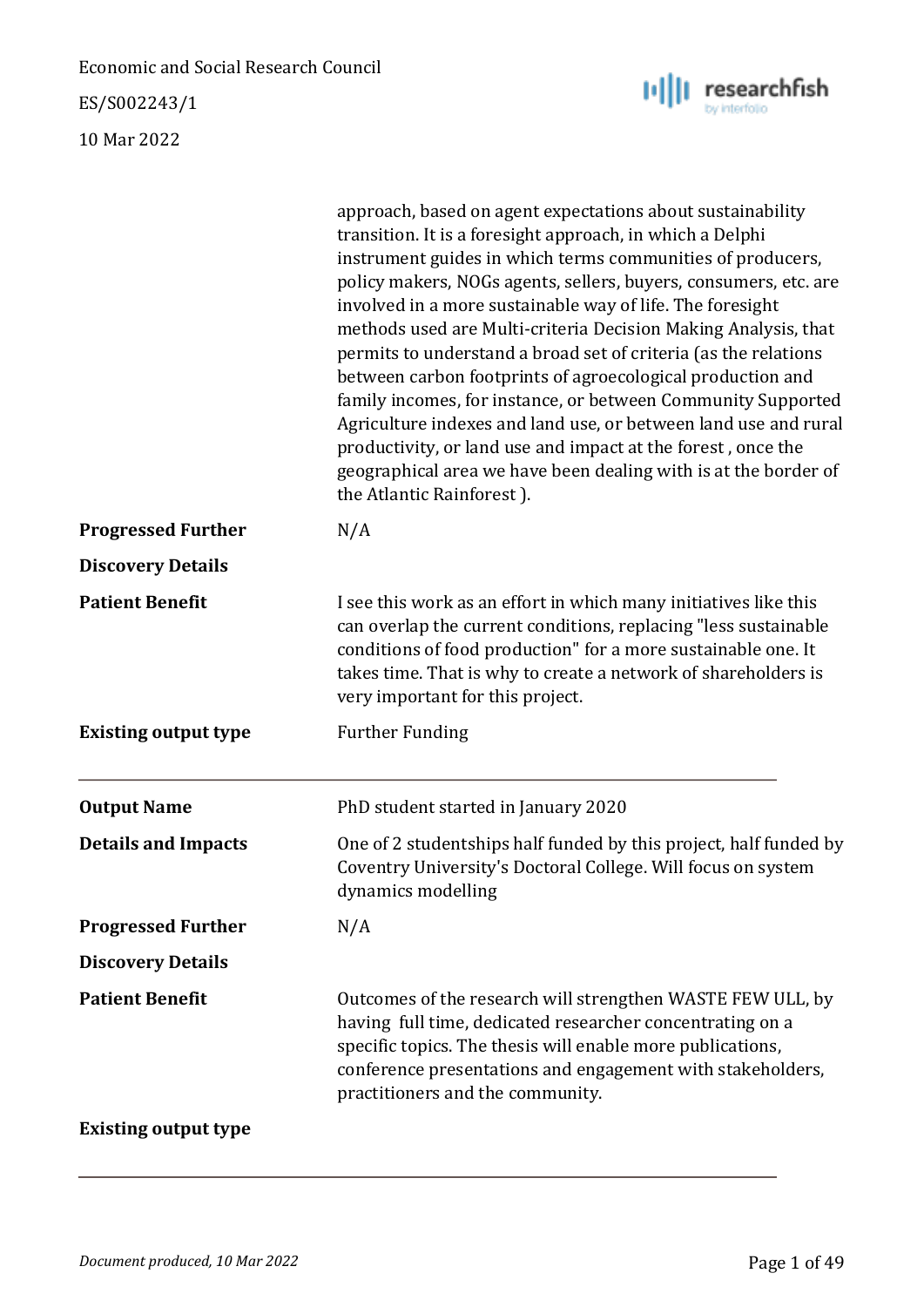ES/S002243/1



| <b>Output Name</b>          | PhD student started in September 2019                                                                                                                                                                                                                                                                                                                                                                                                                                                                                                                                                                                                                                                                                                                                                                                                                                                                                                                                                                                                                                                                                                                                                                                                                                                          |
|-----------------------------|------------------------------------------------------------------------------------------------------------------------------------------------------------------------------------------------------------------------------------------------------------------------------------------------------------------------------------------------------------------------------------------------------------------------------------------------------------------------------------------------------------------------------------------------------------------------------------------------------------------------------------------------------------------------------------------------------------------------------------------------------------------------------------------------------------------------------------------------------------------------------------------------------------------------------------------------------------------------------------------------------------------------------------------------------------------------------------------------------------------------------------------------------------------------------------------------------------------------------------------------------------------------------------------------|
| <b>Details and Impacts</b>  | One of 2 studentships half funded by this project, half by<br>Coventry University's Doctoral College. This project will focus<br>on agent-based modelling                                                                                                                                                                                                                                                                                                                                                                                                                                                                                                                                                                                                                                                                                                                                                                                                                                                                                                                                                                                                                                                                                                                                      |
| <b>Progressed Further</b>   | N/A                                                                                                                                                                                                                                                                                                                                                                                                                                                                                                                                                                                                                                                                                                                                                                                                                                                                                                                                                                                                                                                                                                                                                                                                                                                                                            |
| <b>Discovery Details</b>    |                                                                                                                                                                                                                                                                                                                                                                                                                                                                                                                                                                                                                                                                                                                                                                                                                                                                                                                                                                                                                                                                                                                                                                                                                                                                                                |
| <b>Patient Benefit</b>      | The Waste FEW ULL project will benefit from a full time<br>researcher concentrating on the subject area specified above.<br>The studentship will produce a thesis, peer reviewed journal<br>articles, conference presentations and will enable closer<br>communication with stakeholders, practitioners and the<br>community.                                                                                                                                                                                                                                                                                                                                                                                                                                                                                                                                                                                                                                                                                                                                                                                                                                                                                                                                                                  |
| <b>Existing output type</b> |                                                                                                                                                                                                                                                                                                                                                                                                                                                                                                                                                                                                                                                                                                                                                                                                                                                                                                                                                                                                                                                                                                                                                                                                                                                                                                |
| <b>Output Name</b>          | Planning and Environment Research Group (PERG) RGS-IBG<br>Annual International Conference sponsored session 31st<br>August - 3rd September 2021                                                                                                                                                                                                                                                                                                                                                                                                                                                                                                                                                                                                                                                                                                                                                                                                                                                                                                                                                                                                                                                                                                                                                |
| <b>Details and Impacts</b>  | This special session has been accepted by PERG, and will be<br>sponsored by them and is part of our "Future Steps". This is<br>what we proposed: Conference topic: "borders, borderlands<br>and bordering". Title: The food-energy-water nexus:<br>boundaries, processes, and the circular economy Waste<br>generated in the "nexus" between managing water and the<br>production of food and energy is unsustainable. By identifying<br>these dysfunctional linear streams, where the waste generated<br>adds to landfill, climate change and environmental degradation,<br>there is potential to use it, turn it into a marketable product, or<br>harvest it and contribute to the Circular Economy. We are<br>particularly interested in case studies, nationally and<br>internationally, the extent to which the circular economy has<br>been achieved, assessment of problems encountered and<br>strategies to engage with stakeholders and communities. What<br>processes can identify and delineate boundaries around the<br>plurality of food, energy and water systems in each context<br>(actors, issues, geographies, power relations), and how they<br>shift over time? As the use of the Living Lab concept in studies<br>becomes ever more common, we would be interested in how |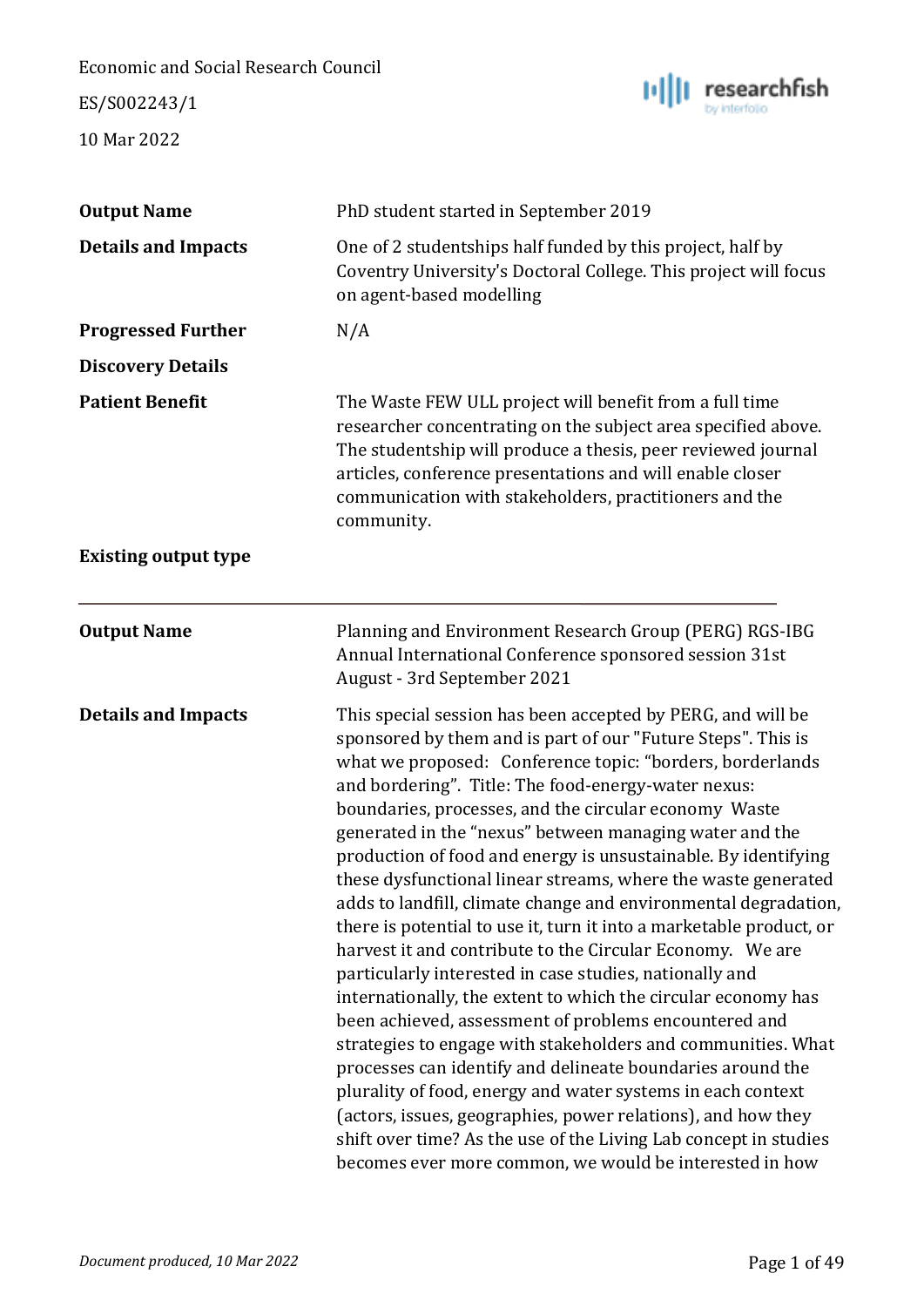ES/S002243/1

10 Mar 2022

|                             | successful this has been in studies of the nexus – is it possible to<br>compare across Living Labs with their different politics,<br>policies, inequalities and geographies? We solicit papers,                                                                                                                                                                                                                                                                                                                                                                                                                                                                                                                                                                                                                                                                                                                                                                                                                                                                     |
|-----------------------------|---------------------------------------------------------------------------------------------------------------------------------------------------------------------------------------------------------------------------------------------------------------------------------------------------------------------------------------------------------------------------------------------------------------------------------------------------------------------------------------------------------------------------------------------------------------------------------------------------------------------------------------------------------------------------------------------------------------------------------------------------------------------------------------------------------------------------------------------------------------------------------------------------------------------------------------------------------------------------------------------------------------------------------------------------------------------|
|                             | posters, videos and case studies from academia, stakeholders<br>and practitioners illustrating the many ways in which these<br>wastes are identified, how they are converted into something<br>useful for society, a scalable commercial product for example,<br>and how wasteful consumption has been reduced. We invite<br>comments on the sustainability of such approaches: are they<br>technologically and/or politically feasible and economically<br>sound? What new processes have been developed enabling<br>study of the nexus, and conversion of the wastes, how<br>successful are they? Finally, we will organise a Quick Fire<br>panel of three 5-minute opinion pieces followed by 15 minutes<br>discussion on: Does nexus have a future, or is it just part of<br>throwaway fashion? We also propose a Special Issue on the<br>subject in Urban Planning, and will invite presenters to submit<br>their papers for publication. We will acknowledge our funder<br>at the session, and several of the partners have already offered<br>presentations. |
| <b>Progressed Further</b>   | N/A                                                                                                                                                                                                                                                                                                                                                                                                                                                                                                                                                                                                                                                                                                                                                                                                                                                                                                                                                                                                                                                                 |
| <b>Discovery Details</b>    |                                                                                                                                                                                                                                                                                                                                                                                                                                                                                                                                                                                                                                                                                                                                                                                                                                                                                                                                                                                                                                                                     |
| <b>Patient Benefit</b>      | N/A                                                                                                                                                                                                                                                                                                                                                                                                                                                                                                                                                                                                                                                                                                                                                                                                                                                                                                                                                                                                                                                                 |
| <b>Existing output type</b> | Publications                                                                                                                                                                                                                                                                                                                                                                                                                                                                                                                                                                                                                                                                                                                                                                                                                                                                                                                                                                                                                                                        |
| <b>Output Name</b>          | Survey of key performance indicators                                                                                                                                                                                                                                                                                                                                                                                                                                                                                                                                                                                                                                                                                                                                                                                                                                                                                                                                                                                                                                |
| <b>Details and Impacts</b>  | This is the survey of key performance indicators                                                                                                                                                                                                                                                                                                                                                                                                                                                                                                                                                                                                                                                                                                                                                                                                                                                                                                                                                                                                                    |
| <b>Progressed Further</b>   | N/A                                                                                                                                                                                                                                                                                                                                                                                                                                                                                                                                                                                                                                                                                                                                                                                                                                                                                                                                                                                                                                                                 |
| <b>Discovery Details</b>    |                                                                                                                                                                                                                                                                                                                                                                                                                                                                                                                                                                                                                                                                                                                                                                                                                                                                                                                                                                                                                                                                     |
| <b>Patient Benefit</b>      | This is the survey of key performance indicators                                                                                                                                                                                                                                                                                                                                                                                                                                                                                                                                                                                                                                                                                                                                                                                                                                                                                                                                                                                                                    |
| <b>Existing output type</b> |                                                                                                                                                                                                                                                                                                                                                                                                                                                                                                                                                                                                                                                                                                                                                                                                                                                                                                                                                                                                                                                                     |
| <b>Output Name</b>          | The Relationship between Circular Economy and Nexus<br>Approach                                                                                                                                                                                                                                                                                                                                                                                                                                                                                                                                                                                                                                                                                                                                                                                                                                                                                                                                                                                                     |

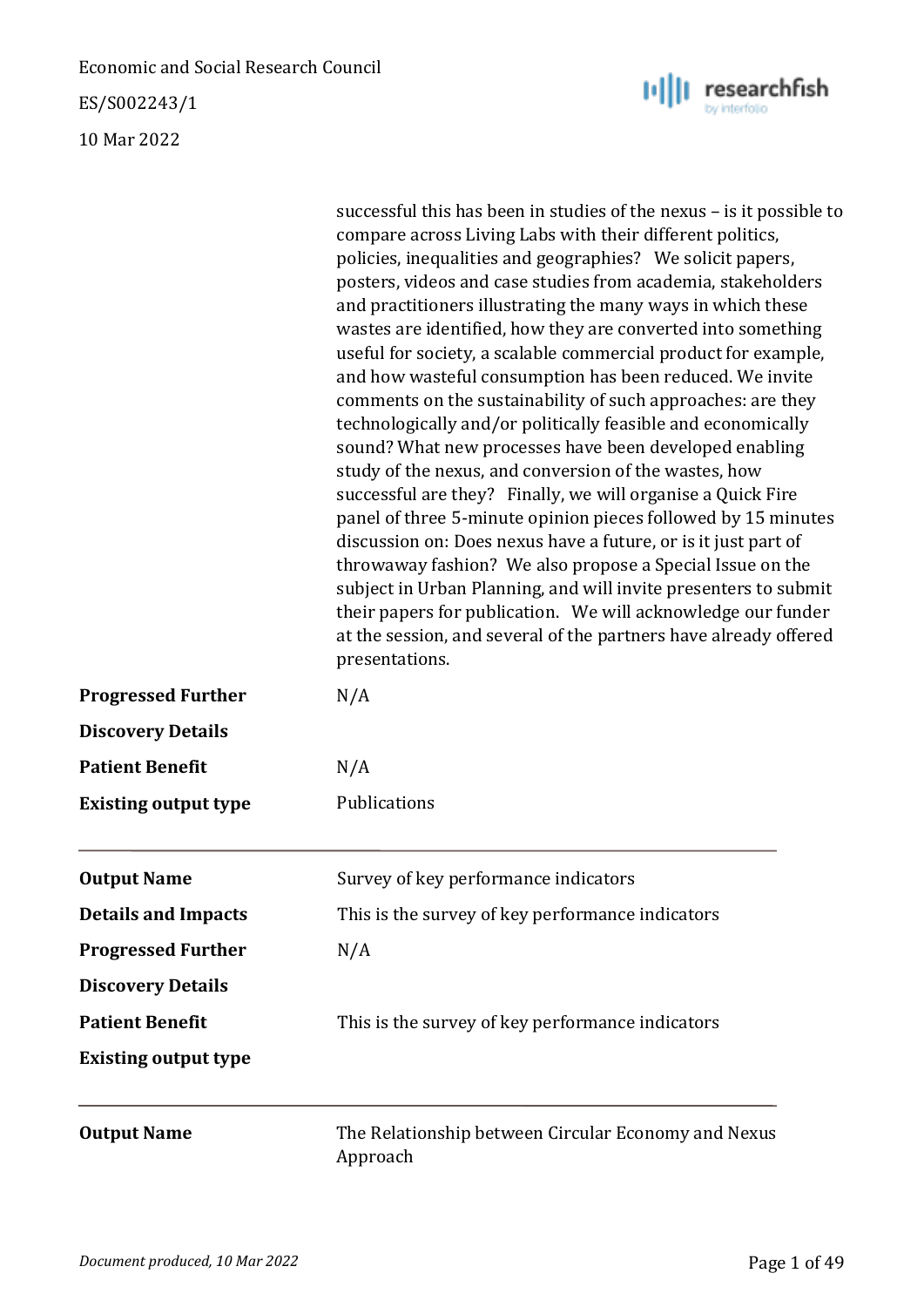ES/S002243/1



| <b>Details and Impacts</b>  | Future steps: This paper presents a literature review of circular<br>economy and nexus thinking, focusing on the intersection<br>between both these paradigms. A new framework, integrating<br>both paradigms is developed. The paper is provisionally<br>accepted in Journal of Cleaner Production, pending minor<br>revisions. |
|-----------------------------|----------------------------------------------------------------------------------------------------------------------------------------------------------------------------------------------------------------------------------------------------------------------------------------------------------------------------------|
| <b>Progressed Further</b>   | N/A                                                                                                                                                                                                                                                                                                                              |
| <b>Discovery Details</b>    |                                                                                                                                                                                                                                                                                                                                  |
| <b>Patient Benefit</b>      | The paper provides recommendations on how the paradigms of<br>"circular economy" and "nexus" thinking can be usefully<br>integrated in future projects or studies.                                                                                                                                                               |
| <b>Existing output type</b> | Publications                                                                                                                                                                                                                                                                                                                     |
| <b>Output Name</b>          | Water Hub ULL South Africa, engagement with the local<br>informal settlement                                                                                                                                                                                                                                                     |
| <b>Details and Impacts</b>  | Development of a local circular economy that diverts waste<br>from landfills and waterways, and will enable the urban poor to<br>participate in a social enterprise                                                                                                                                                              |
| <b>Progressed Further</b>   | Yes                                                                                                                                                                                                                                                                                                                              |
| <b>Discovery Details</b>    | Development of a local circular economy that diverts waste<br>from landfills and waterways, and will enable the urban poor to<br>participate in a social enterprise                                                                                                                                                              |
| <b>Patient Benefit</b>      | Small local enterprises based on the sustainable production of<br>food at the small scale, wither for home consumption or for sale<br>at local markets.                                                                                                                                                                          |
| <b>Existing output type</b> | Spin Outs                                                                                                                                                                                                                                                                                                                        |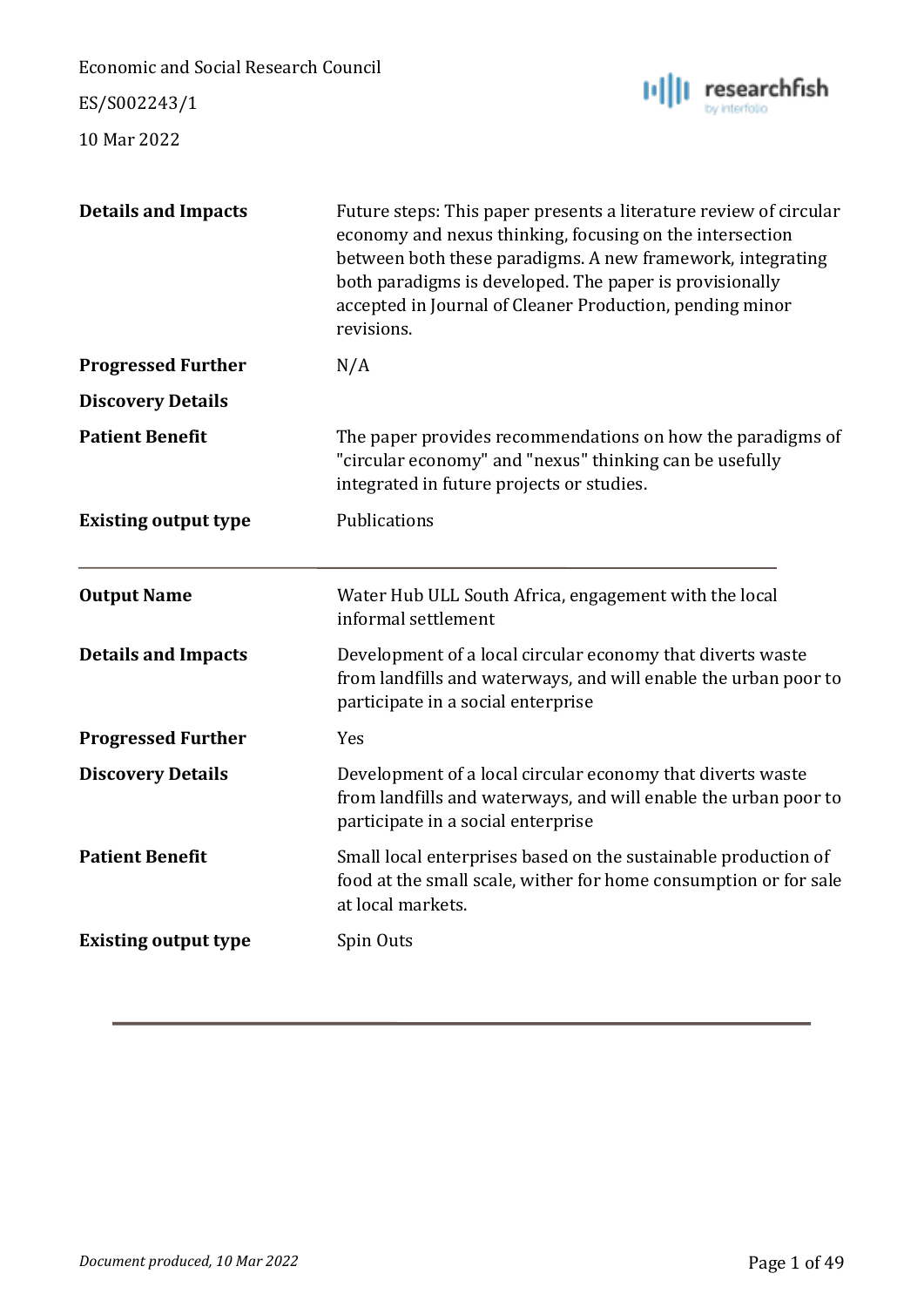ES/S002243/1

10 Mar 2022

### <span id="page-14-0"></span>Narrative Impact



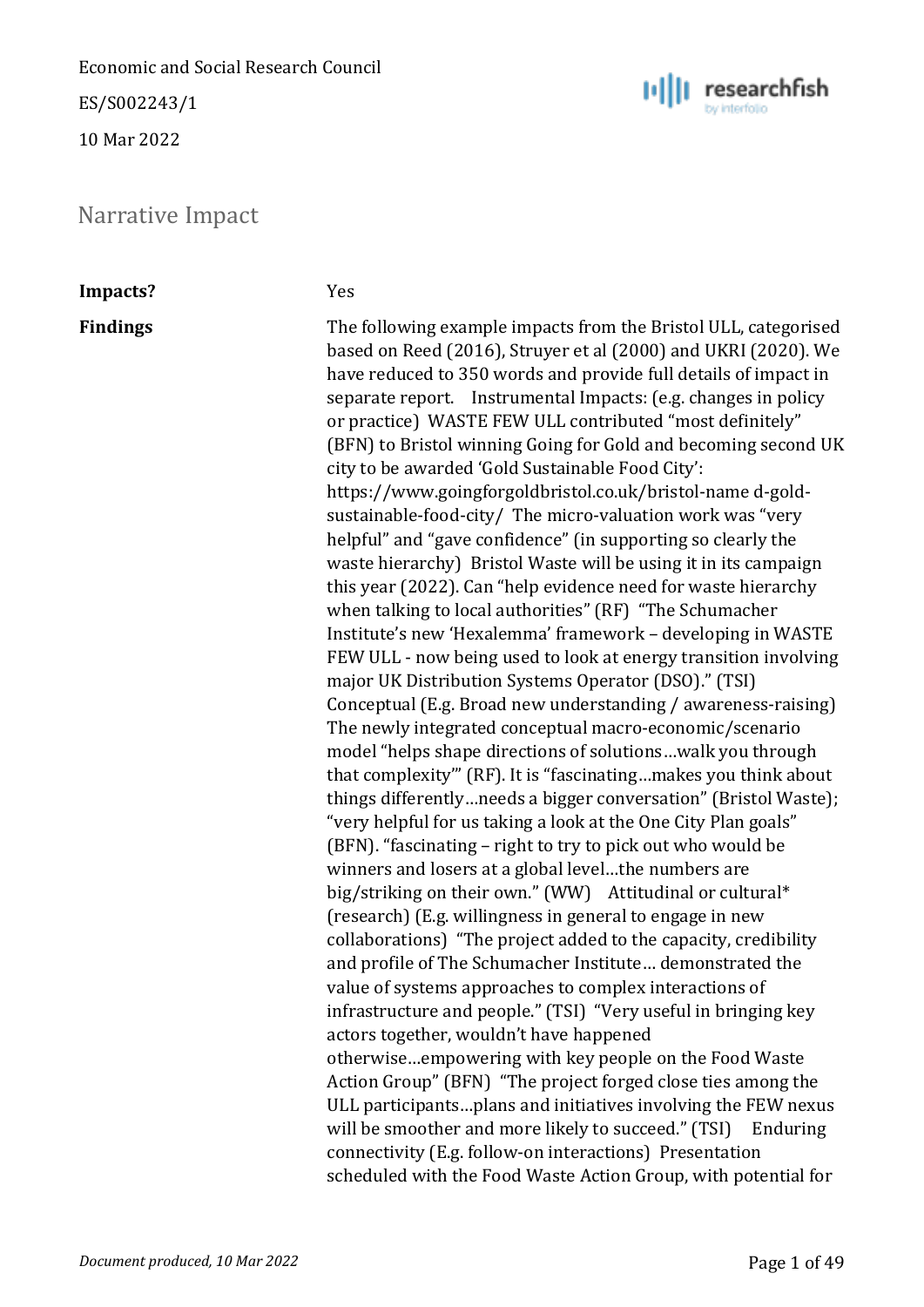ES/S002243/1



| follow on meetings with Bristol CC at Cabinet level and the One<br>City Team. Schumacher Institute (TSI), Resource Futures (RF),<br>Bristol Food Network (BFN), Wessex Water (WW), Bristol Waste<br>(BW). |
|-----------------------------------------------------------------------------------------------------------------------------------------------------------------------------------------------------------|
| 2021                                                                                                                                                                                                      |
| Cultural, Societal, Economic, Policy & public services                                                                                                                                                    |
| Agriculture, Food and Drink, Creative Economy                                                                                                                                                             |
|                                                                                                                                                                                                           |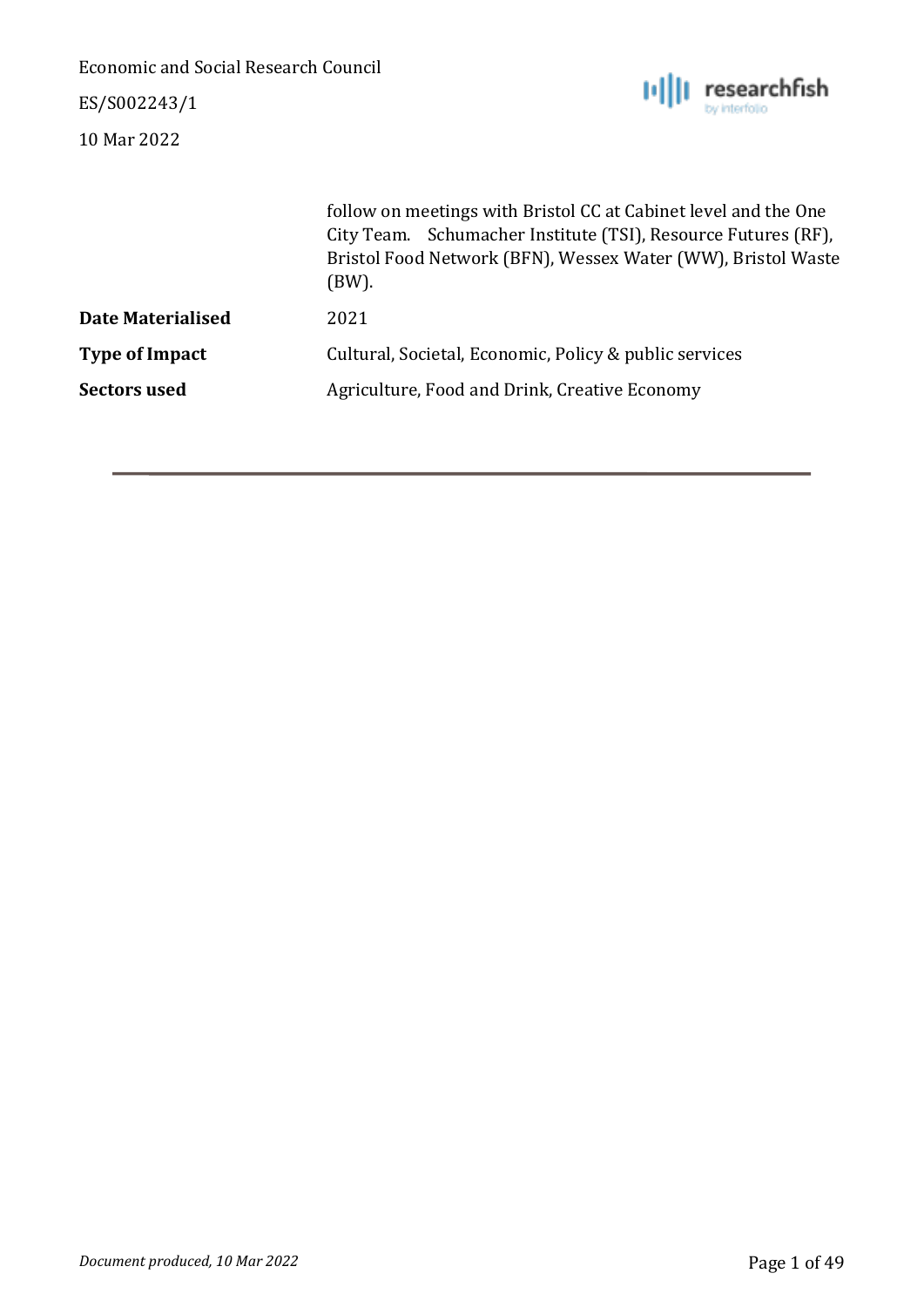Economic and Social Research Council ES/S002243/1

10 Mar 2022



# <span id="page-16-0"></span>Collaborations and Partnerships

| <b>Collaboration Title</b>     | Connection with WASTE FEW ULL consortium in Sao Paulo                                                                                                                                                                                                                                                                                                                                                                                                                                                                                                                                                                                                                                                                                                                                                                                                                                                                                                             |
|--------------------------------|-------------------------------------------------------------------------------------------------------------------------------------------------------------------------------------------------------------------------------------------------------------------------------------------------------------------------------------------------------------------------------------------------------------------------------------------------------------------------------------------------------------------------------------------------------------------------------------------------------------------------------------------------------------------------------------------------------------------------------------------------------------------------------------------------------------------------------------------------------------------------------------------------------------------------------------------------------------------|
| <b>Partner</b>                 |                                                                                                                                                                                                                                                                                                                                                                                                                                                                                                                                                                                                                                                                                                                                                                                                                                                                                                                                                                   |
| <b>Organisation Name</b>       | <b>UNICAMP</b>                                                                                                                                                                                                                                                                                                                                                                                                                                                                                                                                                                                                                                                                                                                                                                                                                                                                                                                                                    |
| <b>Department</b>              | Economics                                                                                                                                                                                                                                                                                                                                                                                                                                                                                                                                                                                                                                                                                                                                                                                                                                                                                                                                                         |
| <b>Contributed Financially</b> | N <sub>o</sub>                                                                                                                                                                                                                                                                                                                                                                                                                                                                                                                                                                                                                                                                                                                                                                                                                                                                                                                                                    |
| In-kind contribution           | No                                                                                                                                                                                                                                                                                                                                                                                                                                                                                                                                                                                                                                                                                                                                                                                                                                                                                                                                                                |
| <b>Contributions Made</b>      | We were invited to give a research seminar at FCA-<br>Unicamp, Sao Paulo State by professor Ester dal Poz. Here<br>we also met with those working in the poorer areas of<br>Brazil, and also with indigenous Guarani people, to observe<br>their methods of managing water.                                                                                                                                                                                                                                                                                                                                                                                                                                                                                                                                                                                                                                                                                       |
| <b>Partner Contributions</b>   | We were able to explain the connection with the WASTE<br>FEW ULL project, by giving details of the use of sustainable<br>drainage to manage excess surface and greywater,<br>particularly focused on informal settlements. We met with<br>Professor Manuel Cesario, Professor of Healthy Cities:<br>UniFACEF - Franca, SP, Brazil, discussed our research<br>areas, and agreed a way to collaborate in the future, based<br>on the outcomes of our research projects. At UNICAMP, we<br>met with Kelly Cristina Tonello, Associate Professor, Forest<br>Hydrology/Watershed Management/Recovery Degraded<br>Areas from the Federal University of São Carlos - UFSCar,<br>Environmental Department Science, Sorocaba - São Paulo -<br>Brasil to discuss the Brazil (Zika) project, and also her PhD<br>student Carina Pensa, also based at UFSCar Sorocaba. Our<br>meetings generated many ideas for future collaboration<br>with the groups that we engaged with. |
| <b>Year Commenced</b>          | 2019                                                                                                                                                                                                                                                                                                                                                                                                                                                                                                                                                                                                                                                                                                                                                                                                                                                                                                                                                              |
| <b>Year Ended</b>              | <b>Still Active</b>                                                                                                                                                                                                                                                                                                                                                                                                                                                                                                                                                                                                                                                                                                                                                                                                                                                                                                                                               |
| <b>URL</b>                     |                                                                                                                                                                                                                                                                                                                                                                                                                                                                                                                                                                                                                                                                                                                                                                                                                                                                                                                                                                   |
| <b>Resultant Outcomes</b>      | None as yet.                                                                                                                                                                                                                                                                                                                                                                                                                                                                                                                                                                                                                                                                                                                                                                                                                                                                                                                                                      |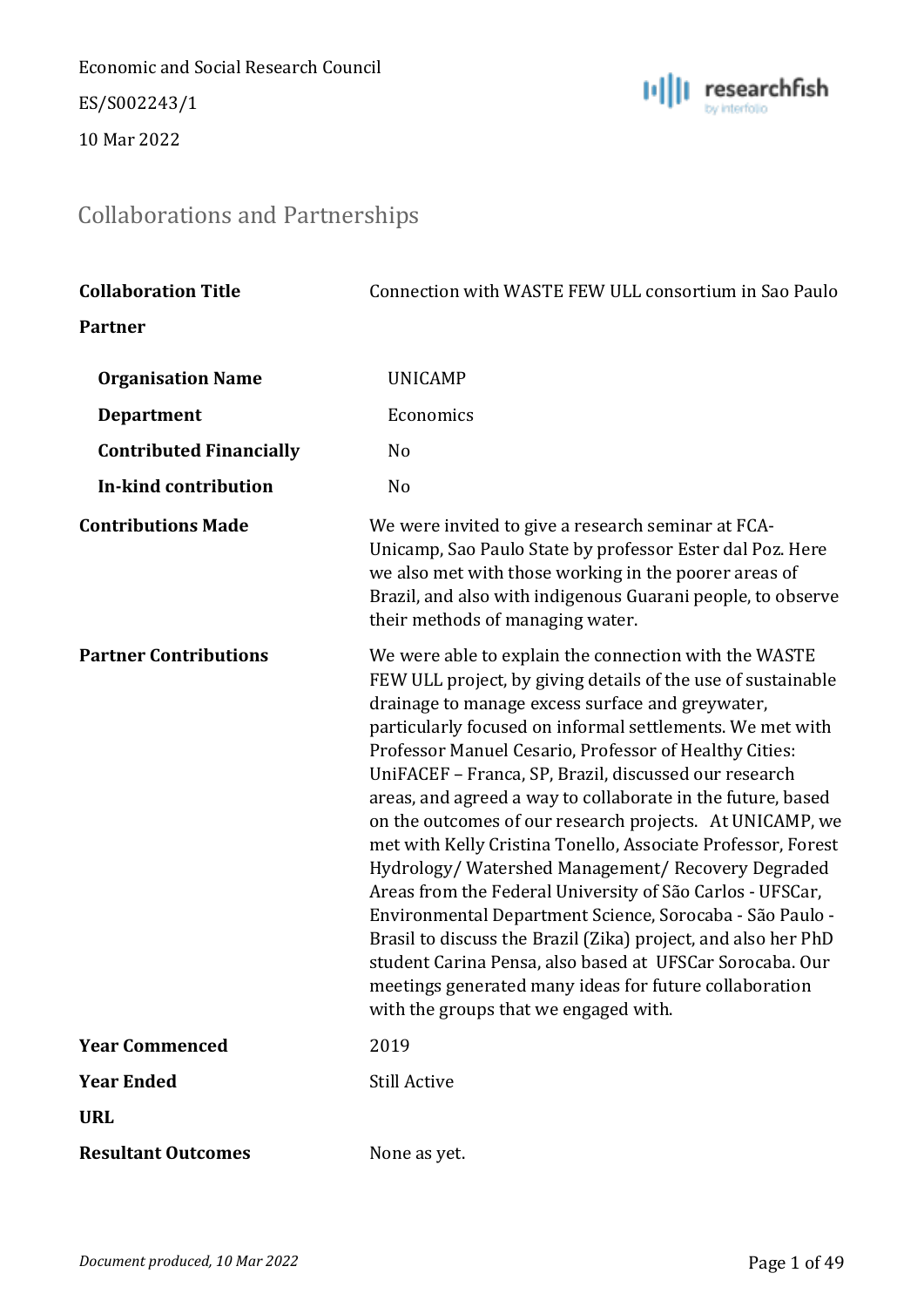ES/S002243/1

10 Mar 2022



| <b>Categorisation of impact</b> |  |  |
|---------------------------------|--|--|
|                                 |  |  |

**Categorisation of impact** No impact yet

**Formally Governed** No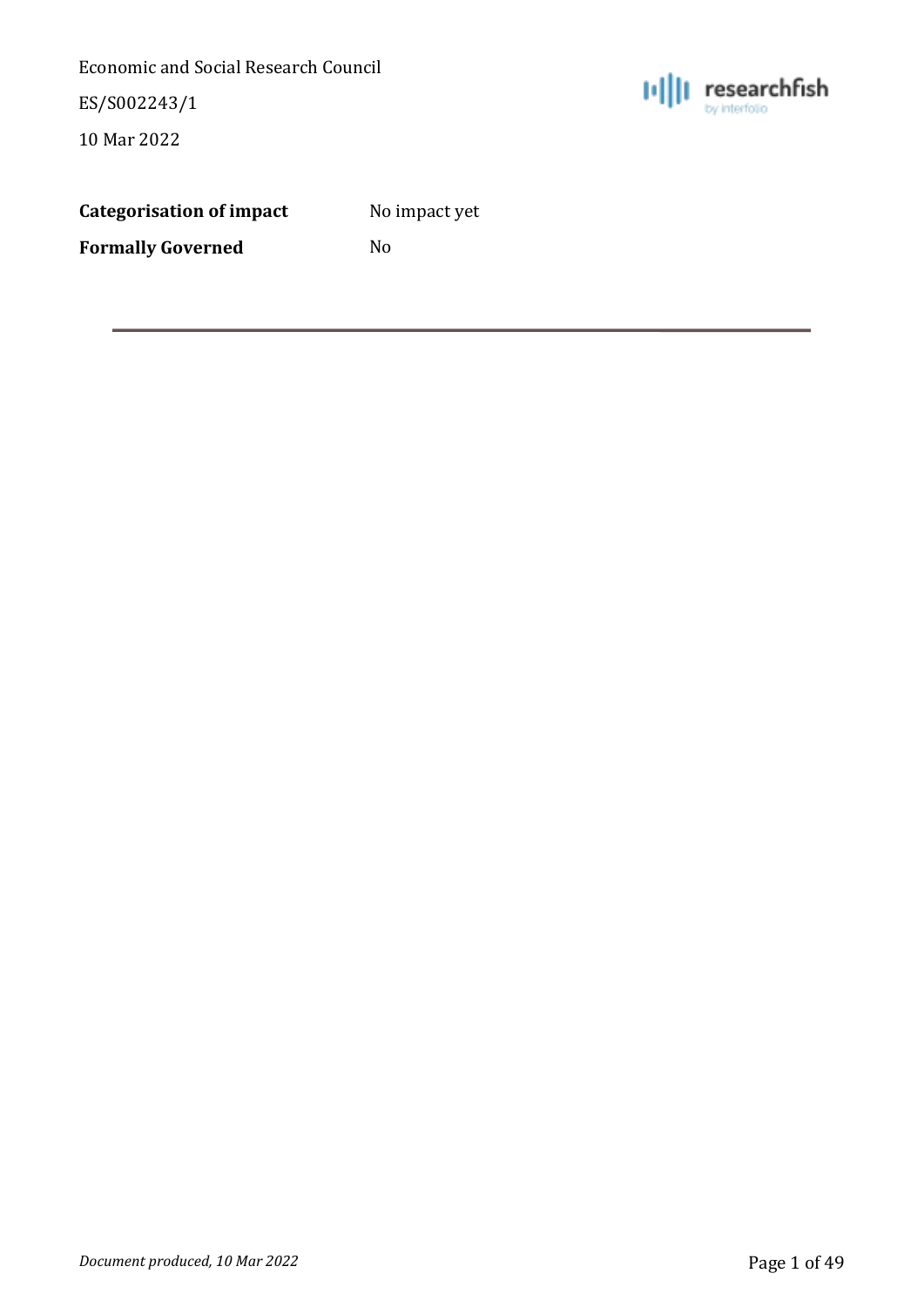ES/S002243/1

10 Mar 2022



### <span id="page-18-0"></span>Research Datasets, Databases and Models

| <b>Material Type</b>       | Computer model/algorithm                                                                                                                                                                                                                                                                                                                                                                                                                                                                                                                                                                                                                                                                                                                                                                                                                                                                                                                                                                                                                                                                                                                                                                                  |
|----------------------------|-----------------------------------------------------------------------------------------------------------------------------------------------------------------------------------------------------------------------------------------------------------------------------------------------------------------------------------------------------------------------------------------------------------------------------------------------------------------------------------------------------------------------------------------------------------------------------------------------------------------------------------------------------------------------------------------------------------------------------------------------------------------------------------------------------------------------------------------------------------------------------------------------------------------------------------------------------------------------------------------------------------------------------------------------------------------------------------------------------------------------------------------------------------------------------------------------------------|
| <b>Material Name</b>       | Two new modelling PhD studentships                                                                                                                                                                                                                                                                                                                                                                                                                                                                                                                                                                                                                                                                                                                                                                                                                                                                                                                                                                                                                                                                                                                                                                        |
| <b>Description</b>         | One PhD student will use agent-based modelling of linked<br>circular economies, by analysing the potential for waste<br>reduction in urban food-energy-water nexus by explicitly<br>linking the circular economies. It will focus on Agent-Based<br>Modelling (ABM) of food, energy and water fluxes in urban or<br>urbanising environments. Innovatively, these fluxes will be<br>modelled as emergent properties arising from agents' (i.e.<br>stakeholders') decision making, explicitly recognizing that they<br>depend on power relations between the various stakeholders<br>and on non-linearly propagating effects.<br>The second will use<br>system dynamics modelling of linked circular economies by<br>analysing the potential for waste reduction in urban food-<br>energy-water nexus by explicitly linking the circular<br>economies. The PhD focuses on System Dynamics Modelling<br>(SDM) methodology of food, energy and water cycles in urban<br>or urbanising environments. Innovatively, these cycles will be<br>modelled as an integrated system, explicitly recognizing that<br>they do not operate in isolation and that feedbacks can cause<br>non-linearly propagating effects. |
| <b>Provided to Others</b>  | N <sub>o</sub>                                                                                                                                                                                                                                                                                                                                                                                                                                                                                                                                                                                                                                                                                                                                                                                                                                                                                                                                                                                                                                                                                                                                                                                            |
| <b>Year First Provided</b> |                                                                                                                                                                                                                                                                                                                                                                                                                                                                                                                                                                                                                                                                                                                                                                                                                                                                                                                                                                                                                                                                                                                                                                                                           |
| <b>Year First Provided</b> | 2019                                                                                                                                                                                                                                                                                                                                                                                                                                                                                                                                                                                                                                                                                                                                                                                                                                                                                                                                                                                                                                                                                                                                                                                                      |
| <b>Impact Description</b>  | None yet                                                                                                                                                                                                                                                                                                                                                                                                                                                                                                                                                                                                                                                                                                                                                                                                                                                                                                                                                                                                                                                                                                                                                                                                  |
| <b>URL</b>                 |                                                                                                                                                                                                                                                                                                                                                                                                                                                                                                                                                                                                                                                                                                                                                                                                                                                                                                                                                                                                                                                                                                                                                                                                           |
| <b>Digital ID</b>          |                                                                                                                                                                                                                                                                                                                                                                                                                                                                                                                                                                                                                                                                                                                                                                                                                                                                                                                                                                                                                                                                                                                                                                                                           |
| <b>Source</b>              | Manual                                                                                                                                                                                                                                                                                                                                                                                                                                                                                                                                                                                                                                                                                                                                                                                                                                                                                                                                                                                                                                                                                                                                                                                                    |
| <b>Publication ID</b>      | 5c682552b86f99.19598548                                                                                                                                                                                                                                                                                                                                                                                                                                                                                                                                                                                                                                                                                                                                                                                                                                                                                                                                                                                                                                                                                                                                                                                   |
| <b>Material Type</b>       | Dataset/Database/Collection of data                                                                                                                                                                                                                                                                                                                                                                                                                                                                                                                                                                                                                                                                                                                                                                                                                                                                                                                                                                                                                                                                                                                                                                       |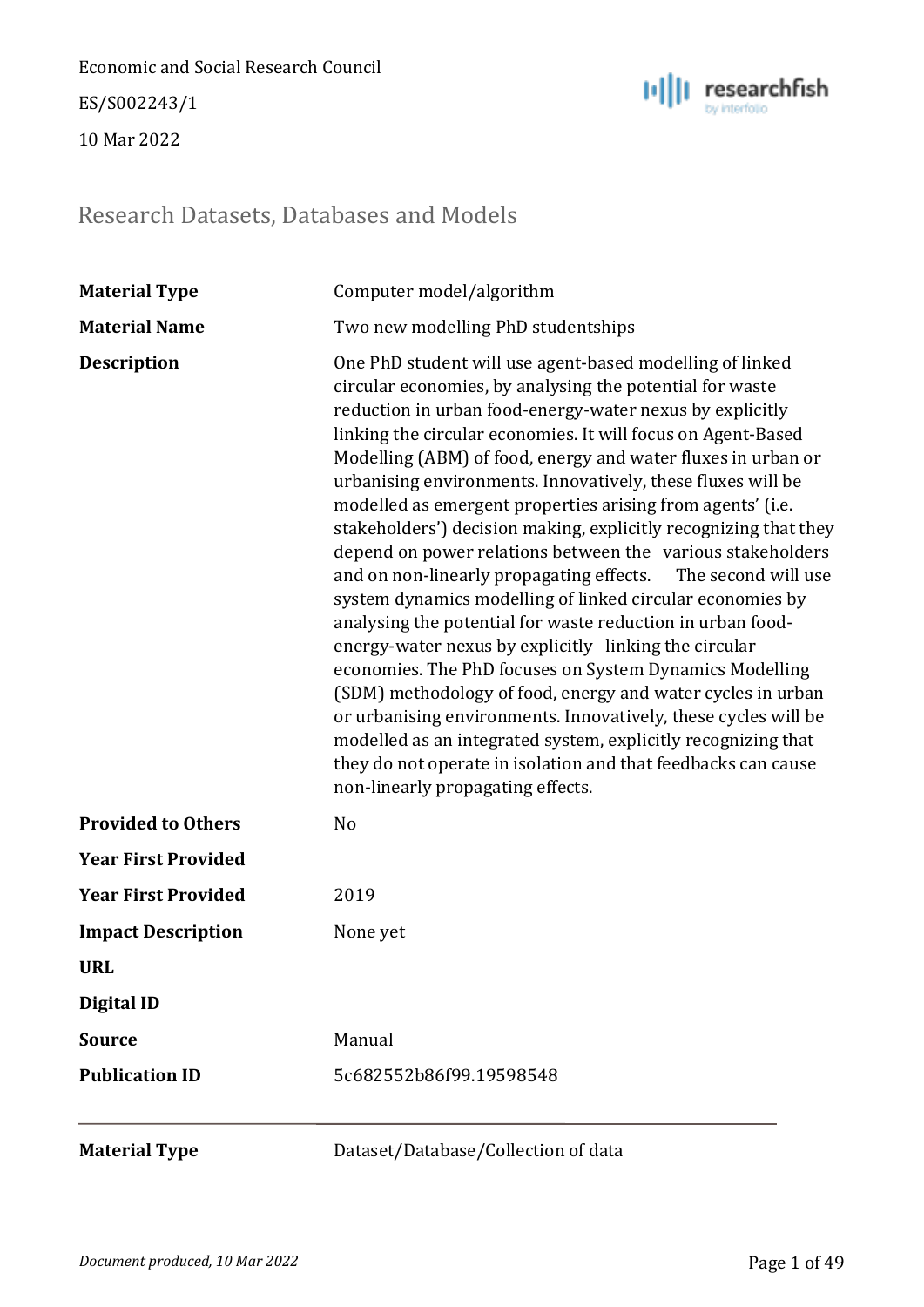ES/S002243/1



| <b>Material Name</b>       | Rotterdam ULL database; Western Cape water quality database                                                                                                                                                                                                                     |
|----------------------------|---------------------------------------------------------------------------------------------------------------------------------------------------------------------------------------------------------------------------------------------------------------------------------|
| <b>Description</b>         | Setting up a Waste Tracking database at Blue City (Rotterdam)<br>including data on their water, energy, material consumption and<br>outputs. To be used in the mapping exercise. Monitoring water<br>quality and vegetation analysis in the Water Hub, the Western<br>Cape, SA. |
| <b>Provided to Others</b>  | N <sub>o</sub>                                                                                                                                                                                                                                                                  |
| <b>Year First Provided</b> |                                                                                                                                                                                                                                                                                 |
| <b>Year First Provided</b> | 2019                                                                                                                                                                                                                                                                            |
| <b>Impact Description</b>  | None as yet                                                                                                                                                                                                                                                                     |
| <b>URL</b>                 |                                                                                                                                                                                                                                                                                 |
| Digital ID                 |                                                                                                                                                                                                                                                                                 |
| <b>Source</b>              | Manual                                                                                                                                                                                                                                                                          |
| <b>Publication ID</b>      | 5c681aee0400d3.66157351                                                                                                                                                                                                                                                         |
|                            |                                                                                                                                                                                                                                                                                 |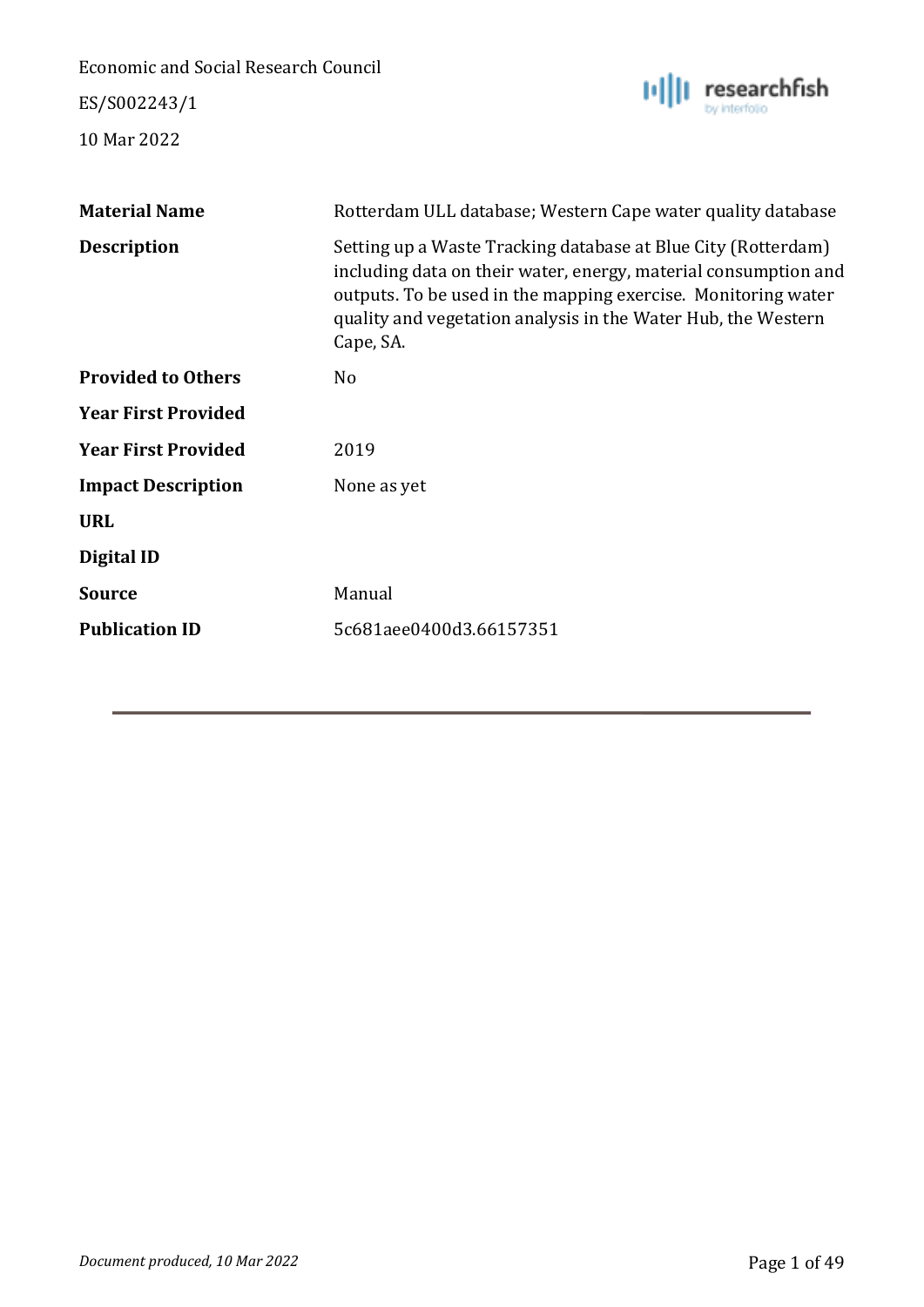ES/S002243/1

10 Mar 2022

<span id="page-20-0"></span>Key Findings

**Key Findings?** Yes

**Discoveries** In the Waste FEW ULL project, funding for which finished in September 2021, 4 Urban Living Labs (ULLs) were set up to exchange knowledge around similarities and differences in the Food-Energy-Water nexus. These were in South Africa, The Netherlands, Brazil and the UK. Through Waste FEW ULL, we found that each ULL had its' own way of investigating the Nexus and very often this was not comparable. This was obviously due to site-specific factors such as geographical location, sociopolitical context, local factors (site/ business focus, site management, ability to engage with stakeholders/ management (this was negatively affected by Covid), governance structures etc) as well as the individual ULLs ways of working (approaches used, numbers of personnel, size of site, specific models used to simulate the nexus etc). Each ULL therefore operated within the project as a separate entity to a certain extent. Also of interest was the emphasis placed on food, energy or water, whereby each ULL concentrated on 2 mainly, for example food and water, with the third not considered as much. This made modelling difficult, although an ongoing PhD study is making great strides in this respect using system dynamics to investigate the nexus across the ULLs (see: Parsa, A., Van De Wiel, M. J., & Schmutz, U. (2021). Intersection, interrelation or interdependence? The relationship between circular economy and nexus approach. Journal of Cleaner Production, 127794). A second PhD contextualises our project in a South African perspective around the legacy of Apartheid and social inequality. A third PhD developed the Waste-Resource Paradox model whereby the circular economy results in waste becoming a resource, valorising it and thus its production becomes financially beneficial (see: Greer, R., von Wirth, T., & Loorbach, D. (2021). The Waste-Resource Paradox: Practical dilemmas and societal implications in the transition to a circular economy. Journal of Cleaner Production, 303, 126831 and Greer, R., von Wirth, T., & Loorbach, D. (2020). The diffusion of circular services: Transforming the Dutch catering sector. Journal of Cleaner Production, 121906). The Brazilian ULL, based in the metropolitan Sao Paulo area was the largest and utilised agent

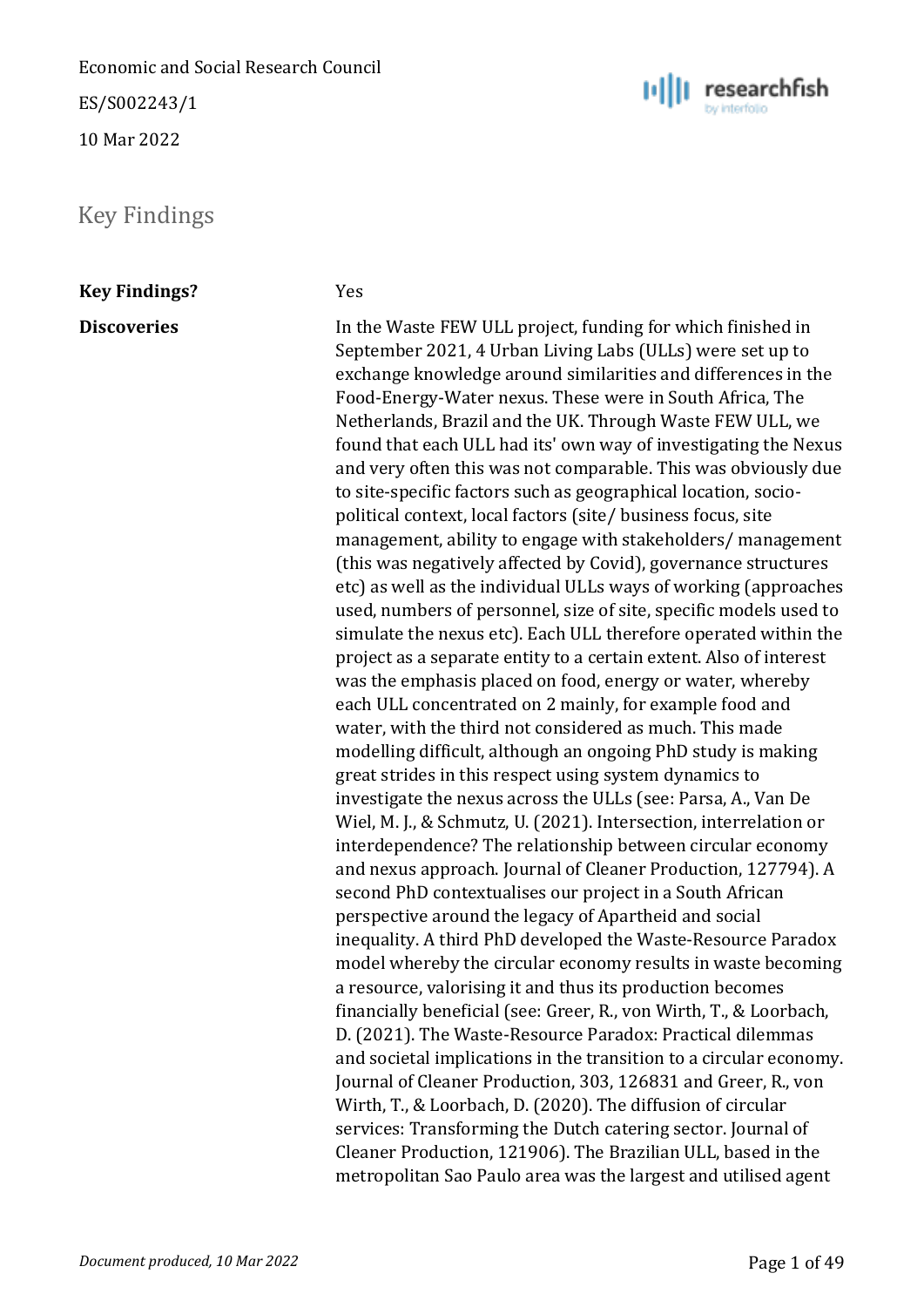ES/S002243/1

10 Mar 2022

|                        | based modelling and the Delphi approach in their investigation<br>of agroecology (or community supported agriculture: CSA),<br>water quality and the protection of the Atlantic Rainforest<br>finding that even short distances between eg Ibiuna and<br>Paraheilo revealed different profiles for the CSA sub-indicator<br>and also that the distinct hydrographic basins and<br>water/climate conditions affected water quality differently for<br>the 2 areas, with impacts across the food producing sector. In<br>the UK, economic studies of the Bristol ULL found that it is more<br>efficient to reduce food waste at source, but with 30% of<br>wasted food inedible, it requires disposal in the most efficient<br>way: in comparison to incineration or landfill, anaerobic<br>digestion has the most positive outcomes, although some<br>methods can increase particulate pollution. It is best to move<br>unavoidable food waste from residual (black bins) to recycling,<br>with many significant environmental benefits for Bristol. At the<br>Water Hub in South Africa, one of the smallest ULLs, the<br>community has been trained to maintain and operate medium<br>scale bioremediation which cleans polluted river water flowing<br>through an informal settlement and is used to irrigate small<br>urban gardens producing vegetables for sale, or for the<br>community to use. This technique avoids the use of chemicals,<br>and also energy as it uses vegetation to remove nutrients and<br>other pollutants. The vegetables were analysed and conformed<br>to South African guidelines as being safe to eat. |
|------------------------|-----------------------------------------------------------------------------------------------------------------------------------------------------------------------------------------------------------------------------------------------------------------------------------------------------------------------------------------------------------------------------------------------------------------------------------------------------------------------------------------------------------------------------------------------------------------------------------------------------------------------------------------------------------------------------------------------------------------------------------------------------------------------------------------------------------------------------------------------------------------------------------------------------------------------------------------------------------------------------------------------------------------------------------------------------------------------------------------------------------------------------------------------------------------------------------------------------------------------------------------------------------------------------------------------------------------------------------------------------------------------------------------------------------------------------------------------------------------------------------------------------------------------------------------------------------------------------------------------------------------------------------------|
| <b>Objectives</b>      | Partially                                                                                                                                                                                                                                                                                                                                                                                                                                                                                                                                                                                                                                                                                                                                                                                                                                                                                                                                                                                                                                                                                                                                                                                                                                                                                                                                                                                                                                                                                                                                                                                                                               |
| <b>Reasons</b>         | Access to archives, data or participants, Changing landscape of<br>research programme                                                                                                                                                                                                                                                                                                                                                                                                                                                                                                                                                                                                                                                                                                                                                                                                                                                                                                                                                                                                                                                                                                                                                                                                                                                                                                                                                                                                                                                                                                                                                   |
| <b>Expand</b>          | Covid made holding stakeholder engagement workshops face to<br>face impossible, online was less than adequate. Political<br>conditions in Brazil made collaboration difficult, the Rotterdam<br>ULL found access to participants difficult as entrepreneurs<br>tended to move on.                                                                                                                                                                                                                                                                                                                                                                                                                                                                                                                                                                                                                                                                                                                                                                                                                                                                                                                                                                                                                                                                                                                                                                                                                                                                                                                                                       |
| <b>Further Details</b> |                                                                                                                                                                                                                                                                                                                                                                                                                                                                                                                                                                                                                                                                                                                                                                                                                                                                                                                                                                                                                                                                                                                                                                                                                                                                                                                                                                                                                                                                                                                                                                                                                                         |

Taken Forward **As the models and concepts become public, these could be used** by others to justify our findings and also apply to other ULLs investigating the FEW nexus.

 $||\cdot||$  researchfish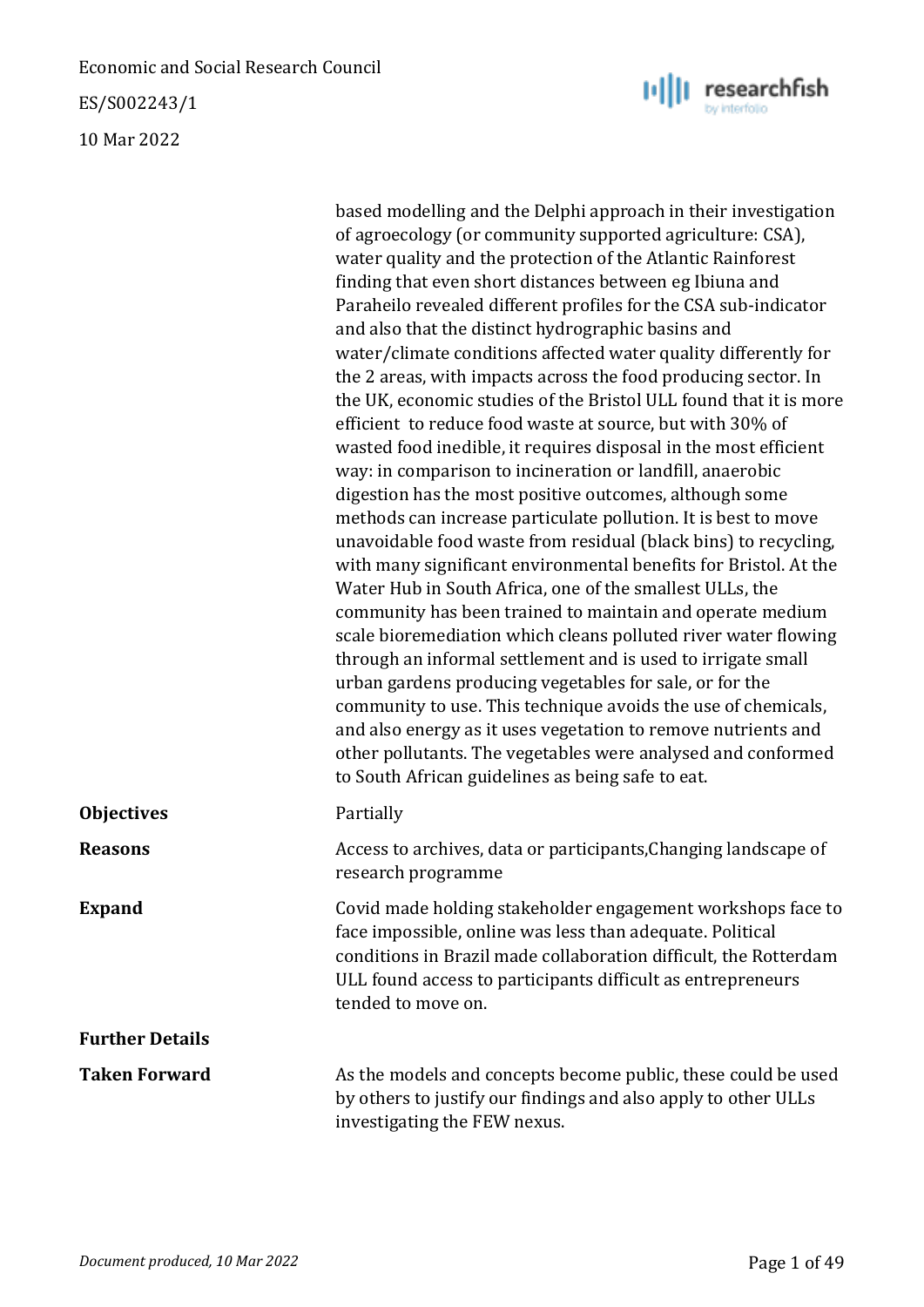ES/S002243/1

10 Mar 2022



**Interest to sectors** Agriculture, Food and Drink, Environment, Government, Democracy and Justice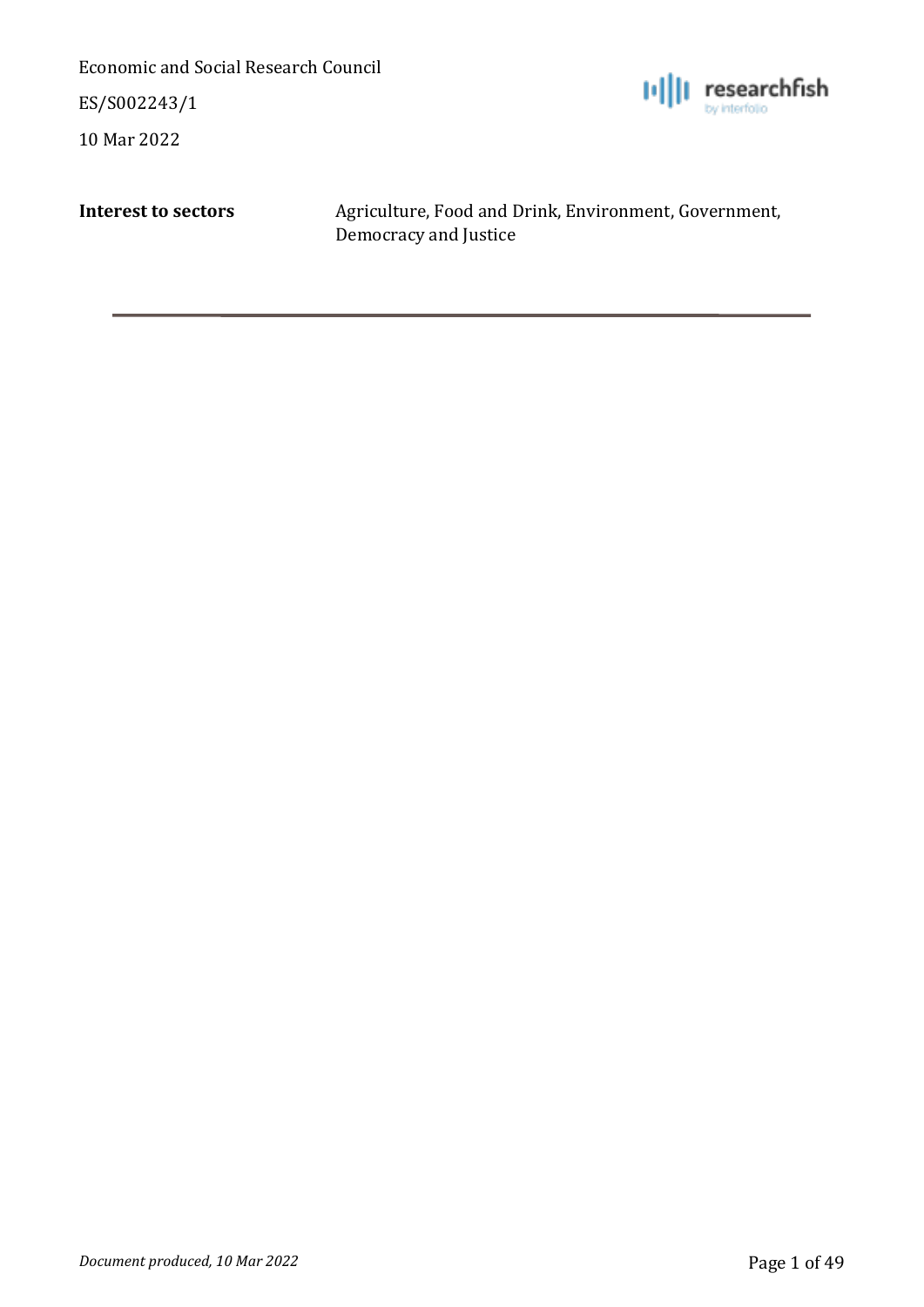ES/S002243/1

10 Mar 2022



# <span id="page-23-0"></span>Covid Impact

| Covid negative affect on<br>outputs                                 | Yes                                                                                                        |
|---------------------------------------------------------------------|------------------------------------------------------------------------------------------------------------|
| Covid affect on outputs to<br>date                                  | Quantity of outputs/outcomes is lower than originally expected,<br>delivery of outputs/outcomes is delayed |
| Covid positive affect on<br>outputs                                 | No                                                                                                         |
| <b>Statement describing impact</b> Some negative impact<br>of covid |                                                                                                            |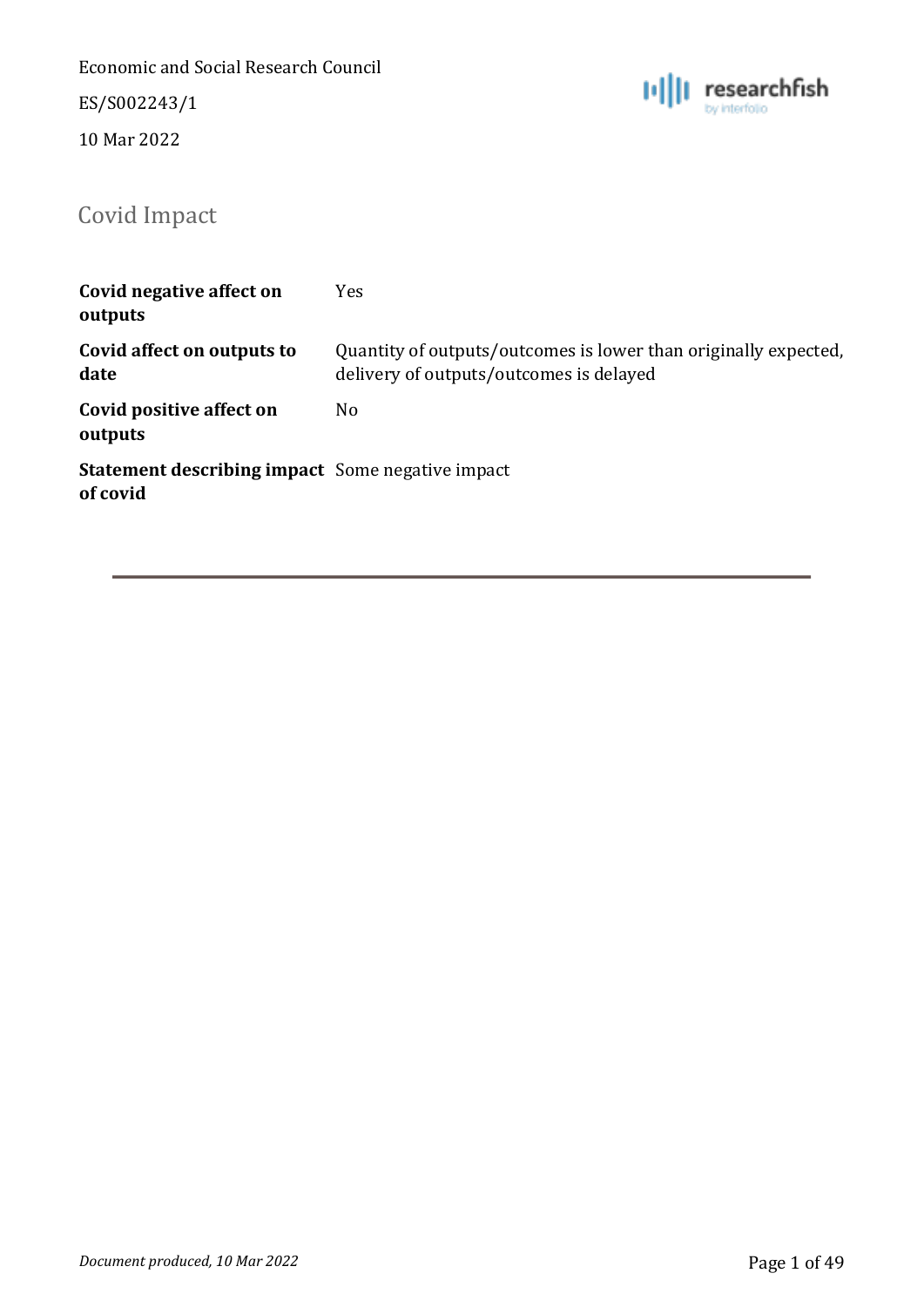ES/S002243/1

10 Mar 2022



<span id="page-24-0"></span>Secondments, placements and internships to or from other organisations

**Secondments** No

*Document produced, 10 Mar 2022* Page 1 of 49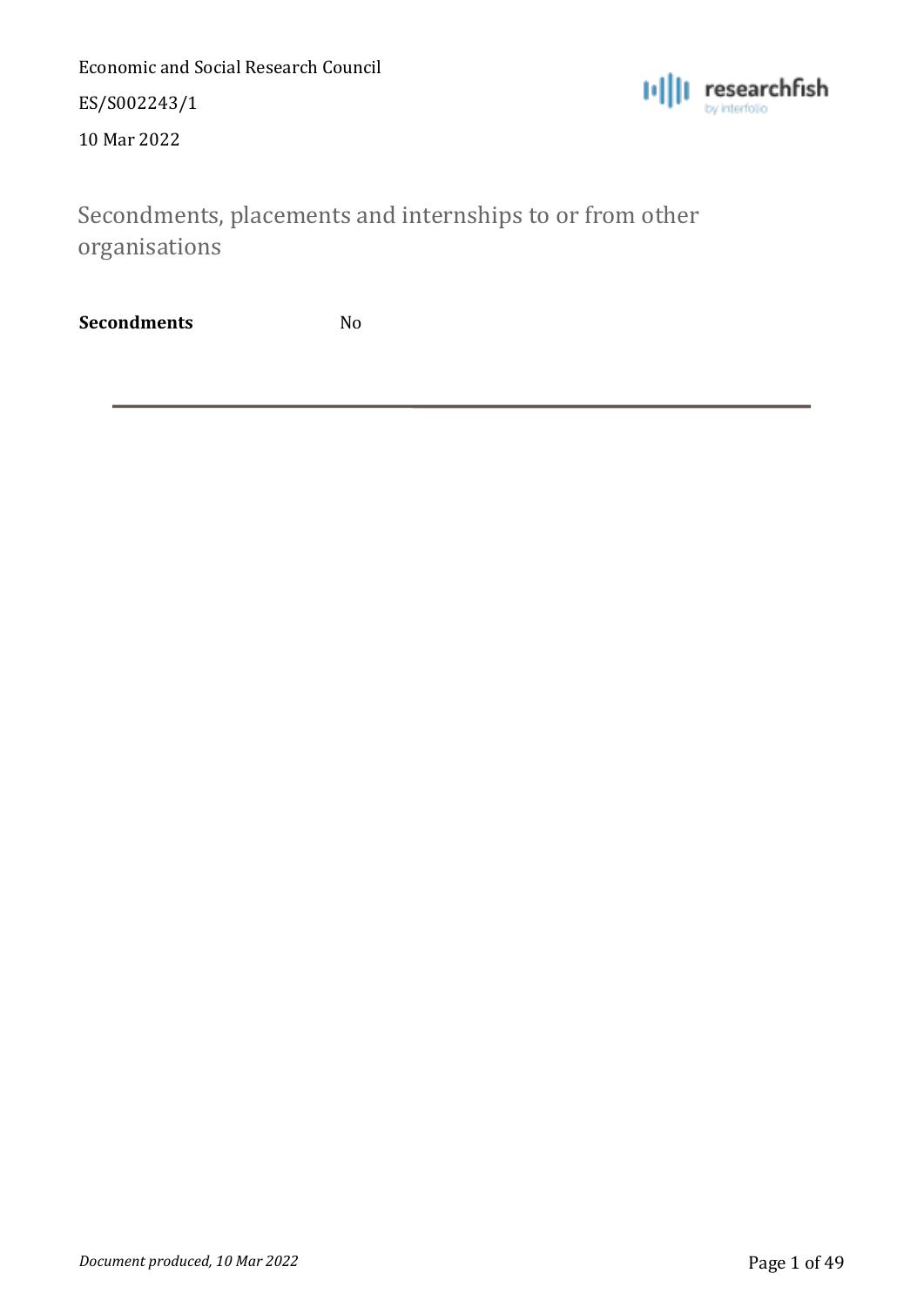Economic and Social Research Council ES/S002243/1

10 Mar 2022



## <span id="page-25-0"></span>Engagement Activities

| <b>Activity Title</b>     | Associated with RGS conference Special Session is a Special<br>Issue in the journal Sustainability: The food-energy-water<br>nexus: boundaries, processes, and the circular economy and can<br>be found under "Sustainable Water Management" in the journal.<br>Deadline for manuscript submissions: 31 March 2022. |
|---------------------------|---------------------------------------------------------------------------------------------------------------------------------------------------------------------------------------------------------------------------------------------------------------------------------------------------------------------|
| <b>Activity Type</b>      | A magazine or newsletter (print or online)                                                                                                                                                                                                                                                                          |
| How many people?          | $51 - 100$                                                                                                                                                                                                                                                                                                          |
| <b>Geographical Reach</b> | International                                                                                                                                                                                                                                                                                                       |
| <b>Primary Audience</b>   | Other audiences                                                                                                                                                                                                                                                                                                     |
| <b>Other Audience</b>     | Policymakers/politicians, Professional Practitioners,<br>Industry/Business, Postgraduate students, Study participants or<br>study members, Third sector organisations                                                                                                                                               |
| <b>Activity Years</b>     | 2022                                                                                                                                                                                                                                                                                                                |
| <b>Result Description</b> | This activity has sparked interesting and positive debate<br>amongst the consortium about the proposed publications.                                                                                                                                                                                                |
| Most important impact?    | Own/colleagues reported change in views or opinions.                                                                                                                                                                                                                                                                |
| <b>URL</b>                |                                                                                                                                                                                                                                                                                                                     |
| Digital ID                |                                                                                                                                                                                                                                                                                                                     |
| <b>Source</b>             | Manual                                                                                                                                                                                                                                                                                                              |
| <b>Publication ID</b>     | 620e3cd17db250.02627729                                                                                                                                                                                                                                                                                             |
| <b>Activity Title</b>     | <b>Blogs</b>                                                                                                                                                                                                                                                                                                        |
| <b>Activity Type</b>      | Engagement focused website, blog or social media channel                                                                                                                                                                                                                                                            |
| How many people?          | $1 - 10$                                                                                                                                                                                                                                                                                                            |
| <b>Geographical Reach</b> | International                                                                                                                                                                                                                                                                                                       |
| <b>Primary Audience</b>   | Media (as a channel to wider audiences)                                                                                                                                                                                                                                                                             |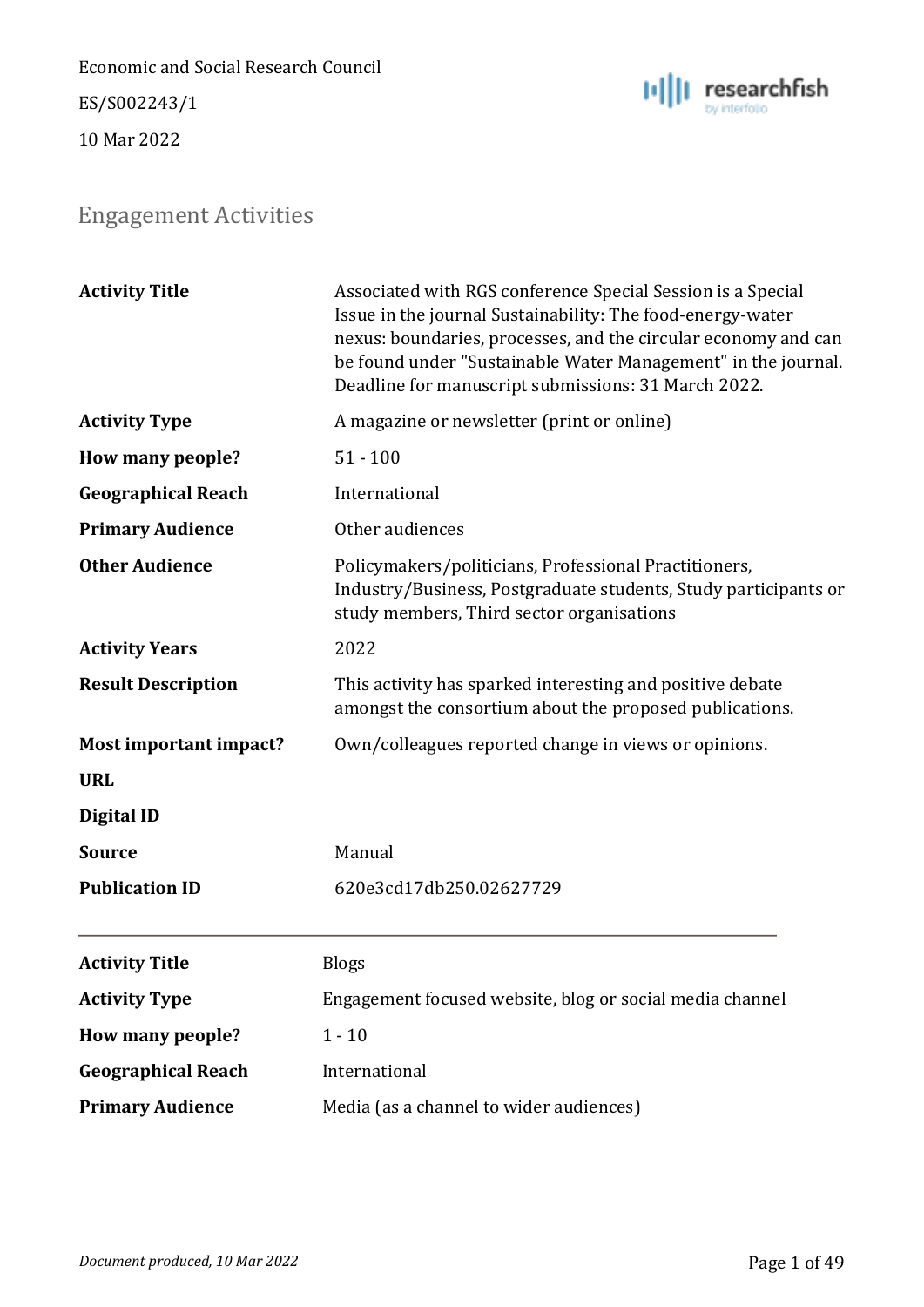Economic and Social Research Council researchfish ES/S002243/1 10 Mar 2022 **Other Audience** Media (as a channel to the public), Policymakers/politicians, Public/other audiences, Postgraduate students, Other audiences, Study participants or study members **Activity Years** 2020 **Result Description** This was a blog to update progress for the South Africa ULL, at the Water Hub, Franschhoek. Called: "Nature-based Urban Living Lab as a catalyst for the circular economy in South Africa", it details the lessons learnt, how the polluted water has been treated, and recirculated into the small urban gardens. It states that: "The nexus has potential to be one of the most powerful organising frameworks for re-adjusting and disrupting linear economies by introducing policies and strategies that are deliberately directed at achieving sustainable environments and human well-being". **Most important impact?** Not aware of any impact. **URL** https://wastefewull.weebly.com/wastefewullweeblyco m **Digital ID Source** Manual **Publication ID** 5e4c01409a9e85.85332647 Activity Title **Bristol ULL** stakeholder workshops **Activity Type** A formal working group, expert panel or dialogue **How many people?** 1 - 10 **Geographical Reach** Local **Primary Audience** Industry/Business **Other Audience** Professional Practitioners, Study participants or study members **Activity Years** 2020 **Result Description** Stakeholders attended several meetings and workshops that has lead to the organising of larger online workshops being scheduled for February, March and May 2021 to reach a wider audience to explore each of three areas (food waste, the phosphorous issue, and plastics/contamination) and looking at the bigger picture of the economics of change, in particular the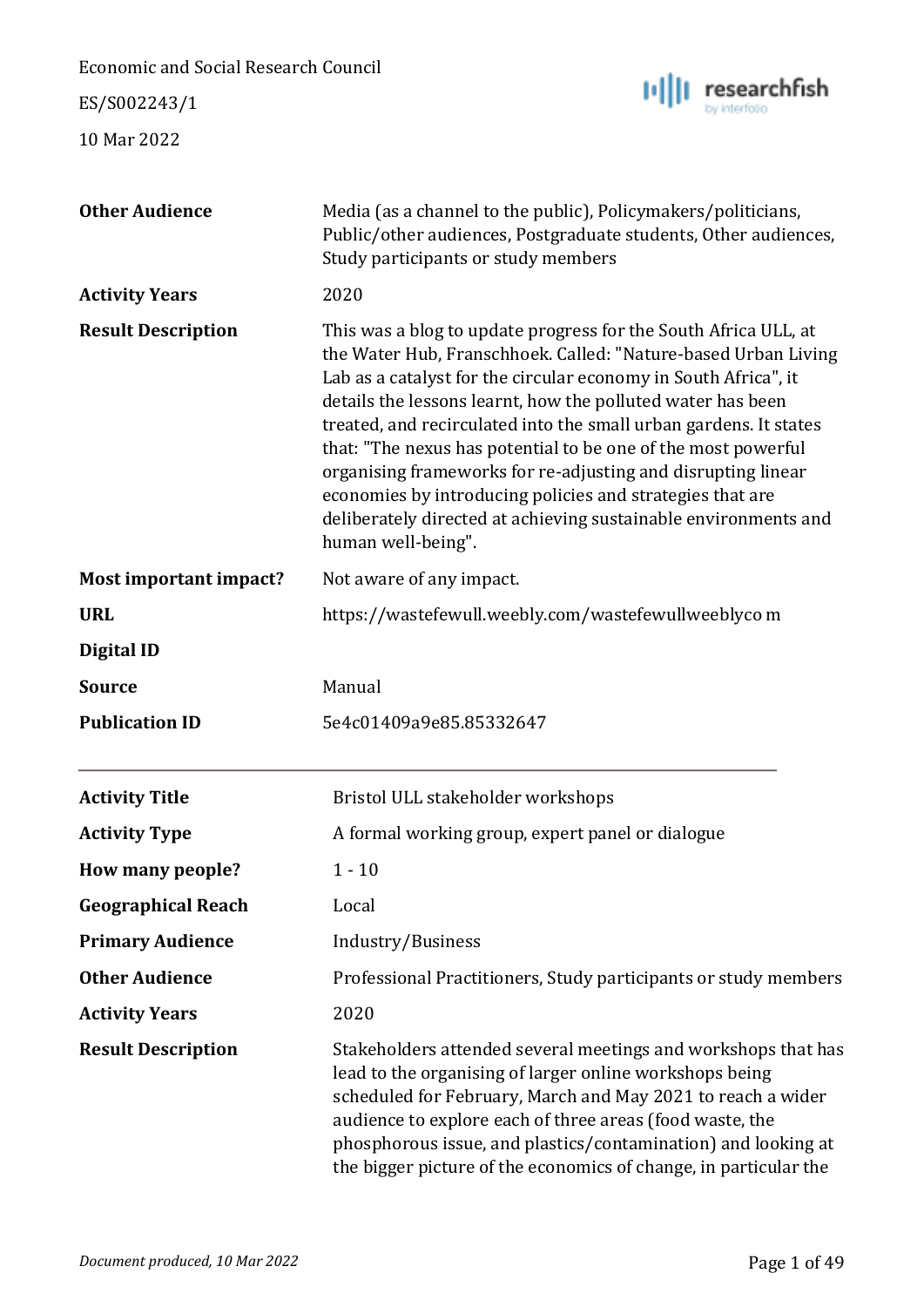ES/S002243/1



|                           | upstream v downstream focus. However, we have been<br>restricted in the amount of face-to-face workshops we have<br>been able to hold due to Covid 19. The research group held<br>meetings over the period to which our core stakeholders, from<br>Wessex Water, Bristol Waste Company, Centre for Sustainable<br>Energy, Resource Futures and Bristol Food Network attended<br>eight meetings and workshops.                                                                                                                                                                                                                                                                                                                                                                                                                                                  |
|---------------------------|----------------------------------------------------------------------------------------------------------------------------------------------------------------------------------------------------------------------------------------------------------------------------------------------------------------------------------------------------------------------------------------------------------------------------------------------------------------------------------------------------------------------------------------------------------------------------------------------------------------------------------------------------------------------------------------------------------------------------------------------------------------------------------------------------------------------------------------------------------------|
| Most important impact?    | Plans made for future related activity                                                                                                                                                                                                                                                                                                                                                                                                                                                                                                                                                                                                                                                                                                                                                                                                                         |
| <b>URL</b>                | https://wastefewull.weebly.com/                                                                                                                                                                                                                                                                                                                                                                                                                                                                                                                                                                                                                                                                                                                                                                                                                                |
| Digital ID                |                                                                                                                                                                                                                                                                                                                                                                                                                                                                                                                                                                                                                                                                                                                                                                                                                                                                |
| <b>Source</b>             | Manual                                                                                                                                                                                                                                                                                                                                                                                                                                                                                                                                                                                                                                                                                                                                                                                                                                                         |
| <b>Publication ID</b>     | 60360c8f507a54.01468863                                                                                                                                                                                                                                                                                                                                                                                                                                                                                                                                                                                                                                                                                                                                                                                                                                        |
| <b>Activity Title</b>     | Bristol ULL workshop films                                                                                                                                                                                                                                                                                                                                                                                                                                                                                                                                                                                                                                                                                                                                                                                                                                     |
| <b>Activity Type</b>      | Event, workshop or similar                                                                                                                                                                                                                                                                                                                                                                                                                                                                                                                                                                                                                                                                                                                                                                                                                                     |
| How many people?          | $11 - 50$                                                                                                                                                                                                                                                                                                                                                                                                                                                                                                                                                                                                                                                                                                                                                                                                                                                      |
| <b>Geographical Reach</b> | Regional                                                                                                                                                                                                                                                                                                                                                                                                                                                                                                                                                                                                                                                                                                                                                                                                                                                       |
| <b>Primary Audience</b>   | <b>Professional Practitioners</b>                                                                                                                                                                                                                                                                                                                                                                                                                                                                                                                                                                                                                                                                                                                                                                                                                              |
| <b>Other Audience</b>     | Policymakers/politicians, Industry/Business, Postgraduate<br>students, Study participants or study members                                                                                                                                                                                                                                                                                                                                                                                                                                                                                                                                                                                                                                                                                                                                                     |
| <b>Activity Years</b>     | 2019,2020                                                                                                                                                                                                                                                                                                                                                                                                                                                                                                                                                                                                                                                                                                                                                                                                                                                      |
| <b>Result Description</b> | We now have edited films of the workshops held in Bristol<br>(there are not publicly available, but will be used in our<br>analysis). The films from the 3 workshops are structured as<br>follows: Introductions (both to WasteFEWULL and the<br>workshop exercises) Card writing: participants were asked to<br>individually write onto cards the areas/topics where their<br>specific sector was interconnected with one or both of the other<br>two sectors (identifying nexus areas/connections). We asked<br>them to make a distinction based on the connections being<br>existing (coloured cards) or potential future ones (white cards)<br>Sorting/clustering: Then, as a group, the collected cards were<br>moved into clusters, and titles were identified for each of these<br>clusters. This still exists in the form of photographs, the original |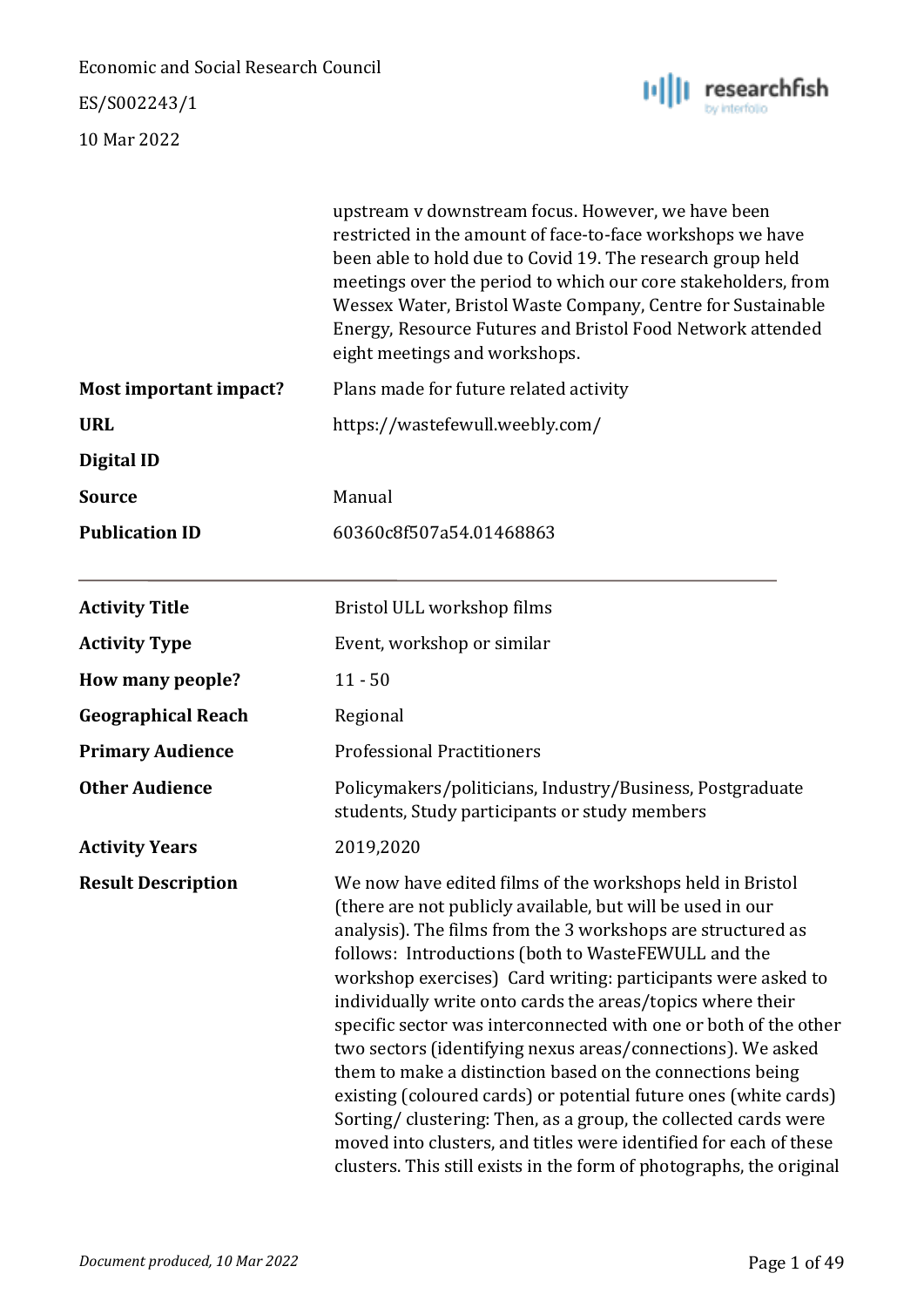### ES/S002243/1



|                           | cards and typed up on Lucidchart. Group work/3-fields: Then<br>we asked the participants (usually with one of our team joining)<br>to break into groups (we had 2 or 3 on the three different days)<br>and work on one particular cluster (nexus connection) at a time.<br>Again, we have photos of these results, the originals (at Ryton)<br>and the typed-up versions on LucidChart.                                                                                                                                                                                                                                                                                                                                                                                                                                                                                                                           |
|---------------------------|-------------------------------------------------------------------------------------------------------------------------------------------------------------------------------------------------------------------------------------------------------------------------------------------------------------------------------------------------------------------------------------------------------------------------------------------------------------------------------------------------------------------------------------------------------------------------------------------------------------------------------------------------------------------------------------------------------------------------------------------------------------------------------------------------------------------------------------------------------------------------------------------------------------------|
| Most important impact?    | Not aware of any impact.                                                                                                                                                                                                                                                                                                                                                                                                                                                                                                                                                                                                                                                                                                                                                                                                                                                                                          |
| <b>URL</b>                |                                                                                                                                                                                                                                                                                                                                                                                                                                                                                                                                                                                                                                                                                                                                                                                                                                                                                                                   |
| <b>Digital ID</b>         |                                                                                                                                                                                                                                                                                                                                                                                                                                                                                                                                                                                                                                                                                                                                                                                                                                                                                                                   |
| <b>Source</b>             | Manual                                                                                                                                                                                                                                                                                                                                                                                                                                                                                                                                                                                                                                                                                                                                                                                                                                                                                                            |
| <b>Publication ID</b>     | 6035094ed527d3.51947476                                                                                                                                                                                                                                                                                                                                                                                                                                                                                                                                                                                                                                                                                                                                                                                                                                                                                           |
| <b>Activity Title</b>     | Bristol ULL workshop to test the Decision Tree model                                                                                                                                                                                                                                                                                                                                                                                                                                                                                                                                                                                                                                                                                                                                                                                                                                                              |
| <b>Activity Type</b>      | A formal working group, expert panel or dialogue                                                                                                                                                                                                                                                                                                                                                                                                                                                                                                                                                                                                                                                                                                                                                                                                                                                                  |
| How many people?          | $11 - 50$                                                                                                                                                                                                                                                                                                                                                                                                                                                                                                                                                                                                                                                                                                                                                                                                                                                                                                         |
| <b>Geographical Reach</b> | Regional                                                                                                                                                                                                                                                                                                                                                                                                                                                                                                                                                                                                                                                                                                                                                                                                                                                                                                          |
| <b>Primary Audience</b>   | <b>Professional Practitioners</b>                                                                                                                                                                                                                                                                                                                                                                                                                                                                                                                                                                                                                                                                                                                                                                                                                                                                                 |
| <b>Other Audience</b>     | Policymakers/politicians, Industry/Business, Postgraduate<br>students                                                                                                                                                                                                                                                                                                                                                                                                                                                                                                                                                                                                                                                                                                                                                                                                                                             |
| <b>Activity Years</b>     | 2021                                                                                                                                                                                                                                                                                                                                                                                                                                                                                                                                                                                                                                                                                                                                                                                                                                                                                                              |
| <b>Result Description</b> | Held on 25 February, this workshop was run by PhD candidate<br>Rachel Greer (Rotterdam ULL) to test the Decision Tree she's<br>developed as part of her PhD study. This was held virtually in<br>Bristol, the results of which are yet to be analysed. Title:<br>Heuristics and Decision Making in the Circular Economy<br>Details: Transitioning towards a more sustainable future<br>requires overcoming our current linear approach to resources<br>use. However, transitioning to a Circular Economy (CE) is not<br>unproblematic and comes with its own challenges. In this<br>workshop, we will present a Circular Decision Tree developed at<br>DRIFT, a leading Dutch research institute in the field of<br>sustainable transitions. We invite you to reflect with us on the<br>uncertainties, paradoxes and dilemmas of decision making in CE<br>transition, and to learn and discuss about the proposed |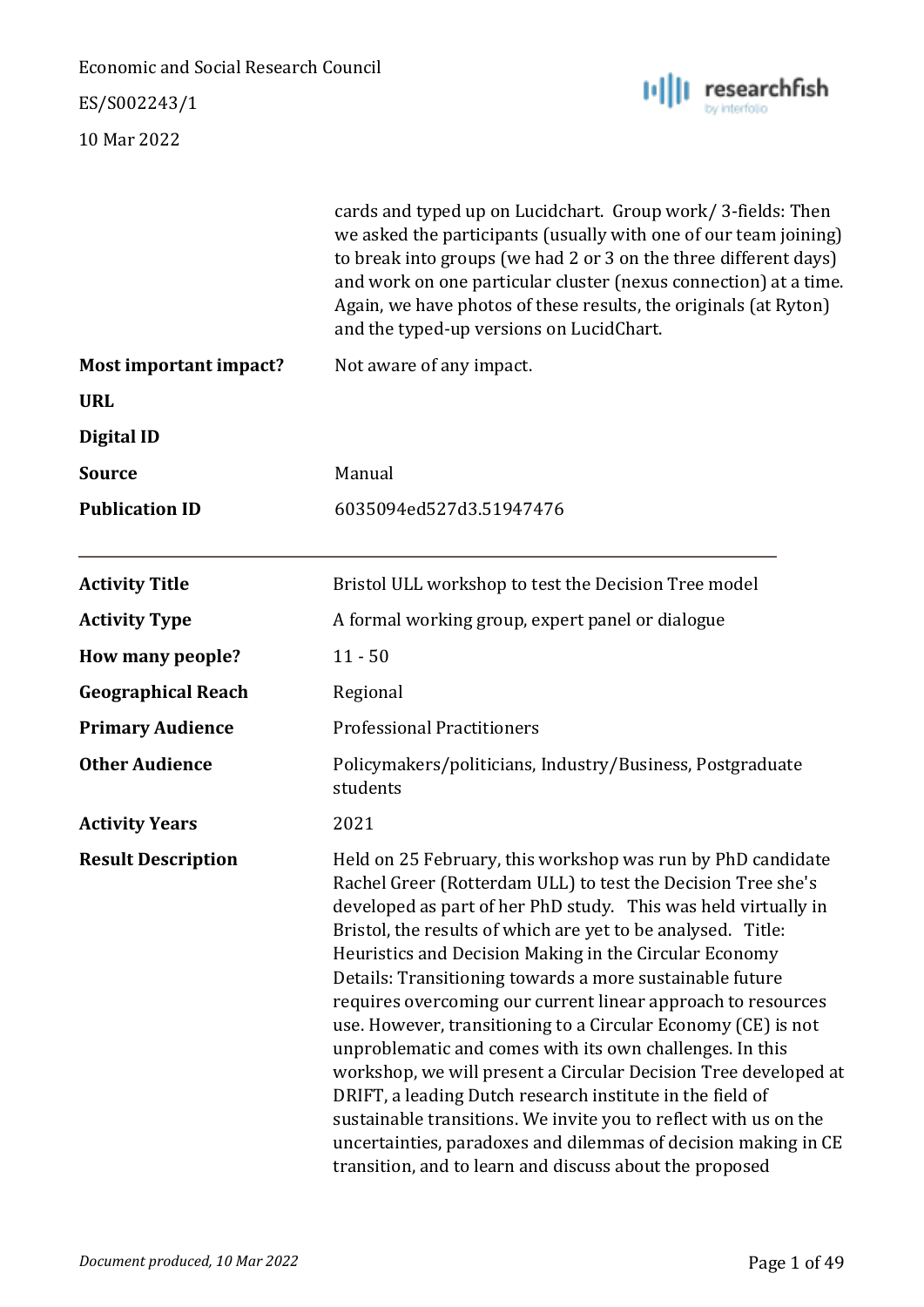ES/S002243/1

10 Mar 2022



heuristic, and to identify its potential practical benefit within your and other fields. This workshop is run under the Sustainable Urbanisation Global Initiative (SUGI) funded project called WASTE FEW ULL that is looking at inefficiencies in the Food, Energy, Water (FEW) nexus through an Urban Living Laboratory (ULL) approach. See https://wastefewull.weebly.com/ . This workshop has already been successfully run in Rotterdam, with participation from Industry, local government, regulators, consultancies, academia and the not-for-profit sector. This Bristol workshop is open to anyone with an interest in sustainable transitions, the Circular Economy, circular innovations and/or the Food–Energy–Water Nexus. Background for the development of the Circular Decision Tree Current societal problem: Funding and support for sustainable innovation is commonly indiscriminate/unsystematic/ disproportional to the potential contribution of the innovation towards the transition to a circular economy. "Circular innovations" can be transformative, non-transformative, or counter-transformative to this transition. Often business models or innovations that close loops may actually be an optimization of a linear economy, leading to lock-in of the current regime. Thus, there is a need for a paradigm shift and change towards a different type of decision-making logic. There is a fundamental problem observable in our daily decision-making: often, we are making decisions based on linear decision-making mechanisms. This contributes to strengthened inertia supporting the linear economy, which leads to greater resistance to change – hence, counter-transformative. The current way of decision-making can be counter-productive to reducing waste inefficiencies because of its support for incremental innovation. This need for a new type of decision-making logic led to the development of the framework for the decision-making tree we pose as one potential solution. Knowledge gap: Case studies of small, incubated pilots of such a decision-support tool (DST) for intentional waste reduction are sparse at best (CLEWS in Qatar, ICLEI for FEW), and none targeting circularity on a practical level could be found. A few loosely related tools have been developed by and for academics, but none currently exist to assist practitioners in navigating their decisions – thus, there is an enormous gap between knowledge in scientific literature/environmental impact databases and the accessibility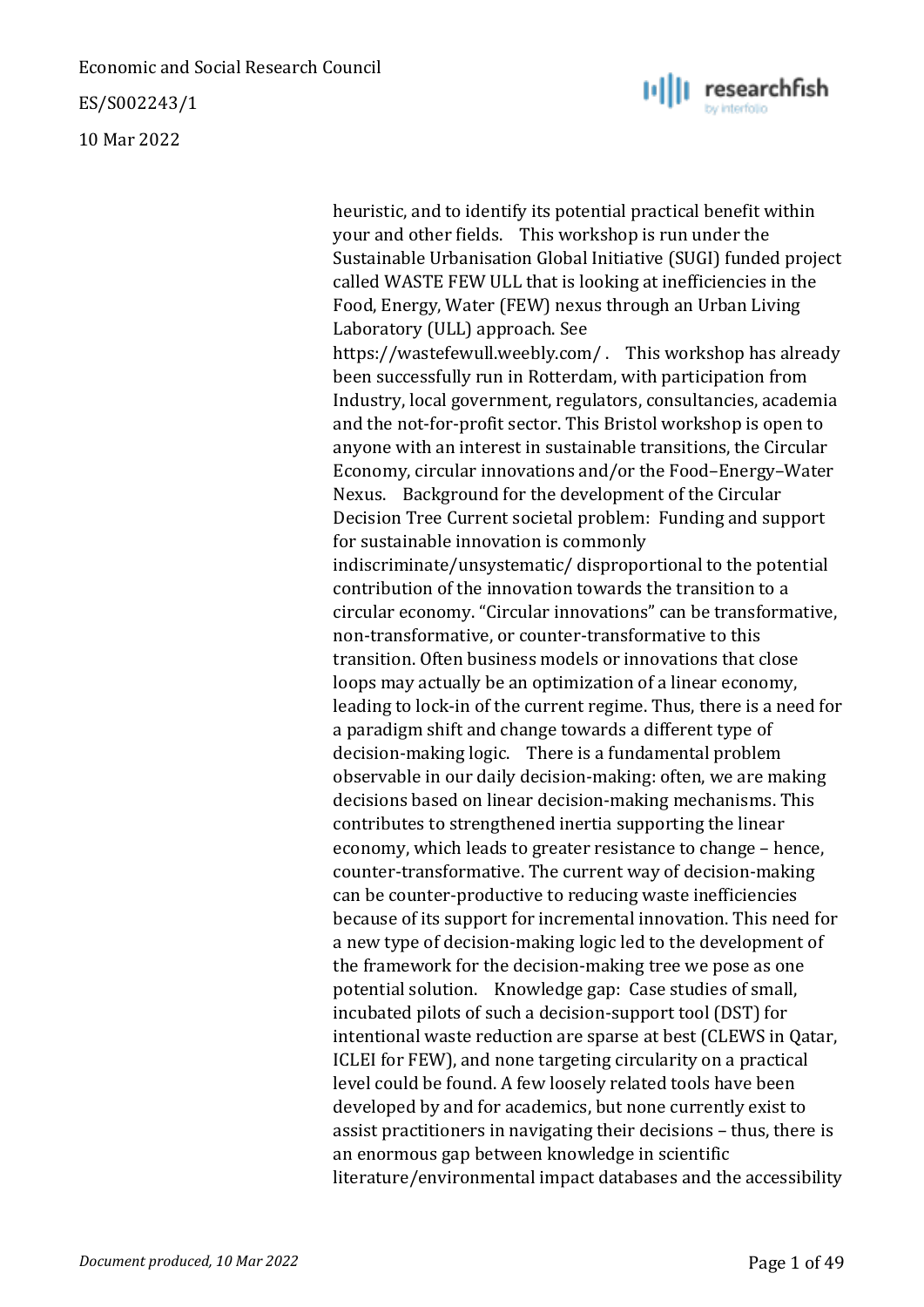### ES/S002243/1



|                           | and implementation of this knowledge in practice. Goal: This<br>tree aims to answer the question: How can policymakers,<br>investors, societal activists, businesses and entrepreneurs<br>contribute towards circular innovations to support the<br>transition towards a circular economy?                                                                                                                                                                                                                                                                                                                                                                                                                                                                                                                      |
|---------------------------|-----------------------------------------------------------------------------------------------------------------------------------------------------------------------------------------------------------------------------------------------------------------------------------------------------------------------------------------------------------------------------------------------------------------------------------------------------------------------------------------------------------------------------------------------------------------------------------------------------------------------------------------------------------------------------------------------------------------------------------------------------------------------------------------------------------------|
| Most important impact?    | Not aware of any impact.                                                                                                                                                                                                                                                                                                                                                                                                                                                                                                                                                                                                                                                                                                                                                                                        |
| <b>URL</b>                |                                                                                                                                                                                                                                                                                                                                                                                                                                                                                                                                                                                                                                                                                                                                                                                                                 |
| <b>Digital ID</b>         |                                                                                                                                                                                                                                                                                                                                                                                                                                                                                                                                                                                                                                                                                                                                                                                                                 |
| <b>Source</b>             | Manual                                                                                                                                                                                                                                                                                                                                                                                                                                                                                                                                                                                                                                                                                                                                                                                                          |
| <b>Publication ID</b>     | 60350aaa2bc660.74752005                                                                                                                                                                                                                                                                                                                                                                                                                                                                                                                                                                                                                                                                                                                                                                                         |
| <b>Activity Title</b>     | Conference presentation/poster: Estimating income effect of food<br>waste reduction at the food-energy-water nexus                                                                                                                                                                                                                                                                                                                                                                                                                                                                                                                                                                                                                                                                                              |
| <b>Activity Type</b>      | A talk or presentation or debate                                                                                                                                                                                                                                                                                                                                                                                                                                                                                                                                                                                                                                                                                                                                                                                |
| How many people?          | $11 - 50$                                                                                                                                                                                                                                                                                                                                                                                                                                                                                                                                                                                                                                                                                                                                                                                                       |
| <b>Geographical Reach</b> | International                                                                                                                                                                                                                                                                                                                                                                                                                                                                                                                                                                                                                                                                                                                                                                                                   |
| <b>Primary Audience</b>   | Policymakers/politicians                                                                                                                                                                                                                                                                                                                                                                                                                                                                                                                                                                                                                                                                                                                                                                                        |
| <b>Other Audience</b>     | Professional Practitioners, Industry/Business, Postgraduate<br>students, Study participants or study members                                                                                                                                                                                                                                                                                                                                                                                                                                                                                                                                                                                                                                                                                                    |
| <b>Activity Years</b>     | 2020                                                                                                                                                                                                                                                                                                                                                                                                                                                                                                                                                                                                                                                                                                                                                                                                            |
| <b>Result Description</b> | This is a working paper presented in a Poster session in the 2020<br>Dresden Nexus Conference (DNC). The key message from the paper<br>is that while food waste reduction is good for environment and<br>resource savings, it likely accompanies with reduced food<br>production activities, inducing income losses, at least in short-term<br>for some economic agents who earn income from food production.<br>This implies that any policy aiming to promote food waste<br>reduction has to consider how to compensate these agents so that<br>the barrier is largely removed for the policy to achieve its goal of<br>food waste reduction. This may raise the attention of policy<br>makers to take care of the economic losses of certain agents and<br>help remove the barrier for food waste reduction. |
| Most important impact?    | Plans made for future related activity                                                                                                                                                                                                                                                                                                                                                                                                                                                                                                                                                                                                                                                                                                                                                                          |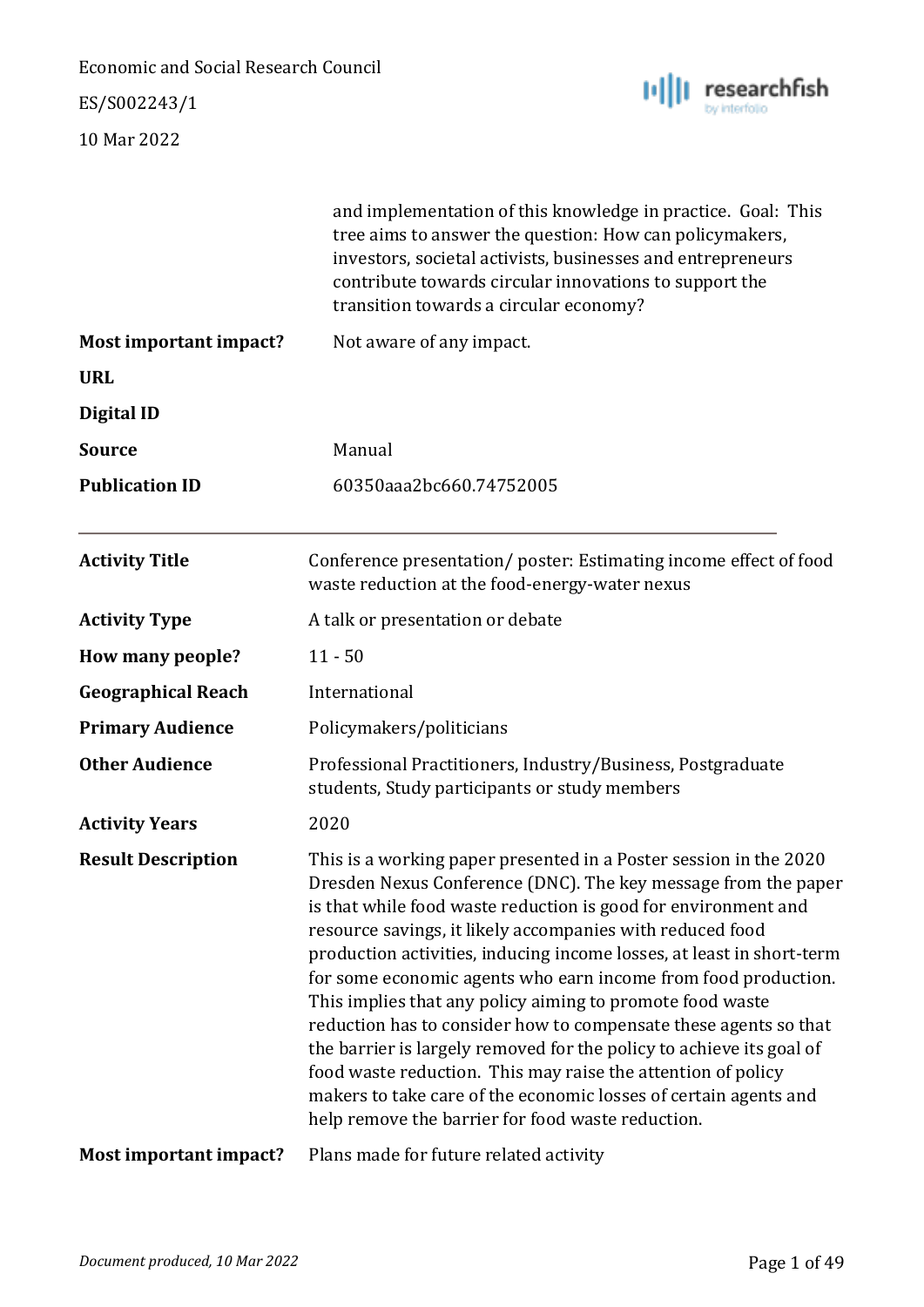ES/S002243/1



| <b>URL</b>                | https://2020.dresden-nexus-<br>conference.org/custom/media/DNC_2020/Posters/10_Wei_T.pdf                                                                                                                                                                                                                                                                                                                                                                                                                                                                                                                                                                                                                                                                                                                                                                                                                                                                                                                                                                                                                                                                                                                                                                    |
|---------------------------|-------------------------------------------------------------------------------------------------------------------------------------------------------------------------------------------------------------------------------------------------------------------------------------------------------------------------------------------------------------------------------------------------------------------------------------------------------------------------------------------------------------------------------------------------------------------------------------------------------------------------------------------------------------------------------------------------------------------------------------------------------------------------------------------------------------------------------------------------------------------------------------------------------------------------------------------------------------------------------------------------------------------------------------------------------------------------------------------------------------------------------------------------------------------------------------------------------------------------------------------------------------|
| Digital ID                |                                                                                                                                                                                                                                                                                                                                                                                                                                                                                                                                                                                                                                                                                                                                                                                                                                                                                                                                                                                                                                                                                                                                                                                                                                                             |
| <b>Source</b>             | Manual                                                                                                                                                                                                                                                                                                                                                                                                                                                                                                                                                                                                                                                                                                                                                                                                                                                                                                                                                                                                                                                                                                                                                                                                                                                      |
| <b>Publication ID</b>     | 6037cd3b25def1.35665778                                                                                                                                                                                                                                                                                                                                                                                                                                                                                                                                                                                                                                                                                                                                                                                                                                                                                                                                                                                                                                                                                                                                                                                                                                     |
| <b>Activity Title</b>     | Establishment of a network of staholders and shareholders of<br>sustainable food systems at the border of the Atlantic Rainforest,<br>Sao Paulo, Brazil ULL                                                                                                                                                                                                                                                                                                                                                                                                                                                                                                                                                                                                                                                                                                                                                                                                                                                                                                                                                                                                                                                                                                 |
| <b>Activity Type</b>      | A formal working group, expert panel or dialogue                                                                                                                                                                                                                                                                                                                                                                                                                                                                                                                                                                                                                                                                                                                                                                                                                                                                                                                                                                                                                                                                                                                                                                                                            |
| How many people?          | $51 - 100$                                                                                                                                                                                                                                                                                                                                                                                                                                                                                                                                                                                                                                                                                                                                                                                                                                                                                                                                                                                                                                                                                                                                                                                                                                                  |
| <b>Geographical Reach</b> | National                                                                                                                                                                                                                                                                                                                                                                                                                                                                                                                                                                                                                                                                                                                                                                                                                                                                                                                                                                                                                                                                                                                                                                                                                                                    |
| <b>Primary Audience</b>   | Policymakers/politicians                                                                                                                                                                                                                                                                                                                                                                                                                                                                                                                                                                                                                                                                                                                                                                                                                                                                                                                                                                                                                                                                                                                                                                                                                                    |
| <b>Other Audience</b>     | Professional Practitioners, Industry/Business, Undergraduate<br>students, Postgraduate students, Third sector organisations                                                                                                                                                                                                                                                                                                                                                                                                                                                                                                                                                                                                                                                                                                                                                                                                                                                                                                                                                                                                                                                                                                                                 |
| <b>Activity Years</b>     | 2018,2019,2020                                                                                                                                                                                                                                                                                                                                                                                                                                                                                                                                                                                                                                                                                                                                                                                                                                                                                                                                                                                                                                                                                                                                                                                                                                              |
| <b>Result Description</b> | The main goal of Sao Paulo ULL is to establish a network of<br>stakeholders and especially share holders, in order to have an<br>evolution through sustainable food systems. Actors from the<br>government of the State of São Paulo - Brazil, on a local and<br>regional spectrum: Agriculture and Food Supply Secretaries<br>(from two city majors, and the State of São Paulo government,<br>regulatory agencies for environmental impact control. Also<br>producers, food cooperatives, regulatory environmental<br>agencies and NGO partners. It is a socio-technical approach of<br>impact planning and for innovation diffusion as expected<br>impacts of sustainability problems. An "ecosystem services"<br>(Ostrom, E. 1999) assumption, which means SP ULL has to face,<br>promote and foster "situation arenas" of discussions and<br>decision making processes, involving relevant stakeholders,<br>shareholders and policy makers. 2020, in person, till February.<br>We keep on going after this, by ICT platforms. The laboratory<br>has been holding a series of meetings to establish a network of<br>stakeholders in the transition to sustainability. There are four<br>types of stakeholders: a) governments and regulatory bodies, b) |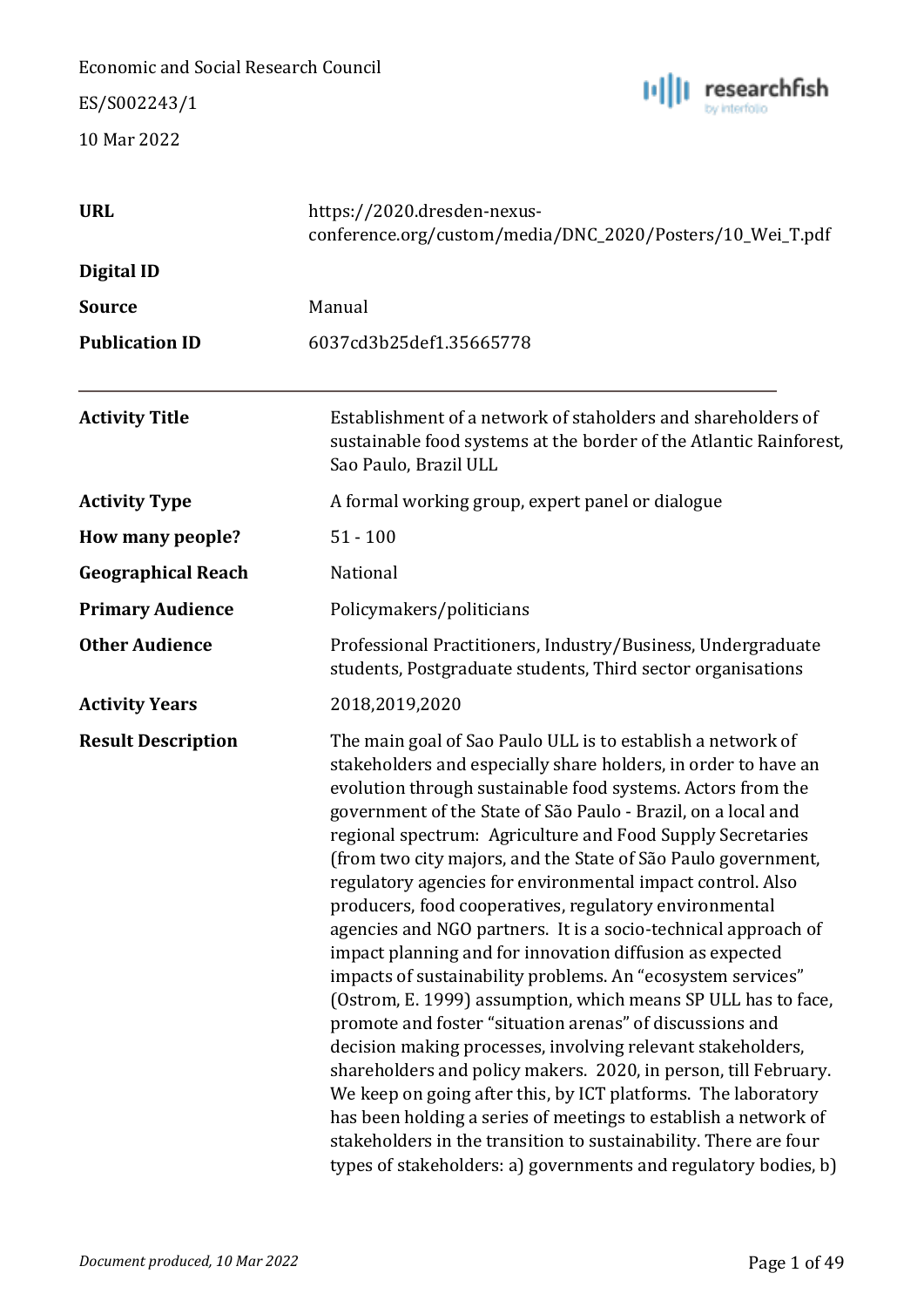ES/S002243/1



|                           | food producers and cooperatives and c) community, such as<br>NGOs and d) private enterprises from the FEW nexus market<br>sectors. The central objective of these meetings, more than 40 in<br>the last year, was to establish institutional partnerships for the<br>development, validation and dissemination of a decision-making<br>tool that allows the transition to sustainability to be promoted.<br>This tools has a double face, concerning transition dynamics: to<br>be an innovation for sustainability catch up and diffusion<br>promoter, and to be an actor's accountability developer.                |
|---------------------------|-----------------------------------------------------------------------------------------------------------------------------------------------------------------------------------------------------------------------------------------------------------------------------------------------------------------------------------------------------------------------------------------------------------------------------------------------------------------------------------------------------------------------------------------------------------------------------------------------------------------------|
| Most important impact?    | Decision made or influenced                                                                                                                                                                                                                                                                                                                                                                                                                                                                                                                                                                                           |
| <b>URL</b>                | https://wastefewull.weebly.com/satildeo-paulo-ull. html                                                                                                                                                                                                                                                                                                                                                                                                                                                                                                                                                               |
| <b>Digital ID</b>         |                                                                                                                                                                                                                                                                                                                                                                                                                                                                                                                                                                                                                       |
| <b>Source</b>             | Manual                                                                                                                                                                                                                                                                                                                                                                                                                                                                                                                                                                                                                |
| <b>Publication ID</b>     | 6034c02d360fd7.54145930                                                                                                                                                                                                                                                                                                                                                                                                                                                                                                                                                                                               |
| <b>Activity Title</b>     | Final meeting of the Sao Paulo ULL                                                                                                                                                                                                                                                                                                                                                                                                                                                                                                                                                                                    |
| <b>Activity Type</b>      | A formal working group, expert panel or dialogue                                                                                                                                                                                                                                                                                                                                                                                                                                                                                                                                                                      |
| How many people?          | $11 - 50$                                                                                                                                                                                                                                                                                                                                                                                                                                                                                                                                                                                                             |
| <b>Geographical Reach</b> | Regional                                                                                                                                                                                                                                                                                                                                                                                                                                                                                                                                                                                                              |
| <b>Primary Audience</b>   | Policymakers/politicians                                                                                                                                                                                                                                                                                                                                                                                                                                                                                                                                                                                              |
| <b>Other Audience</b>     | Policymakers/politicians, Professional Practitioners,<br>Industry/Business, Supporters, Study participants or study<br>members                                                                                                                                                                                                                                                                                                                                                                                                                                                                                        |
| <b>Activity Years</b>     | 2022                                                                                                                                                                                                                                                                                                                                                                                                                                                                                                                                                                                                                  |
| <b>Result Description</b> | January, 20th 2022 the SP ULL presentation meeting, with<br>Fapesp representative (Dr Jean Ometto, the agency's Climate<br>Change Programme coordinator), and 30 stakeholders<br>participants (from the following institutions): - São Paulo<br>Infra-structure and Environment Secretary, - 2 NGOs - State of<br>Sao Paulo Food and Nutrition Security Commission and "Brazil<br>Organics" Association, - São Paulo State Environmental<br>Regulatory Agency (CETESB) - Sao Paulo State Forests<br>Foundation - Conexão Mata Atlântica (Atlantic Rainforest<br>Enterprise) - Ligue os Pontos (Link the Dots, a joint |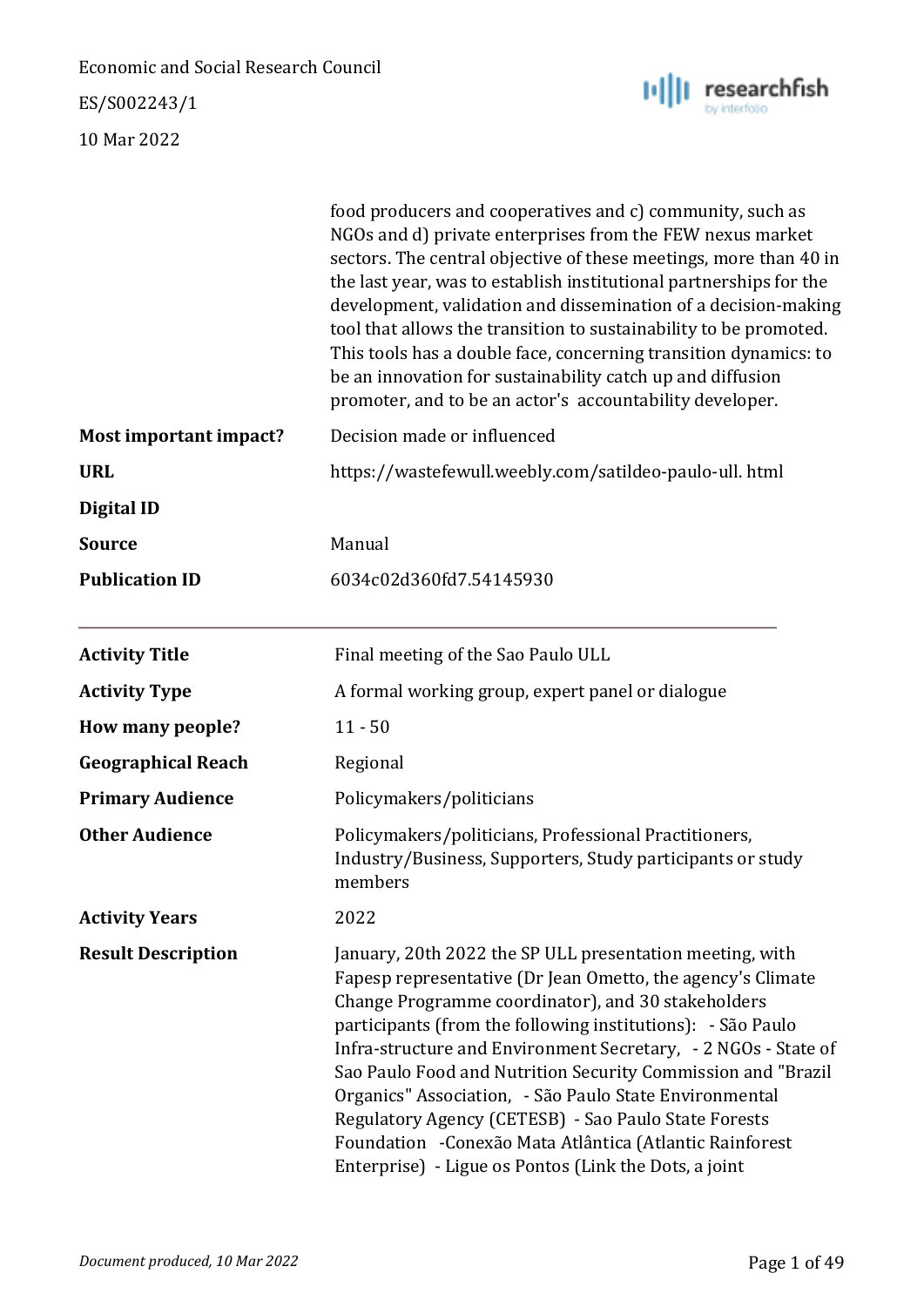ES/S002243/1

10 Mar 2022

|                           | organization - Sao Paulo City Agriculture Secretary for<br>agroecological transition (you have visited them, at Parelheiros<br>region) and a operational NGO (that makes the transition<br>happen, with producers capacitation and rural support, based<br>on agroeconomics research) - Academic people(from<br>University of Sao Paulo, from Unicamp and from Sao Paulo State<br>Federal University ) - Two Food production cooperatives<br>(CAISP, from Ibiuna area, and Cooperapas, from Parelheiros<br>area) - Consumer Supported Agriculture agents (a restaurant<br>association for food verticalized chain) -Sabesp - the State of<br>Sao Paulo Water and Sewage Co. (they are our partners till the<br>Wast FEW project submission) - Representatives of 2 other<br>Belmont Forum projects, in the State of Sao Paulo (Getulio<br>Vargas Foundation, about municipal waste management, and<br>the Sao Paulo University project, about agroecological policy<br>initiatives (governamental and public-private joint projects). -<br>Embrapa partners (Brazilian Agriculture and Livestock<br>Research Enterprise: The Embrapa Environment Unit and the<br>Embrapa Informatics and Satellite Unit) |
|---------------------------|----------------------------------------------------------------------------------------------------------------------------------------------------------------------------------------------------------------------------------------------------------------------------------------------------------------------------------------------------------------------------------------------------------------------------------------------------------------------------------------------------------------------------------------------------------------------------------------------------------------------------------------------------------------------------------------------------------------------------------------------------------------------------------------------------------------------------------------------------------------------------------------------------------------------------------------------------------------------------------------------------------------------------------------------------------------------------------------------------------------------------------------------------------------------------------------------------------|
| Most important impact?    | Plans made for future related activity                                                                                                                                                                                                                                                                                                                                                                                                                                                                                                                                                                                                                                                                                                                                                                                                                                                                                                                                                                                                                                                                                                                                                                   |
| <b>URL</b>                |                                                                                                                                                                                                                                                                                                                                                                                                                                                                                                                                                                                                                                                                                                                                                                                                                                                                                                                                                                                                                                                                                                                                                                                                          |
| <b>Digital ID</b>         |                                                                                                                                                                                                                                                                                                                                                                                                                                                                                                                                                                                                                                                                                                                                                                                                                                                                                                                                                                                                                                                                                                                                                                                                          |
| <b>Source</b>             | Manual                                                                                                                                                                                                                                                                                                                                                                                                                                                                                                                                                                                                                                                                                                                                                                                                                                                                                                                                                                                                                                                                                                                                                                                                   |
| <b>Publication ID</b>     | 62165024292d41.22404981                                                                                                                                                                                                                                                                                                                                                                                                                                                                                                                                                                                                                                                                                                                                                                                                                                                                                                                                                                                                                                                                                                                                                                                  |
| <b>Activity Title</b>     | follow up process for policy diffusion                                                                                                                                                                                                                                                                                                                                                                                                                                                                                                                                                                                                                                                                                                                                                                                                                                                                                                                                                                                                                                                                                                                                                                   |
| <b>Activity Type</b>      | A formal working group, expert panel or dialogue                                                                                                                                                                                                                                                                                                                                                                                                                                                                                                                                                                                                                                                                                                                                                                                                                                                                                                                                                                                                                                                                                                                                                         |
| How many people?          | $1 - 10$                                                                                                                                                                                                                                                                                                                                                                                                                                                                                                                                                                                                                                                                                                                                                                                                                                                                                                                                                                                                                                                                                                                                                                                                 |
| <b>Geographical Reach</b> | Regional                                                                                                                                                                                                                                                                                                                                                                                                                                                                                                                                                                                                                                                                                                                                                                                                                                                                                                                                                                                                                                                                                                                                                                                                 |
| <b>Primary Audience</b>   | Policymakers/politicians                                                                                                                                                                                                                                                                                                                                                                                                                                                                                                                                                                                                                                                                                                                                                                                                                                                                                                                                                                                                                                                                                                                                                                                 |
| <b>Other Audience</b>     | Study participants or study members                                                                                                                                                                                                                                                                                                                                                                                                                                                                                                                                                                                                                                                                                                                                                                                                                                                                                                                                                                                                                                                                                                                                                                      |
| <b>Activity Years</b>     | 2022                                                                                                                                                                                                                                                                                                                                                                                                                                                                                                                                                                                                                                                                                                                                                                                                                                                                                                                                                                                                                                                                                                                                                                                                     |
| <b>Result Description</b> | Meetings arranged with: - The Conexão Mata Atlântica<br>(Atlantic Rainforest NGO): the executors of the biggest                                                                                                                                                                                                                                                                                                                                                                                                                                                                                                                                                                                                                                                                                                                                                                                                                                                                                                                                                                                                                                                                                          |

 $\| \mathbf{u} \| \|$  researchfish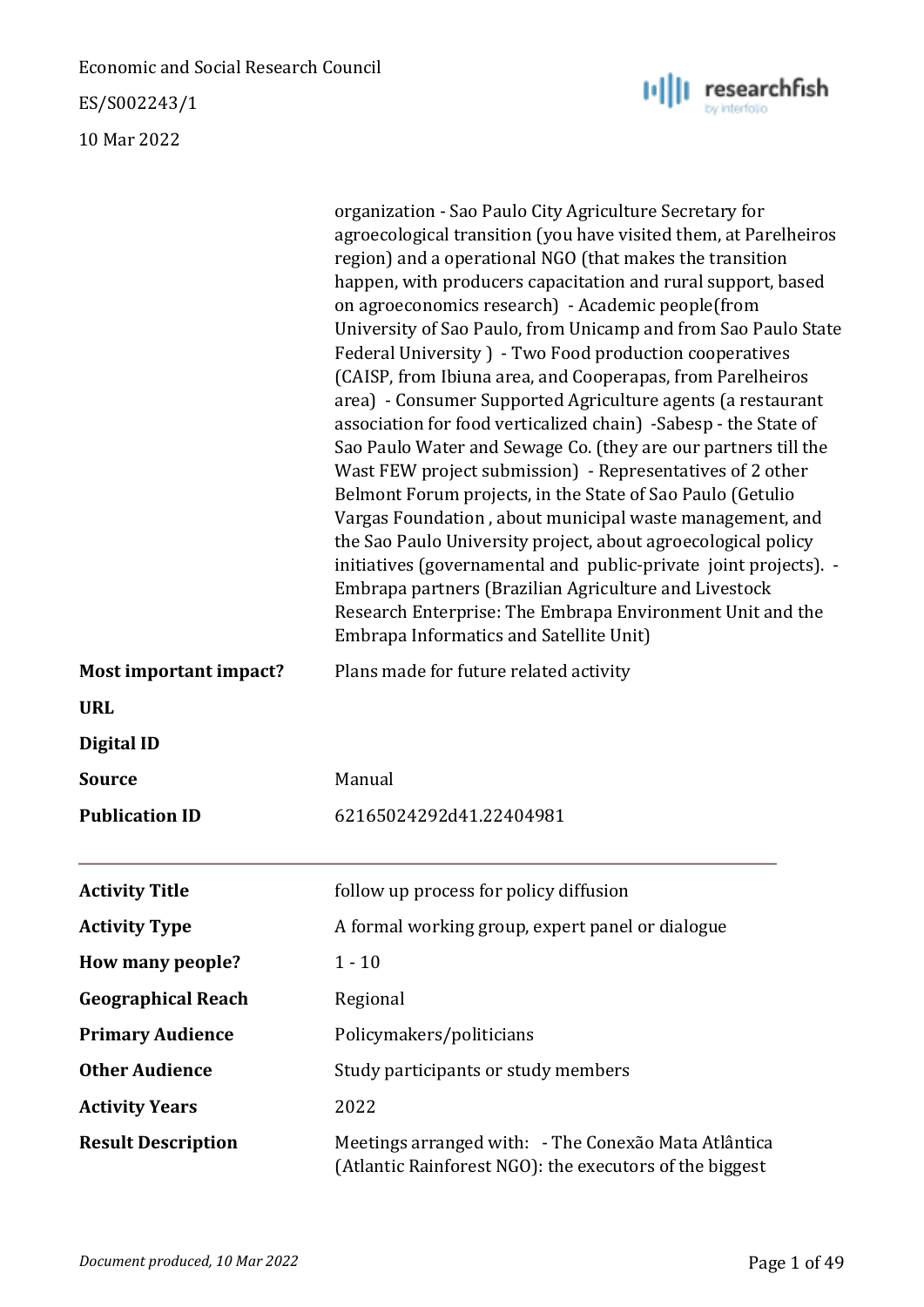ES/S002243/1



|                               | rainforest recuperation (funded by the World Bank and by the<br>Interamerican Bank of Development) and the São Paulo State<br>Forest Foundation (governmental, and the research branch of<br>this partnership). - Brazilian Organic Food Association (they<br>have a huge demand on policy design and scientific evidence of<br>agroecological and organics production for new cycles of policy<br>and funding) for future activities                                                                                                                                                                                                                                                                                                                                                                                                                       |  |
|-------------------------------|-------------------------------------------------------------------------------------------------------------------------------------------------------------------------------------------------------------------------------------------------------------------------------------------------------------------------------------------------------------------------------------------------------------------------------------------------------------------------------------------------------------------------------------------------------------------------------------------------------------------------------------------------------------------------------------------------------------------------------------------------------------------------------------------------------------------------------------------------------------|--|
| <b>Most important impact?</b> | Not aware of any impact.                                                                                                                                                                                                                                                                                                                                                                                                                                                                                                                                                                                                                                                                                                                                                                                                                                    |  |
| <b>URL</b>                    |                                                                                                                                                                                                                                                                                                                                                                                                                                                                                                                                                                                                                                                                                                                                                                                                                                                             |  |
| <b>Digital ID</b>             |                                                                                                                                                                                                                                                                                                                                                                                                                                                                                                                                                                                                                                                                                                                                                                                                                                                             |  |
| <b>Source</b>                 | Manual                                                                                                                                                                                                                                                                                                                                                                                                                                                                                                                                                                                                                                                                                                                                                                                                                                                      |  |
| <b>Publication ID</b>         | 621650ea8ceaa0.53459409                                                                                                                                                                                                                                                                                                                                                                                                                                                                                                                                                                                                                                                                                                                                                                                                                                     |  |
| <b>Activity Title</b>         | International meetings, stakeholder workshops, ULL and WP<br>lead meetings                                                                                                                                                                                                                                                                                                                                                                                                                                                                                                                                                                                                                                                                                                                                                                                  |  |
| <b>Activity Type</b>          | Event, workshop or similar                                                                                                                                                                                                                                                                                                                                                                                                                                                                                                                                                                                                                                                                                                                                                                                                                                  |  |
| How many people?              | $1 - 10$                                                                                                                                                                                                                                                                                                                                                                                                                                                                                                                                                                                                                                                                                                                                                                                                                                                    |  |
| <b>Geographical Reach</b>     | Local                                                                                                                                                                                                                                                                                                                                                                                                                                                                                                                                                                                                                                                                                                                                                                                                                                                       |  |
| <b>Primary Audience</b>       | <b>Professional Practitioners</b>                                                                                                                                                                                                                                                                                                                                                                                                                                                                                                                                                                                                                                                                                                                                                                                                                           |  |
| <b>Other Audience</b>         | Industry/Business, Third sector organisations                                                                                                                                                                                                                                                                                                                                                                                                                                                                                                                                                                                                                                                                                                                                                                                                               |  |
| <b>Activity Years</b>         | 2018                                                                                                                                                                                                                                                                                                                                                                                                                                                                                                                                                                                                                                                                                                                                                                                                                                                        |  |
| <b>Result Description</b>     | On August 7 2018 we held a full project meeting at which we<br>were hosted by GENeco, Bristol Sewage Treatment Works,<br>Wessex Water, and following the meeting were given a tour of<br>the sewage treatment works to contextualise one of our foci in<br>the project which is the recovery of dissolved phosphorus from<br>the plant's effluent which currently flows into the estuary. The<br>Bristol Food Network also attended enabling a discussion of<br>small urban gardening projects which could benefit from the<br>recovered phosphorus. The Centre for Sustainable Energy<br>completed the FEW triangle with a discussion around the use of<br>waste to generate energy. Other activities of the whole<br>consortium include: •<br>International Kick-off in London<br>(June) $\bullet$<br>Kick off in Bristol (GENeco) (August) •<br>$2$ -day |  |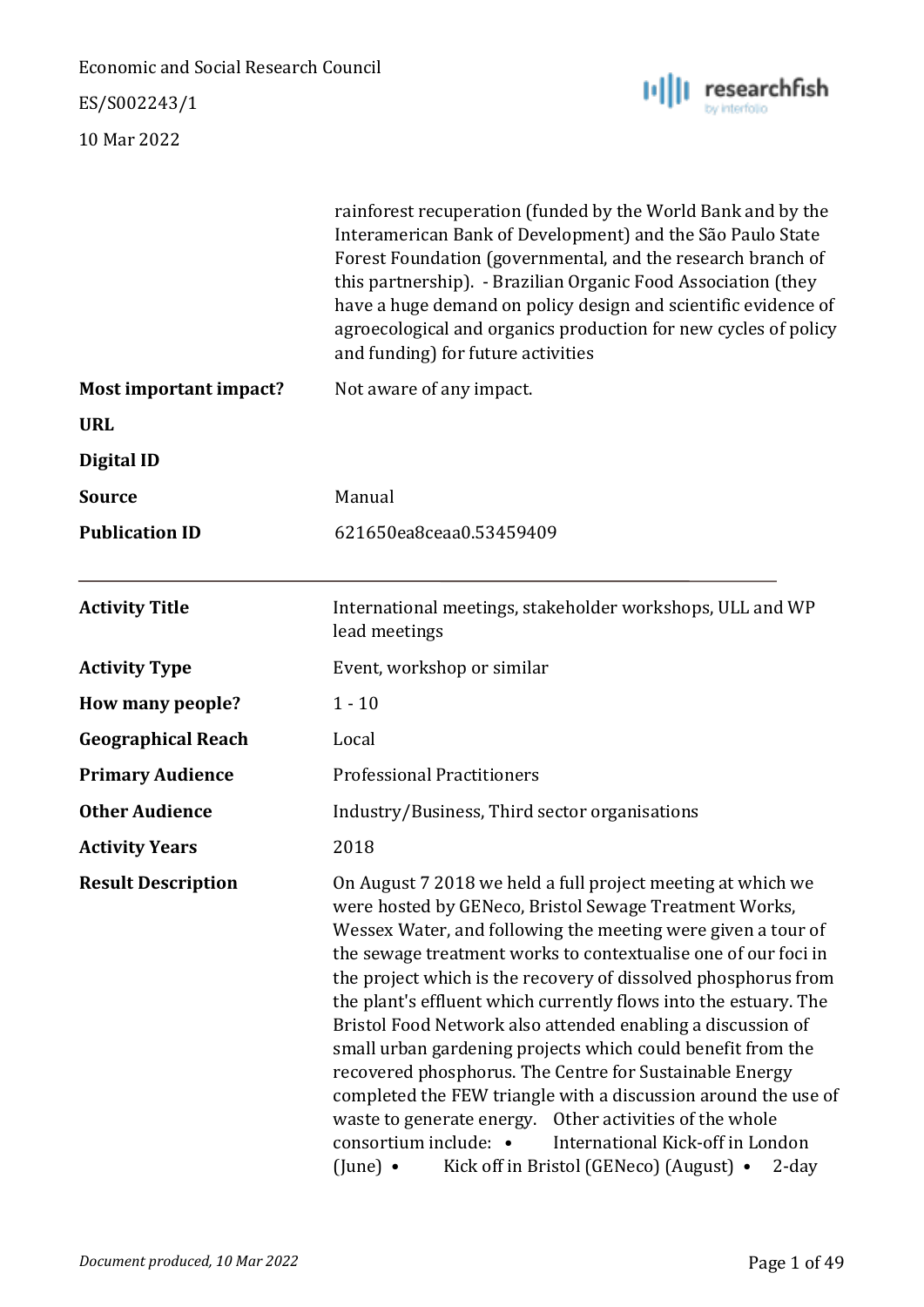### ES/S002243/1



| <b>Activity Type</b>          | Event, workshop or similar                                                                                                                                                                                                                                                  |
|-------------------------------|-----------------------------------------------------------------------------------------------------------------------------------------------------------------------------------------------------------------------------------------------------------------------------|
| <b>Activity Title</b>         | Presentation and workshop at the Water Hub ULL, South Africa                                                                                                                                                                                                                |
|                               |                                                                                                                                                                                                                                                                             |
| <b>Publication ID</b>         | 62163db8af5f26.49246172                                                                                                                                                                                                                                                     |
| <b>Source</b>                 | Manual                                                                                                                                                                                                                                                                      |
| Digital ID                    |                                                                                                                                                                                                                                                                             |
| <b>URL</b>                    |                                                                                                                                                                                                                                                                             |
| <b>Most important impact?</b> | Not aware of any impact.                                                                                                                                                                                                                                                    |
| <b>Result Description</b>     | 8 presentations given by PhD students and Post Docs on project<br>progress                                                                                                                                                                                                  |
| <b>Activity Years</b>         | 2021                                                                                                                                                                                                                                                                        |
| <b>Other Audience</b>         | Policymakers/politicians, Postgraduate students                                                                                                                                                                                                                             |
| <b>Primary Audience</b>       | Study participants or study members                                                                                                                                                                                                                                         |
| <b>Geographical Reach</b>     | International                                                                                                                                                                                                                                                               |
| How many people?              | $11 - 50$                                                                                                                                                                                                                                                                   |
| <b>Activity Type</b>          | A formal working group, expert panel or dialogue                                                                                                                                                                                                                            |
| <b>Activity Title</b>         | Post graduate and post doctoral research assistant webinar on<br>project progress                                                                                                                                                                                           |
| <b>Publication ID</b>         | 5c67e7806b2de0.16331484                                                                                                                                                                                                                                                     |
| <b>Source</b>                 | Manual                                                                                                                                                                                                                                                                      |
| Digital ID                    |                                                                                                                                                                                                                                                                             |
| <b>URL</b>                    | https://wastefewull.weebly.com/                                                                                                                                                                                                                                             |
| <b>Most important impact?</b> | Requests for further information                                                                                                                                                                                                                                            |
|                               | International Meeting (UoBath) site visits (October) •<br>Economics Meeting (Jan 2019) • Bristol ULL Meetings:<br>Workshop planning (November) -; Wessex Water<br>(November); Bristol Food Network (Jan); Schumacher Inst (Dec<br>Jan); Stakeholder analysis prep (Dec-Jan) |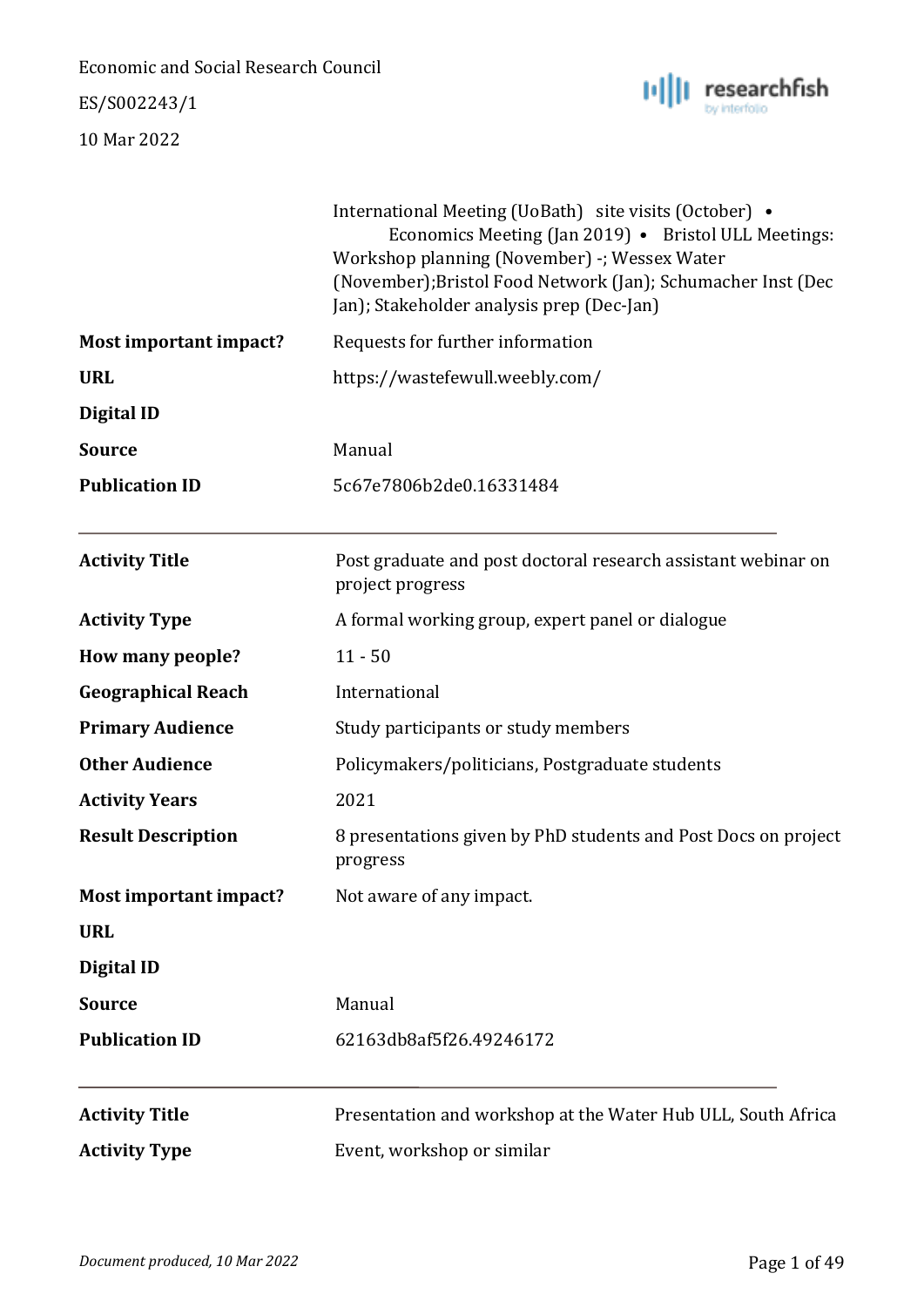ES/S002243/1



| How many people?          | $11 - 50$                                                                                                                                                                                                                                                                                                                                                                   |
|---------------------------|-----------------------------------------------------------------------------------------------------------------------------------------------------------------------------------------------------------------------------------------------------------------------------------------------------------------------------------------------------------------------------|
| <b>Geographical Reach</b> | Local                                                                                                                                                                                                                                                                                                                                                                       |
| <b>Primary Audience</b>   | Policymakers/politicians                                                                                                                                                                                                                                                                                                                                                    |
| <b>Other Audience</b>     | Professional Practitioners, Public/other audiences,<br>Industry/Business                                                                                                                                                                                                                                                                                                    |
| <b>Activity Years</b>     | 2019                                                                                                                                                                                                                                                                                                                                                                        |
| <b>Result Description</b> | A presentation and workshop attended by 30 people to<br>introduce the work of the Water Hub ULL and motivation to<br>invite small businesses and startups to engage with the Living<br>Lab for developing their business with support of university<br>researchers, Green Cape and the Dutch Consulate in Cape Town                                                         |
| Most important impact?    | Plans made for future related activity                                                                                                                                                                                                                                                                                                                                      |
| <b>URL</b>                | http://cocreatesa.nl/2020-waterhub/                                                                                                                                                                                                                                                                                                                                         |
| <b>Digital ID</b>         |                                                                                                                                                                                                                                                                                                                                                                             |
| <b>Source</b>             | Manual                                                                                                                                                                                                                                                                                                                                                                      |
| <b>Publication ID</b>     | 6034c7946965b8.43168350                                                                                                                                                                                                                                                                                                                                                     |
| <b>Activity Title</b>     | Researcher and practitioner interactive workshops (x2),<br>Rotterdam, The Netherlands, ULL                                                                                                                                                                                                                                                                                  |
| <b>Activity Type</b>      | Event, workshop or similar                                                                                                                                                                                                                                                                                                                                                  |
| How many people?          | $11 - 50$                                                                                                                                                                                                                                                                                                                                                                   |
| <b>Geographical Reach</b> | International                                                                                                                                                                                                                                                                                                                                                               |
| <b>Primary Audience</b>   | <b>Professional Practitioners</b>                                                                                                                                                                                                                                                                                                                                           |
| <b>Other Audience</b>     | Policymakers/politicians, Public/other audiences,<br>Industry/Business, Postgraduate students, Other audiences                                                                                                                                                                                                                                                              |
| <b>Activity Years</b>     | 2020,2021                                                                                                                                                                                                                                                                                                                                                                   |
| <b>Result Description</b> | Two workshops with practitioners and researchers, reflecting<br>on 1) societal challenges and tradeoffs surrounding waste<br>inefficiencies and 2) the usability and internal logics of a<br>decision-making heuristic created during the project aiming to<br>reduce the uncertainties and dilemmas faced. Twenty<br>stakeholders - principally from policy, research, and |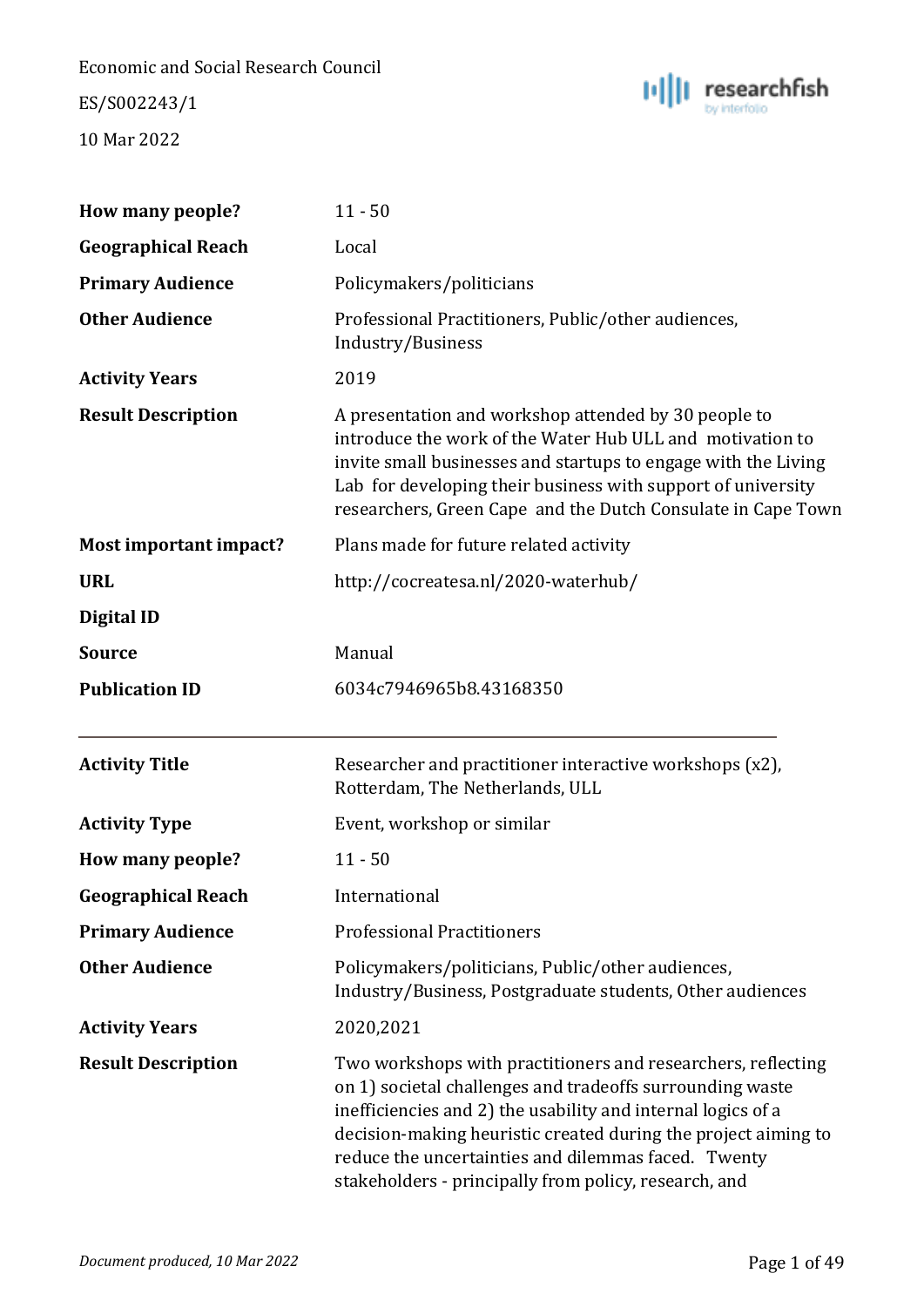ES/S002243/1



|                               | government – participated in the first workshop, in which we<br>unpacked implicit financial risks, hampering factors, trade-offs,<br>and organizational dilemmas that factor into circular decision-<br>making. In the second workshop with similar participants in<br>terms of numbers and fields of expertise, we tested the tool's<br>internal validity, investigating its usefulness to stakeholders<br>and the soundness of its internal logics. We exemplified the<br>pathways of the CDMT stepwise, illustrated with a case on<br>plastics. After the initial introduction to the tool, participants<br>joined breakout groups to explore and discuss the tool<br>individually and then collectively. In a plenary session<br>following, the results from all breakout groups were<br>conglomerated in an interactive session, collecting feedback<br>from actors for tweaking the tool from the practical perspective<br>of various sectors. |
|-------------------------------|------------------------------------------------------------------------------------------------------------------------------------------------------------------------------------------------------------------------------------------------------------------------------------------------------------------------------------------------------------------------------------------------------------------------------------------------------------------------------------------------------------------------------------------------------------------------------------------------------------------------------------------------------------------------------------------------------------------------------------------------------------------------------------------------------------------------------------------------------------------------------------------------------------------------------------------------------|
| <b>Most important impact?</b> | Plans made for future related activity                                                                                                                                                                                                                                                                                                                                                                                                                                                                                                                                                                                                                                                                                                                                                                                                                                                                                                               |
| <b>URL</b>                    |                                                                                                                                                                                                                                                                                                                                                                                                                                                                                                                                                                                                                                                                                                                                                                                                                                                                                                                                                      |
| Digital ID                    |                                                                                                                                                                                                                                                                                                                                                                                                                                                                                                                                                                                                                                                                                                                                                                                                                                                                                                                                                      |
| Source                        | Manual                                                                                                                                                                                                                                                                                                                                                                                                                                                                                                                                                                                                                                                                                                                                                                                                                                                                                                                                               |
| <b>Publication ID</b>         | 6034b90ec45ac1.80313691                                                                                                                                                                                                                                                                                                                                                                                                                                                                                                                                                                                                                                                                                                                                                                                                                                                                                                                              |
| <b>Activity Title</b>         | Royal Geographical Society (RGS) Annual Conference, Tuesday<br>31 August to Friday 3 September 2021. Special session<br>sponsored by PERG (Planning and Environment Research<br>Group). The food-energy-water nexus: boundaries, processes,<br>and the circular economy                                                                                                                                                                                                                                                                                                                                                                                                                                                                                                                                                                                                                                                                              |
| <b>Activity Type</b>          | Event, workshop or similar                                                                                                                                                                                                                                                                                                                                                                                                                                                                                                                                                                                                                                                                                                                                                                                                                                                                                                                           |
| How many people?              | $11 - 50$                                                                                                                                                                                                                                                                                                                                                                                                                                                                                                                                                                                                                                                                                                                                                                                                                                                                                                                                            |
| <b>Geographical Reach</b>     | International                                                                                                                                                                                                                                                                                                                                                                                                                                                                                                                                                                                                                                                                                                                                                                                                                                                                                                                                        |
| <b>Primary Audience</b>       | Other audiences                                                                                                                                                                                                                                                                                                                                                                                                                                                                                                                                                                                                                                                                                                                                                                                                                                                                                                                                      |
| <b>Other Audience</b>         | Professional Practitioners, Postgraduate students, Study<br>participants or study members                                                                                                                                                                                                                                                                                                                                                                                                                                                                                                                                                                                                                                                                                                                                                                                                                                                            |
| <b>Activity Years</b>         | 2021                                                                                                                                                                                                                                                                                                                                                                                                                                                                                                                                                                                                                                                                                                                                                                                                                                                                                                                                                 |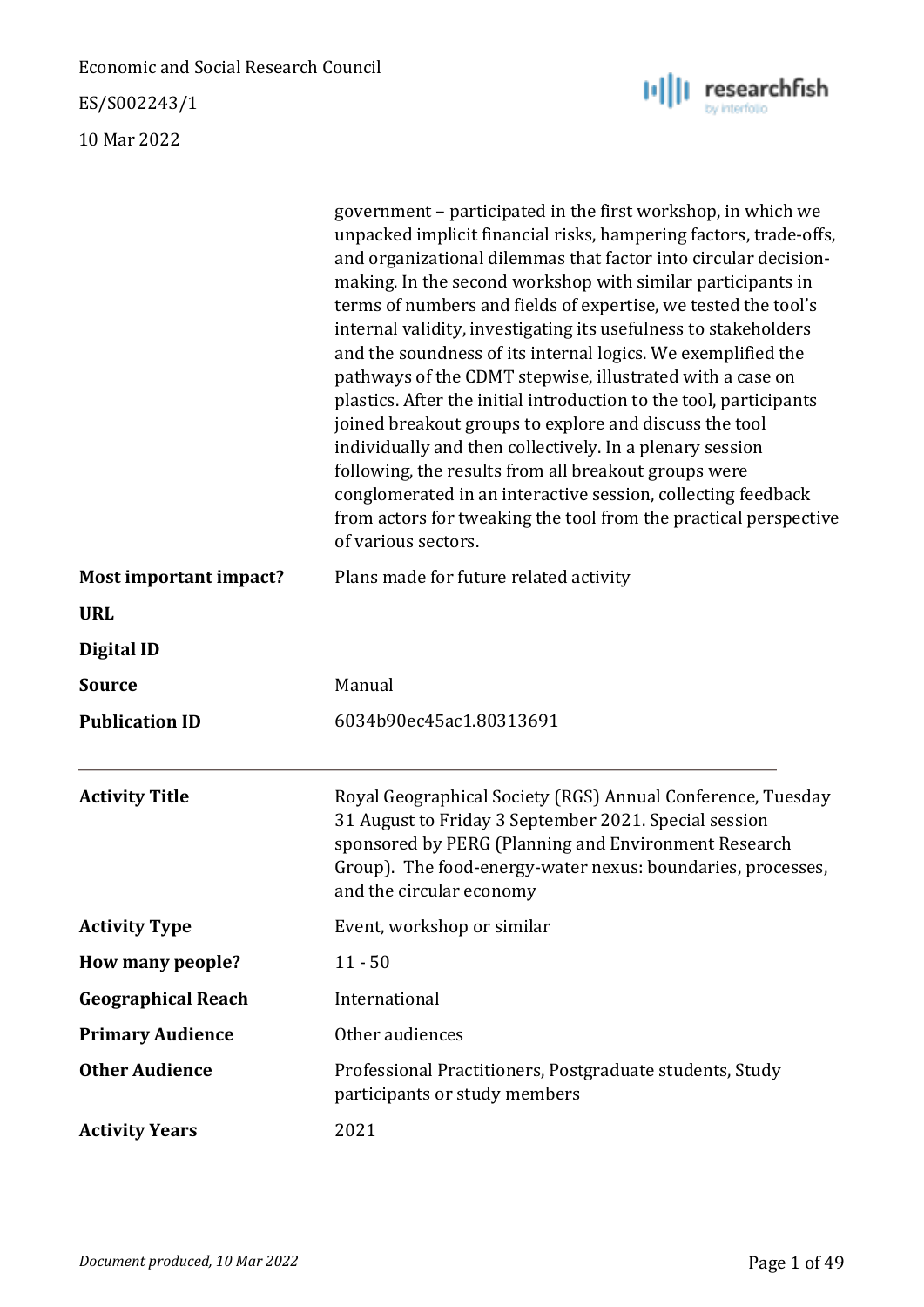ES/S002243/1



| <b>Result Description</b> | There were 5 presentations at the conference in the Special<br>Session: 1. Learning at the institutional liminality of<br>transitions. Urban Living Labs as inter-boundary spaces of the<br>FEW Nexus: Richard Nunes, (University of Reading), Jana<br>Friend (Coventry University), Ester dal Poz (Unicamp, Barzil),<br>Kevin Winter (University of Cape Town, South Africa), Dr Timo<br>von Writh (DRIFT, Norway) 2. Modelling the urban FEW-<br>nexus : approaches, problems and possibilities: Marco Van De<br>Wiel, Ali Parsa, Matt Johnston (Coventry University); Erika<br>Francisco, Ester Dal Poz (University of Campinas, Brazil); Ian<br>Roderick (Schumacher Institute, UK) 3. Residues from<br>biomass thermal treatment and wastewater treatment plants as<br>agricultural fertiliser: Nutrient harvesting from waste: Anna<br>Bogush (Coventry University) 4. Valuation of inefficiencies in<br>the food cycle - crossing the actor boundaries: Ian Roderick<br>(The Schumacher Institute), Daniel Black (Daniel Black)<br>Associates   db a), Taoyuan Wei (CICERO Center for<br>International Climate Research) 5.<br>São Paulo in Natura<br>Lab - "OUR LAB IS THE NATURE" Ester Dal Poz from University<br>of Campinas (Brazil) Each of the presentations generated lively<br>discussion with the attendees. |
|---------------------------|-------------------------------------------------------------------------------------------------------------------------------------------------------------------------------------------------------------------------------------------------------------------------------------------------------------------------------------------------------------------------------------------------------------------------------------------------------------------------------------------------------------------------------------------------------------------------------------------------------------------------------------------------------------------------------------------------------------------------------------------------------------------------------------------------------------------------------------------------------------------------------------------------------------------------------------------------------------------------------------------------------------------------------------------------------------------------------------------------------------------------------------------------------------------------------------------------------------------------------------------------------------------------------------------------------------------------------|
| Most important impact?    | Requests for further information                                                                                                                                                                                                                                                                                                                                                                                                                                                                                                                                                                                                                                                                                                                                                                                                                                                                                                                                                                                                                                                                                                                                                                                                                                                                                              |
| <b>URL</b>                |                                                                                                                                                                                                                                                                                                                                                                                                                                                                                                                                                                                                                                                                                                                                                                                                                                                                                                                                                                                                                                                                                                                                                                                                                                                                                                                               |
| <b>Digital ID</b>         |                                                                                                                                                                                                                                                                                                                                                                                                                                                                                                                                                                                                                                                                                                                                                                                                                                                                                                                                                                                                                                                                                                                                                                                                                                                                                                                               |
| <b>Source</b>             | Manual                                                                                                                                                                                                                                                                                                                                                                                                                                                                                                                                                                                                                                                                                                                                                                                                                                                                                                                                                                                                                                                                                                                                                                                                                                                                                                                        |
| <b>Publication ID</b>     | 620e3b14a90038.70166724                                                                                                                                                                                                                                                                                                                                                                                                                                                                                                                                                                                                                                                                                                                                                                                                                                                                                                                                                                                                                                                                                                                                                                                                                                                                                                       |
| <b>Activity Title</b>     | Short film of the developments and progress at the Water Hub<br>(South Africa, Western Cape ULL)                                                                                                                                                                                                                                                                                                                                                                                                                                                                                                                                                                                                                                                                                                                                                                                                                                                                                                                                                                                                                                                                                                                                                                                                                              |
| <b>Activity Type</b>      | A broadcast e.g. TV/radio/film/podcast (other than news/press)                                                                                                                                                                                                                                                                                                                                                                                                                                                                                                                                                                                                                                                                                                                                                                                                                                                                                                                                                                                                                                                                                                                                                                                                                                                                |
| How many people?          | $51 - 100$                                                                                                                                                                                                                                                                                                                                                                                                                                                                                                                                                                                                                                                                                                                                                                                                                                                                                                                                                                                                                                                                                                                                                                                                                                                                                                                    |
| <b>Geographical Reach</b> | International                                                                                                                                                                                                                                                                                                                                                                                                                                                                                                                                                                                                                                                                                                                                                                                                                                                                                                                                                                                                                                                                                                                                                                                                                                                                                                                 |
| <b>Primary Audience</b>   | Media (as a channel to wider audiences)                                                                                                                                                                                                                                                                                                                                                                                                                                                                                                                                                                                                                                                                                                                                                                                                                                                                                                                                                                                                                                                                                                                                                                                                                                                                                       |
| <b>Other Audience</b>     | Schools, Policymakers/politicians, Professional Practitioners,<br>Public/other audiences, Industry/Business, Undergraduate                                                                                                                                                                                                                                                                                                                                                                                                                                                                                                                                                                                                                                                                                                                                                                                                                                                                                                                                                                                                                                                                                                                                                                                                    |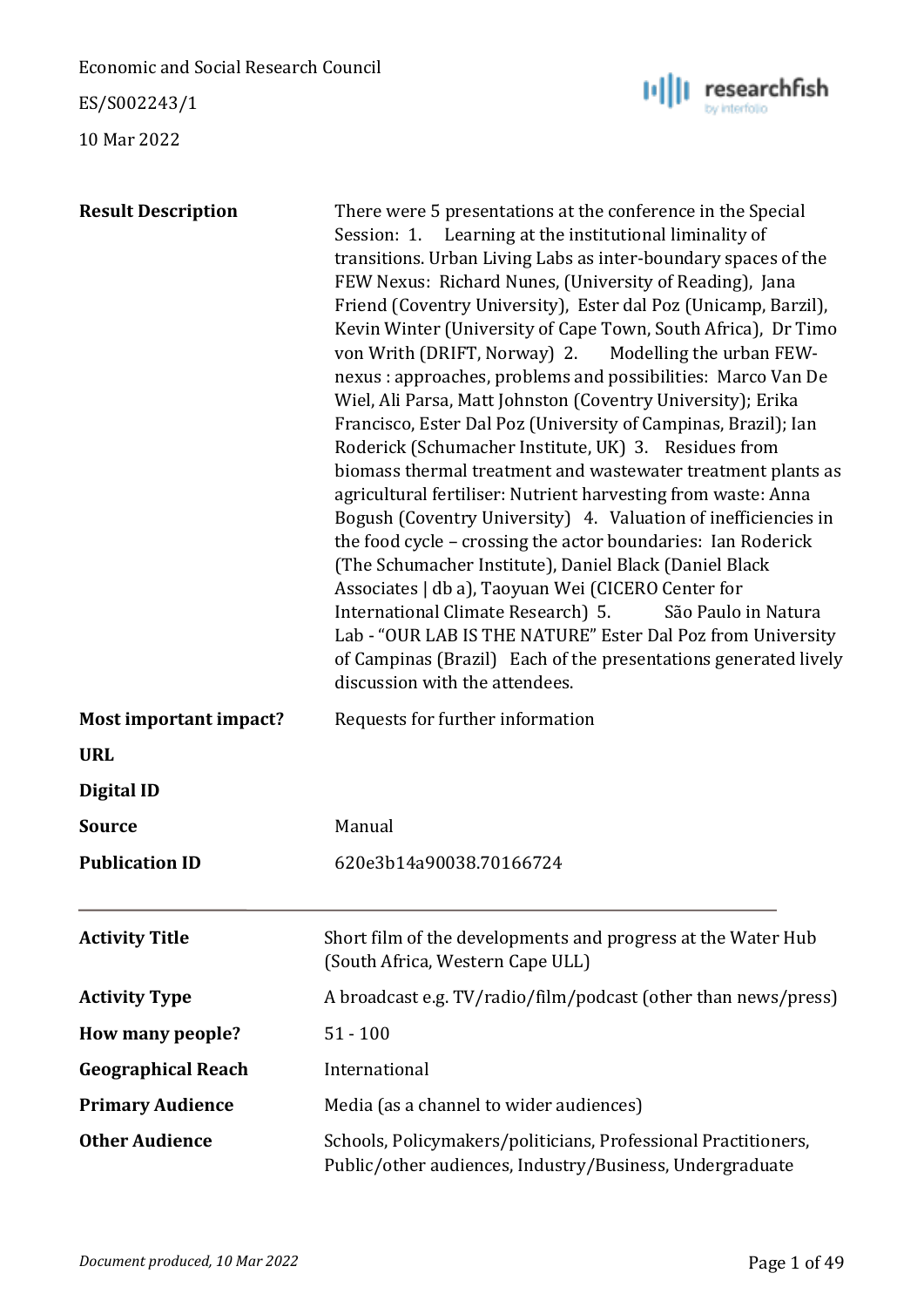ES/S002243/1



|                           | students, Postgraduate students, Other audiences, Study<br>participants or study members, Third sector organisations                                                                                                                                                                                                                                                                               |
|---------------------------|----------------------------------------------------------------------------------------------------------------------------------------------------------------------------------------------------------------------------------------------------------------------------------------------------------------------------------------------------------------------------------------------------|
| <b>Activity Years</b>     | 2021                                                                                                                                                                                                                                                                                                                                                                                               |
| <b>Result Description</b> | Please see: https://www.youtube.com/watch?v=ibCnOfMmM08<br>A short documentary on the Water Hub Project, Franschhoek,<br>South Africa. Nature-based solutions are used for cleaning<br>surface water from an informal settlement and reusing treated<br>water for irrigating vegetables and breeding freshwater fish. This<br>is a urban living laboratory. and<br>https://www.thewaterhub.org.za/ |
| Most important impact?    | Own/colleagues reported change in views or opinions.                                                                                                                                                                                                                                                                                                                                               |
| <b>URL</b>                |                                                                                                                                                                                                                                                                                                                                                                                                    |
| <b>Digital ID</b>         |                                                                                                                                                                                                                                                                                                                                                                                                    |
| <b>Source</b>             | Manual                                                                                                                                                                                                                                                                                                                                                                                             |
| <b>Publication ID</b>     | 620f54df2698d2.49804891                                                                                                                                                                                                                                                                                                                                                                            |
|                           |                                                                                                                                                                                                                                                                                                                                                                                                    |
| <b>Activity Title</b>     | Stakeholder meetings at BlueCityLab, Rotterdam                                                                                                                                                                                                                                                                                                                                                     |
| <b>Activity Type</b>      | Event, workshop or similar                                                                                                                                                                                                                                                                                                                                                                         |
| How many people?          | $1 - 10$                                                                                                                                                                                                                                                                                                                                                                                           |
| <b>Geographical Reach</b> | Local                                                                                                                                                                                                                                                                                                                                                                                              |
| <b>Primary Audience</b>   | Industry/Business                                                                                                                                                                                                                                                                                                                                                                                  |
| <b>Other Audience</b>     | General public                                                                                                                                                                                                                                                                                                                                                                                     |
| <b>Activity Years</b>     | 2018,2019                                                                                                                                                                                                                                                                                                                                                                                          |
| <b>Result Description</b> | Engagement with individual small-scale business entrepreneurs<br>to gather information on their FEW nexus activities to map<br>energy and resources flowing within and across boundaries.<br>The mapping and analysis will investigate how to close the loop<br>at the small scale, and whether this can be scaled up using<br><b>Acceleration Potential Mapping.</b>                              |
| Most important impact?    | Requests about (further) participation or involvement                                                                                                                                                                                                                                                                                                                                              |
| <b>URL</b>                |                                                                                                                                                                                                                                                                                                                                                                                                    |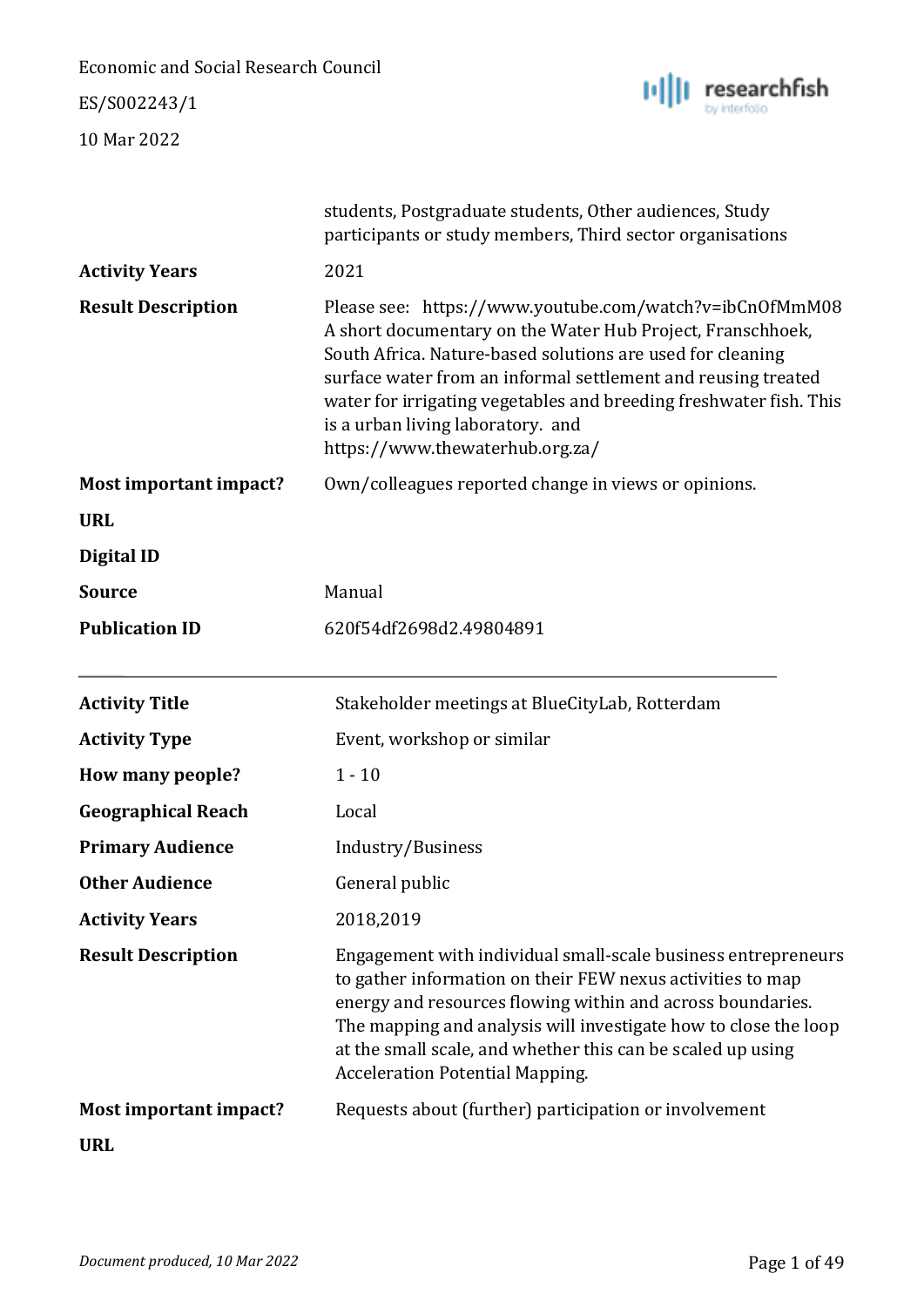ES/S002243/1



| Digital ID                |                                                                                                                                                                                                                                                                                                                                                                                                                                                                                                                                                                                           |
|---------------------------|-------------------------------------------------------------------------------------------------------------------------------------------------------------------------------------------------------------------------------------------------------------------------------------------------------------------------------------------------------------------------------------------------------------------------------------------------------------------------------------------------------------------------------------------------------------------------------------------|
| <b>Source</b>             | Manual                                                                                                                                                                                                                                                                                                                                                                                                                                                                                                                                                                                    |
| <b>Publication ID</b>     | 5c7a2f8d39e7e3.91176873                                                                                                                                                                                                                                                                                                                                                                                                                                                                                                                                                                   |
| <b>Activity Title</b>     | Stakeholder meetings with individual Urban Living Labs.                                                                                                                                                                                                                                                                                                                                                                                                                                                                                                                                   |
| <b>Activity Type</b>      | Participation in an open day or visit at my research<br>institution/facility                                                                                                                                                                                                                                                                                                                                                                                                                                                                                                              |
| How many people?          | $11 - 50$                                                                                                                                                                                                                                                                                                                                                                                                                                                                                                                                                                                 |
| <b>Geographical Reach</b> | International                                                                                                                                                                                                                                                                                                                                                                                                                                                                                                                                                                             |
| <b>Primary Audience</b>   | Policymakers/politicians                                                                                                                                                                                                                                                                                                                                                                                                                                                                                                                                                                  |
| <b>Other Audience</b>     | <b>Professional Practitioners</b>                                                                                                                                                                                                                                                                                                                                                                                                                                                                                                                                                         |
| <b>Activity Years</b>     | 2018,2019                                                                                                                                                                                                                                                                                                                                                                                                                                                                                                                                                                                 |
| <b>Result Description</b> | Visit of high ranking Tunisian delegation visited the Water Hub,<br>to be shown the demonstration area of biofiltration, small scale<br>gardening and engagement of the community in producing<br>vegetables from the treated effluent. This was an important visit<br>since Tunisia is struggling with its water resources and city of<br>Tunis is heading towards a 'Day Zero' in the same way that the<br>city of Cape Town has been, thus the officials were hoping to<br>learn a few things from the Western Cape ULL and with the<br>potential to influence policy internationally. |
| Most important impact?    | Decision made or influenced                                                                                                                                                                                                                                                                                                                                                                                                                                                                                                                                                               |
| <b>URL</b>                | https://www.youtube.com/watch?v=GITmjqfY3qs                                                                                                                                                                                                                                                                                                                                                                                                                                                                                                                                               |
| <b>Digital ID</b>         |                                                                                                                                                                                                                                                                                                                                                                                                                                                                                                                                                                                           |
| <b>Source</b>             | Manual                                                                                                                                                                                                                                                                                                                                                                                                                                                                                                                                                                                    |
| <b>Publication ID</b>     | 5c7a31c8d1ae13.60674258                                                                                                                                                                                                                                                                                                                                                                                                                                                                                                                                                                   |
| <b>Activity Title</b>     | Stakeholder meetings with individual Urban Living Labs.                                                                                                                                                                                                                                                                                                                                                                                                                                                                                                                                   |
| <b>Activity Type</b>      | Event, workshop or similar                                                                                                                                                                                                                                                                                                                                                                                                                                                                                                                                                                |
| How many people?          | $51 - 100$                                                                                                                                                                                                                                                                                                                                                                                                                                                                                                                                                                                |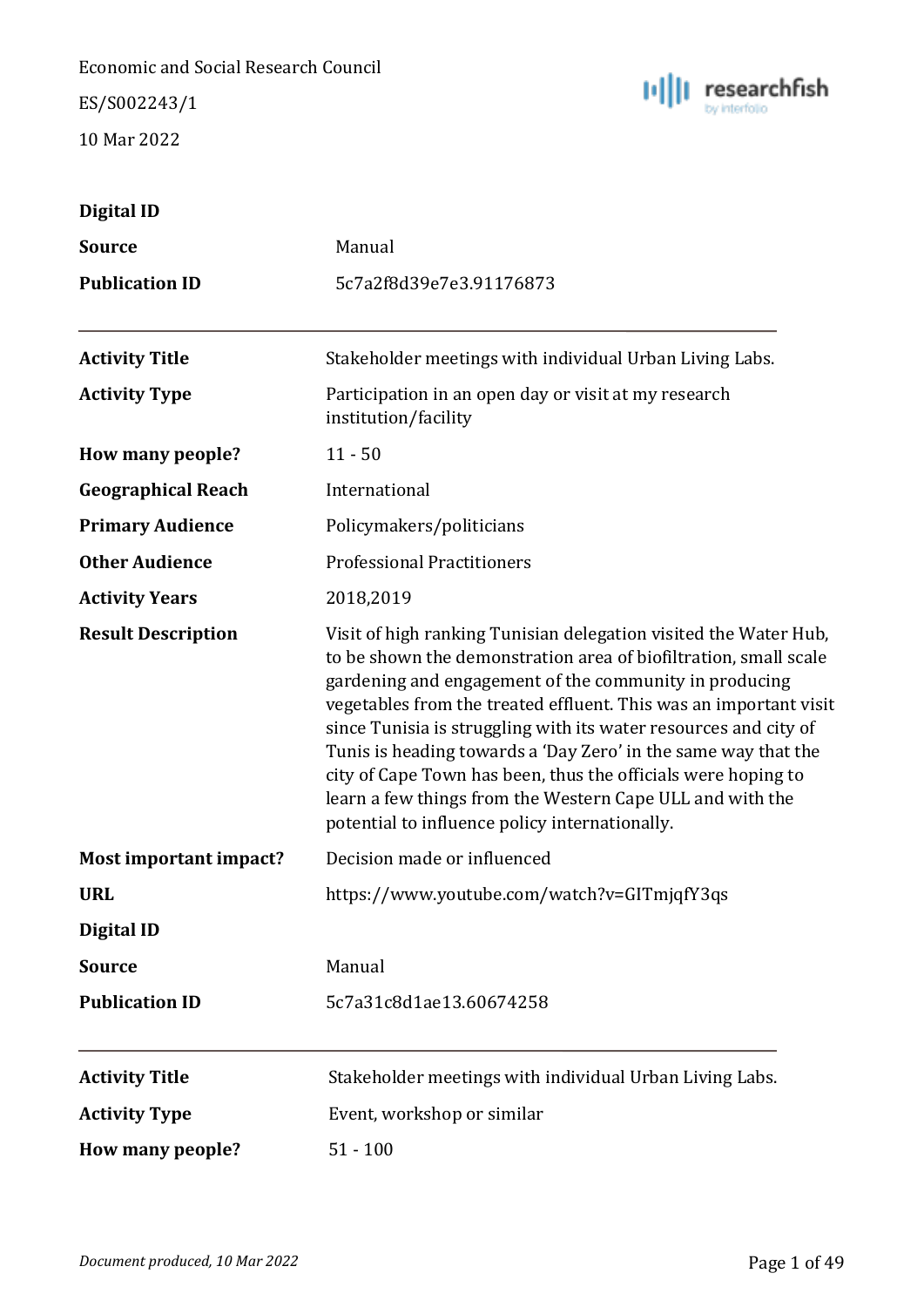ES/S002243/1



| <b>Geographical Reach</b> | International                                                                                                                                                                                                                                                                                                                                                                                                                                                                                                                                                                                                                 |
|---------------------------|-------------------------------------------------------------------------------------------------------------------------------------------------------------------------------------------------------------------------------------------------------------------------------------------------------------------------------------------------------------------------------------------------------------------------------------------------------------------------------------------------------------------------------------------------------------------------------------------------------------------------------|
| <b>Primary Audience</b>   | <b>Professional Practitioners</b>                                                                                                                                                                                                                                                                                                                                                                                                                                                                                                                                                                                             |
| <b>Other Audience</b>     | Policymakers/politicians, Public/other audiences,<br>Industry/Business, Postgraduate students, Third sector<br>organisations                                                                                                                                                                                                                                                                                                                                                                                                                                                                                                  |
| <b>Activity Years</b>     | 2018,2019                                                                                                                                                                                                                                                                                                                                                                                                                                                                                                                                                                                                                     |
| <b>Result Description</b> | Our project includes 4 Urban Living Labs in South Africa<br>(Western Cape), Brazil (Sao Paulo), the UK (Bristol) and The<br>Netherlands (Rotterdam). Each one of these has engaged with<br>appropriate stakeholders in their countries and cities to promote<br>the project and to exchange relevant knowledge. Some general<br>details on stakeholder engagement is given on the project's<br>website at: https://wastefewull.weebly.com/stakeholder-<br>engagem ent.html, and specific detail of, for example, work<br>undertaken in the Western Cape ULL is given on:<br>https://wastefewull.weebly.com/capetown-ull.html. |
| Most important impact?    | Requests about (further) participation or involvement                                                                                                                                                                                                                                                                                                                                                                                                                                                                                                                                                                         |
| <b>URL</b>                | https://wastefewull.weebly.com/capetown-ull.html                                                                                                                                                                                                                                                                                                                                                                                                                                                                                                                                                                              |
| <b>Digital ID</b>         |                                                                                                                                                                                                                                                                                                                                                                                                                                                                                                                                                                                                                               |
| <b>Source</b>             | Manual                                                                                                                                                                                                                                                                                                                                                                                                                                                                                                                                                                                                                        |
| <b>Publication ID</b>     | 5c67ea05006a93.10291013                                                                                                                                                                                                                                                                                                                                                                                                                                                                                                                                                                                                       |
| <b>Activity Title</b>     | <b>Urban Transformations website</b>                                                                                                                                                                                                                                                                                                                                                                                                                                                                                                                                                                                          |
| <b>Activity Type</b>      | A magazine or newsletter (print or online)                                                                                                                                                                                                                                                                                                                                                                                                                                                                                                                                                                                    |
| How many people?          | $11 - 50$                                                                                                                                                                                                                                                                                                                                                                                                                                                                                                                                                                                                                     |
| <b>Geographical Reach</b> | National                                                                                                                                                                                                                                                                                                                                                                                                                                                                                                                                                                                                                      |
| <b>Primary Audience</b>   | Policymakers/politicians                                                                                                                                                                                                                                                                                                                                                                                                                                                                                                                                                                                                      |
| <b>Other Audience</b>     | Media (as a channel to the public), Public/other audiences,<br>Industry/Business, Undergraduate students, Other audiences,<br>Third sector organisations                                                                                                                                                                                                                                                                                                                                                                                                                                                                      |
| <b>Activity Years</b>     | 2019                                                                                                                                                                                                                                                                                                                                                                                                                                                                                                                                                                                                                          |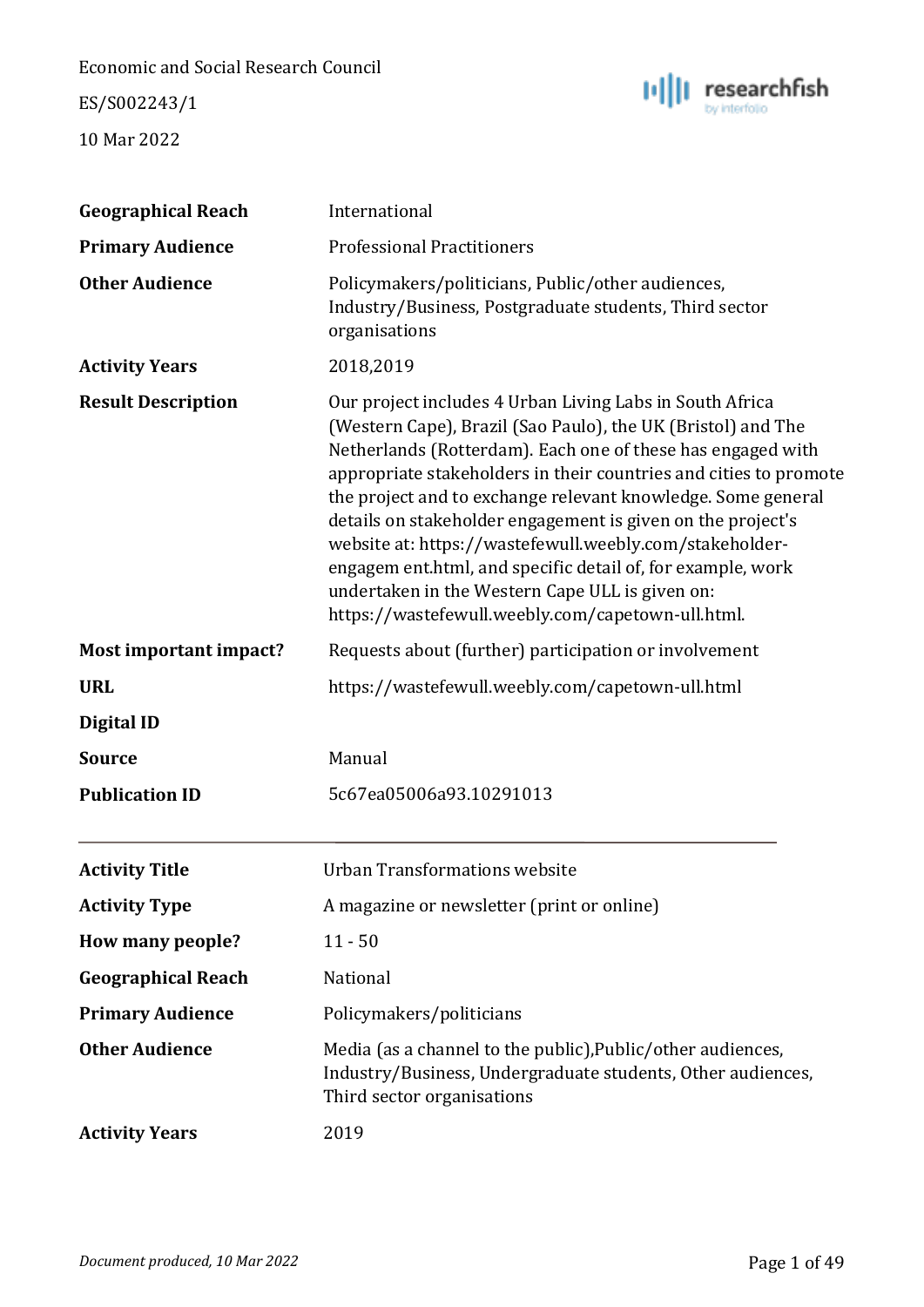ES/S002243/1



| <b>Result Description</b>     | Urban Transformations is a network based at the University of<br>Oxford showcasing ESRC research on cities. We have a page on<br>their website on our project: WASTE FEW ULL - MAPPING AND<br>REDUCING WASTE IN THE FOOD-ENERGY-WATER NEXUS. It has<br>a short description of the project, a list of partners and a list of<br>collaborator/stakeholders.                                                                                                                                      |
|-------------------------------|------------------------------------------------------------------------------------------------------------------------------------------------------------------------------------------------------------------------------------------------------------------------------------------------------------------------------------------------------------------------------------------------------------------------------------------------------------------------------------------------|
| <b>Most important impact?</b> | Not aware of any impact.                                                                                                                                                                                                                                                                                                                                                                                                                                                                       |
| <b>URL</b>                    | https://www.urbantransformations.ox.ac.uk/project/waste-<br>few-ull-waste-food-energy-water-urban-living-labs-mapping-<br>and-reducing-waste-in-the-food-energ y-water-nexus/                                                                                                                                                                                                                                                                                                                  |
| <b>Digital ID</b>             |                                                                                                                                                                                                                                                                                                                                                                                                                                                                                                |
| <b>Source</b>                 | Manual                                                                                                                                                                                                                                                                                                                                                                                                                                                                                         |
| <b>Publication ID</b>         | 5c6814ef260133.20714218                                                                                                                                                                                                                                                                                                                                                                                                                                                                        |
| <b>Activity Title</b>         | Visit to Ibiuna, a green belt city in February 2019                                                                                                                                                                                                                                                                                                                                                                                                                                            |
| <b>Activity Type</b>          | Event, workshop or similar                                                                                                                                                                                                                                                                                                                                                                                                                                                                     |
| How many people?              | $1 - 10$                                                                                                                                                                                                                                                                                                                                                                                                                                                                                       |
| <b>Geographical Reach</b>     | Local                                                                                                                                                                                                                                                                                                                                                                                                                                                                                          |
| <b>Primary Audience</b>       | Policymakers/politicians                                                                                                                                                                                                                                                                                                                                                                                                                                                                       |
| <b>Other Audience</b>         | Professional Practitioners, Public/other audiences, Study<br>participants or study members                                                                                                                                                                                                                                                                                                                                                                                                     |
| <b>Activity Years</b>         | 2019                                                                                                                                                                                                                                                                                                                                                                                                                                                                                           |
| <b>Result Description</b>     | First meeting and visit to Ibiuna, a green belt city in the<br>metropolitan area of Sao Paulo city which has large areas of<br>horticulture with associated demands on water and energy.<br>Members of the team in Sao Paulo will be responsible for<br>investigating: Water and energy footprints; Water policy<br>patterns; Water use best practices and technologies;<br>Stakeholders selection and contacts, communication and<br>education for sustainability; Governance of FEW and ULL. |
| <b>Most important impact?</b> | Requests about (further) participation or involvement                                                                                                                                                                                                                                                                                                                                                                                                                                          |
| <b>URL</b>                    |                                                                                                                                                                                                                                                                                                                                                                                                                                                                                                |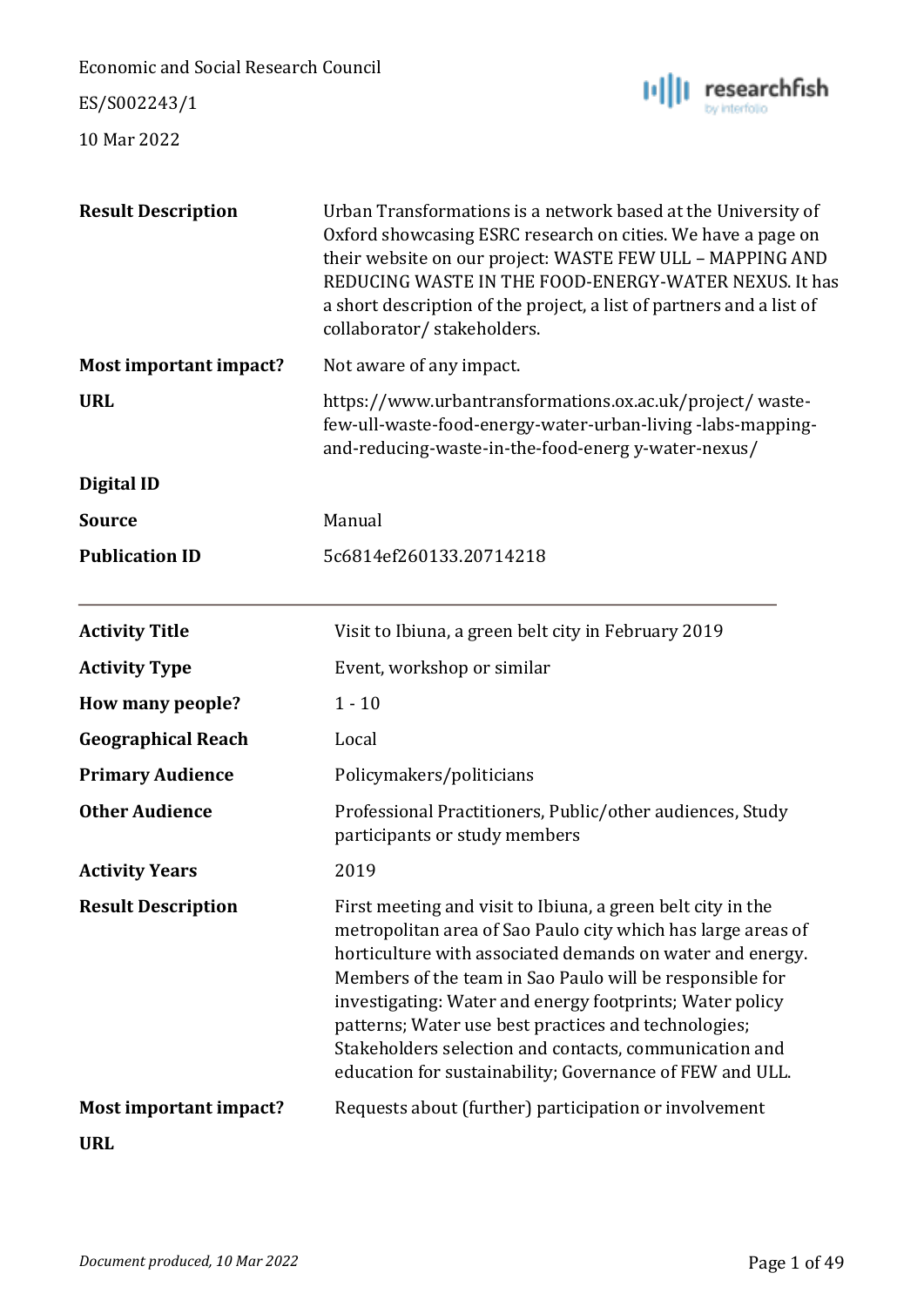ES/S002243/1



| Digital ID                |                                                                                                                                                                                                                                                                                                                                                                                                                                                                                                                                                                                                                                                                                                                                                                                                                                                                                                                                                                 |
|---------------------------|-----------------------------------------------------------------------------------------------------------------------------------------------------------------------------------------------------------------------------------------------------------------------------------------------------------------------------------------------------------------------------------------------------------------------------------------------------------------------------------------------------------------------------------------------------------------------------------------------------------------------------------------------------------------------------------------------------------------------------------------------------------------------------------------------------------------------------------------------------------------------------------------------------------------------------------------------------------------|
| <b>Source</b>             | Manual                                                                                                                                                                                                                                                                                                                                                                                                                                                                                                                                                                                                                                                                                                                                                                                                                                                                                                                                                          |
| <b>Publication ID</b>     | 5c7a34078df230.03672316                                                                                                                                                                                                                                                                                                                                                                                                                                                                                                                                                                                                                                                                                                                                                                                                                                                                                                                                         |
| <b>Activity Title</b>     | <b>WASTE FEW ULL website</b>                                                                                                                                                                                                                                                                                                                                                                                                                                                                                                                                                                                                                                                                                                                                                                                                                                                                                                                                    |
| <b>Activity Type</b>      | Engagement focused website, blog or social media channel                                                                                                                                                                                                                                                                                                                                                                                                                                                                                                                                                                                                                                                                                                                                                                                                                                                                                                        |
| How many people?          | $11 - 50$                                                                                                                                                                                                                                                                                                                                                                                                                                                                                                                                                                                                                                                                                                                                                                                                                                                                                                                                                       |
| <b>Geographical Reach</b> | International                                                                                                                                                                                                                                                                                                                                                                                                                                                                                                                                                                                                                                                                                                                                                                                                                                                                                                                                                   |
| <b>Primary Audience</b>   | Study participants or study members                                                                                                                                                                                                                                                                                                                                                                                                                                                                                                                                                                                                                                                                                                                                                                                                                                                                                                                             |
| <b>Other Audience</b>     | General public                                                                                                                                                                                                                                                                                                                                                                                                                                                                                                                                                                                                                                                                                                                                                                                                                                                                                                                                                  |
| <b>Activity Years</b>     | 2018,2019                                                                                                                                                                                                                                                                                                                                                                                                                                                                                                                                                                                                                                                                                                                                                                                                                                                                                                                                                       |
| <b>Result Description</b> | https://wastefewull.weebly.com/ The website is given above. It<br>hosts blogs, results of meetings, workshops, visits, updates on<br>the activities of the Urban Living Labs, the economics and<br>dissemination/communication groups. We can refer to it in any<br>external activities, and it is regularly updated to include any<br>resources, such as publications pertinent to our project, but will<br>also host any publications we have generated. It is currently<br>advertising 2 PhD studentships, one of which is funded by SUGI,<br>the other funded by Coventry University and the Centre for<br>Agroecology, Water and Resilience which is researching a topic<br>closely allied to the WASTE FEW ULL project. It also includes<br>minutes of meetings, workshop outputs etc. as well as contacts<br>for the project. Partners and collaborators are encouraged to<br>update this regularly, so it is up-to-date with activities and<br>outputs. |
| Most important impact?    | Requests for further information                                                                                                                                                                                                                                                                                                                                                                                                                                                                                                                                                                                                                                                                                                                                                                                                                                                                                                                                |
| <b>URL</b>                | https://wastefewull.weebly.com/                                                                                                                                                                                                                                                                                                                                                                                                                                                                                                                                                                                                                                                                                                                                                                                                                                                                                                                                 |
| Digital ID                |                                                                                                                                                                                                                                                                                                                                                                                                                                                                                                                                                                                                                                                                                                                                                                                                                                                                                                                                                                 |
| <b>Source</b>             | Manual                                                                                                                                                                                                                                                                                                                                                                                                                                                                                                                                                                                                                                                                                                                                                                                                                                                                                                                                                          |
| <b>Publication ID</b>     | 5c67e28c9ccaf6.69456219                                                                                                                                                                                                                                                                                                                                                                                                                                                                                                                                                                                                                                                                                                                                                                                                                                                                                                                                         |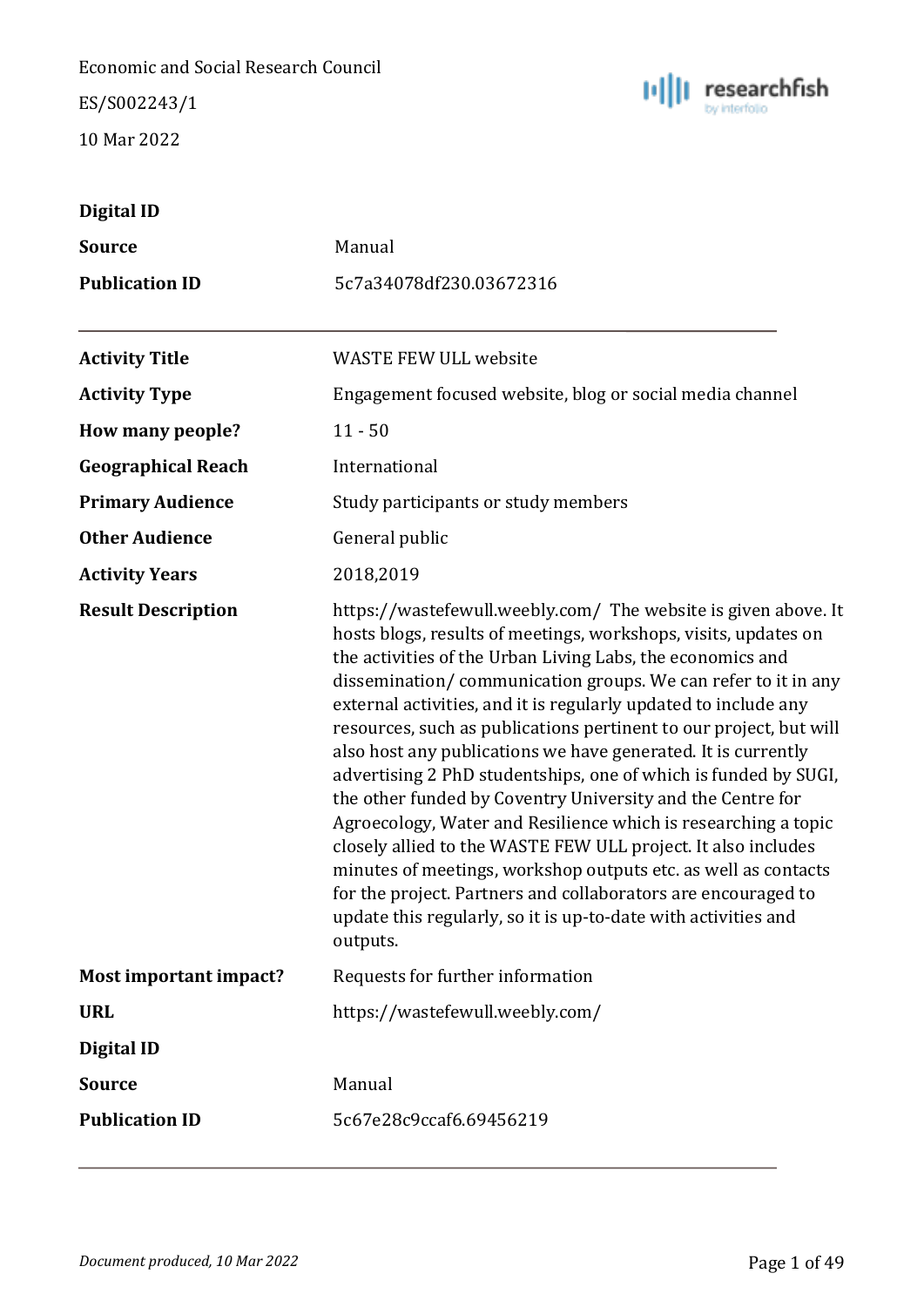ES/S002243/1



| <b>Activity Title</b>     | Waste Food-Energy-Water Nexus - a Bristol Urban Living<br>Laboratory                                                                                                                                                                                                                                                                                                                                                                                                                                                                                                                                                                                 |
|---------------------------|------------------------------------------------------------------------------------------------------------------------------------------------------------------------------------------------------------------------------------------------------------------------------------------------------------------------------------------------------------------------------------------------------------------------------------------------------------------------------------------------------------------------------------------------------------------------------------------------------------------------------------------------------|
| <b>Activity Type</b>      | Event, workshop or similar                                                                                                                                                                                                                                                                                                                                                                                                                                                                                                                                                                                                                           |
| How many people?          | $11 - 50$                                                                                                                                                                                                                                                                                                                                                                                                                                                                                                                                                                                                                                            |
| <b>Geographical Reach</b> | Regional                                                                                                                                                                                                                                                                                                                                                                                                                                                                                                                                                                                                                                             |
| <b>Primary Audience</b>   | <b>Professional Practitioners</b>                                                                                                                                                                                                                                                                                                                                                                                                                                                                                                                                                                                                                    |
| <b>Other Audience</b>     | Policymakers/politicians, Professional Practitioners,<br>Industry/Business, Postgraduate students, Study participants or<br>study members, Third sector organisations                                                                                                                                                                                                                                                                                                                                                                                                                                                                                |
| <b>Activity Years</b>     | 2021                                                                                                                                                                                                                                                                                                                                                                                                                                                                                                                                                                                                                                                 |
| <b>Result Description</b> | The final conference for the WASTE FEW ULL (Bristol) project<br>with presentations given including: • An introduction to the<br>research project • Nexus and Circular Economy - what are the<br>differences, benefits and barriers? •<br>Valuing food and<br>Insights from systems dynamics of the<br>plastic waste $\bullet$<br>FEW nexus in Bristol •<br>Bristol's social networks and the<br>FEW nexus • The Food-Water-Energy nexus: What's in it for<br>Bristol's future? Significant interest was shown in the results of<br>the Bristol ULL, with questions raised and debate during the<br>day, and after the event had officially finished. |
| Most important impact?    | Audience reported change in views, opinions or behaviours                                                                                                                                                                                                                                                                                                                                                                                                                                                                                                                                                                                            |
| <b>URL</b>                |                                                                                                                                                                                                                                                                                                                                                                                                                                                                                                                                                                                                                                                      |
| <b>Digital ID</b>         |                                                                                                                                                                                                                                                                                                                                                                                                                                                                                                                                                                                                                                                      |
| <b>Source</b>             | Manual                                                                                                                                                                                                                                                                                                                                                                                                                                                                                                                                                                                                                                               |
| <b>Publication ID</b>     | 620e3e7c9177f2.62465083                                                                                                                                                                                                                                                                                                                                                                                                                                                                                                                                                                                                                              |
| <b>Activity Title</b>     | <b>Waste Reduction by Computer Modelling</b>                                                                                                                                                                                                                                                                                                                                                                                                                                                                                                                                                                                                         |
| <b>Activity Type</b>      | A talk or presentation or debate                                                                                                                                                                                                                                                                                                                                                                                                                                                                                                                                                                                                                     |
| How many people?          | $11 - 50$                                                                                                                                                                                                                                                                                                                                                                                                                                                                                                                                                                                                                                            |
| <b>Geographical Reach</b> | Local                                                                                                                                                                                                                                                                                                                                                                                                                                                                                                                                                                                                                                                |
| <b>Primary Audience</b>   | Postgraduate students                                                                                                                                                                                                                                                                                                                                                                                                                                                                                                                                                                                                                                |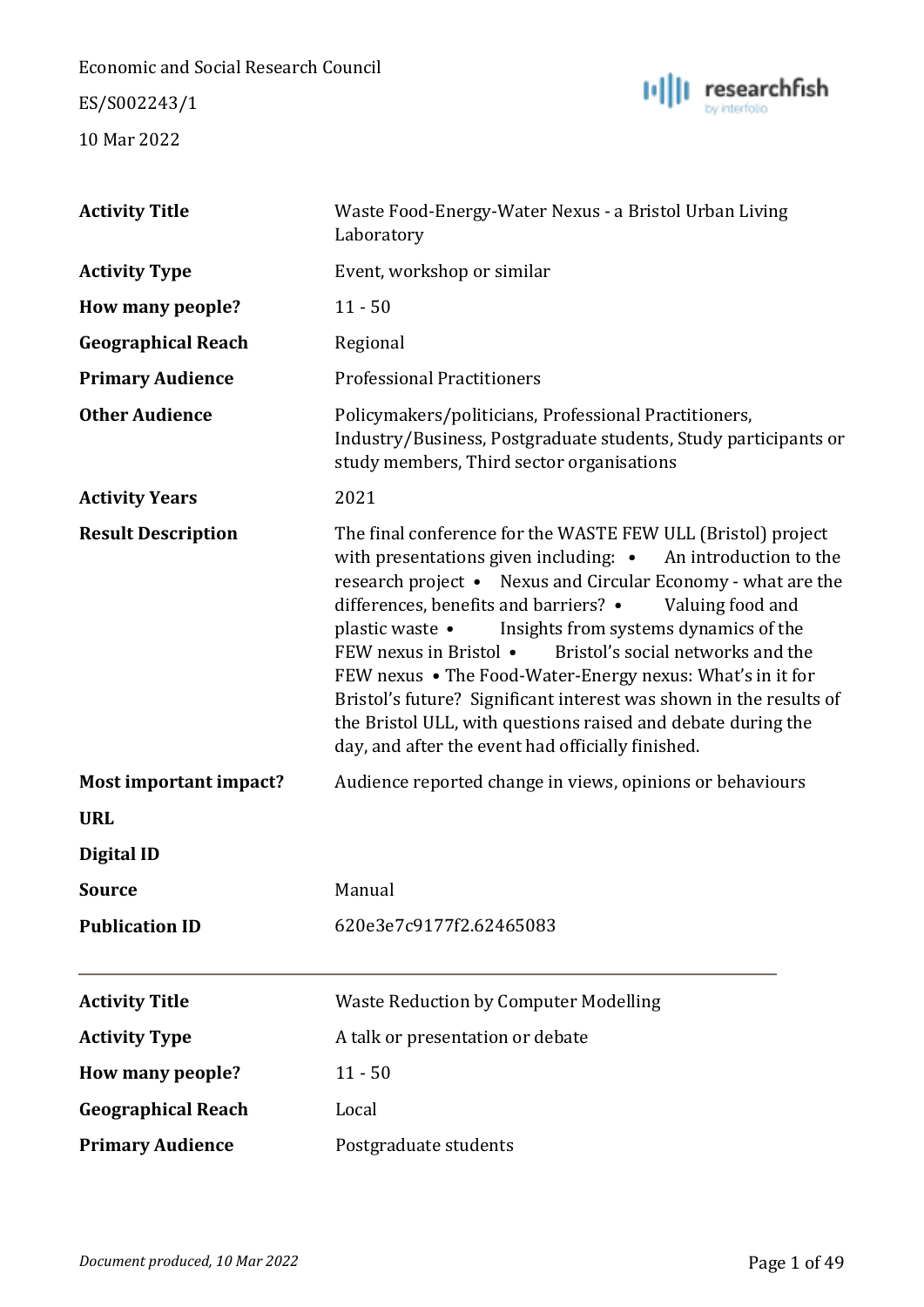ES/S002243/1



| <b>Other Audience</b>     | Undergraduate students, Study participants or study members                                                                                                                                                                                                                                                                                                                                                                                                                                                                                                                                                                                                       |
|---------------------------|-------------------------------------------------------------------------------------------------------------------------------------------------------------------------------------------------------------------------------------------------------------------------------------------------------------------------------------------------------------------------------------------------------------------------------------------------------------------------------------------------------------------------------------------------------------------------------------------------------------------------------------------------------------------|
| <b>Activity Years</b>     | 2020                                                                                                                                                                                                                                                                                                                                                                                                                                                                                                                                                                                                                                                              |
| <b>Result Description</b> | Poster at Doctoral Capability and Development Conference<br>2020, outlining how system dynamics modelling can help<br>understand the dynamics of the FEW nexus. Limited direct<br>benefit. This poster provides a very brief a conceptual outline<br>that needs to be converted into practical system dynamics<br>model before any benefits can ensue. However, the event<br>invited debate and discussion, enabling refinement of the<br>approach.                                                                                                                                                                                                               |
| Most important impact?    | Plans made for future related activity                                                                                                                                                                                                                                                                                                                                                                                                                                                                                                                                                                                                                            |
| <b>URL</b>                |                                                                                                                                                                                                                                                                                                                                                                                                                                                                                                                                                                                                                                                                   |
| Digital ID                |                                                                                                                                                                                                                                                                                                                                                                                                                                                                                                                                                                                                                                                                   |
| <b>Source</b>             | Manual                                                                                                                                                                                                                                                                                                                                                                                                                                                                                                                                                                                                                                                            |
| <b>Publication ID</b>     | 6035f3f8979a60.14990990                                                                                                                                                                                                                                                                                                                                                                                                                                                                                                                                                                                                                                           |
| <b>Activity Title</b>     | Webinars given by experts                                                                                                                                                                                                                                                                                                                                                                                                                                                                                                                                                                                                                                         |
| <b>Activity Type</b>      | A formal working group, expert panel or dialogue                                                                                                                                                                                                                                                                                                                                                                                                                                                                                                                                                                                                                  |
| How many people?          | $11 - 50$                                                                                                                                                                                                                                                                                                                                                                                                                                                                                                                                                                                                                                                         |
| <b>Geographical Reach</b> | International                                                                                                                                                                                                                                                                                                                                                                                                                                                                                                                                                                                                                                                     |
| <b>Primary Audience</b>   | Other audiences                                                                                                                                                                                                                                                                                                                                                                                                                                                                                                                                                                                                                                                   |
| <b>Other Audience</b>     | Postgraduate students, Study participants or study members                                                                                                                                                                                                                                                                                                                                                                                                                                                                                                                                                                                                        |
| <b>Activity Years</b>     | 2020,2021                                                                                                                                                                                                                                                                                                                                                                                                                                                                                                                                                                                                                                                         |
| <b>Result Description</b> | The purpose of the webinar series was to open up debate around<br>the nexus and the circular economy. We hoped to give some<br>context to our project, and to consider wider issues and concepts.<br>Each of the webinars generated lively debate, and this is<br>something we will continue for the rest of the project. Each<br>speaker was an international expert in their field: Friday April<br>17th 2020. Speaker: Gijs Diercks. Title: The state of transition<br>towards and circular economy Thursday 4th June 2020.<br>Speaker: Kevin Bell. Title: Plastics, disposables, and sustainability<br>in the post-recycling era Thursday November 26th 2020. |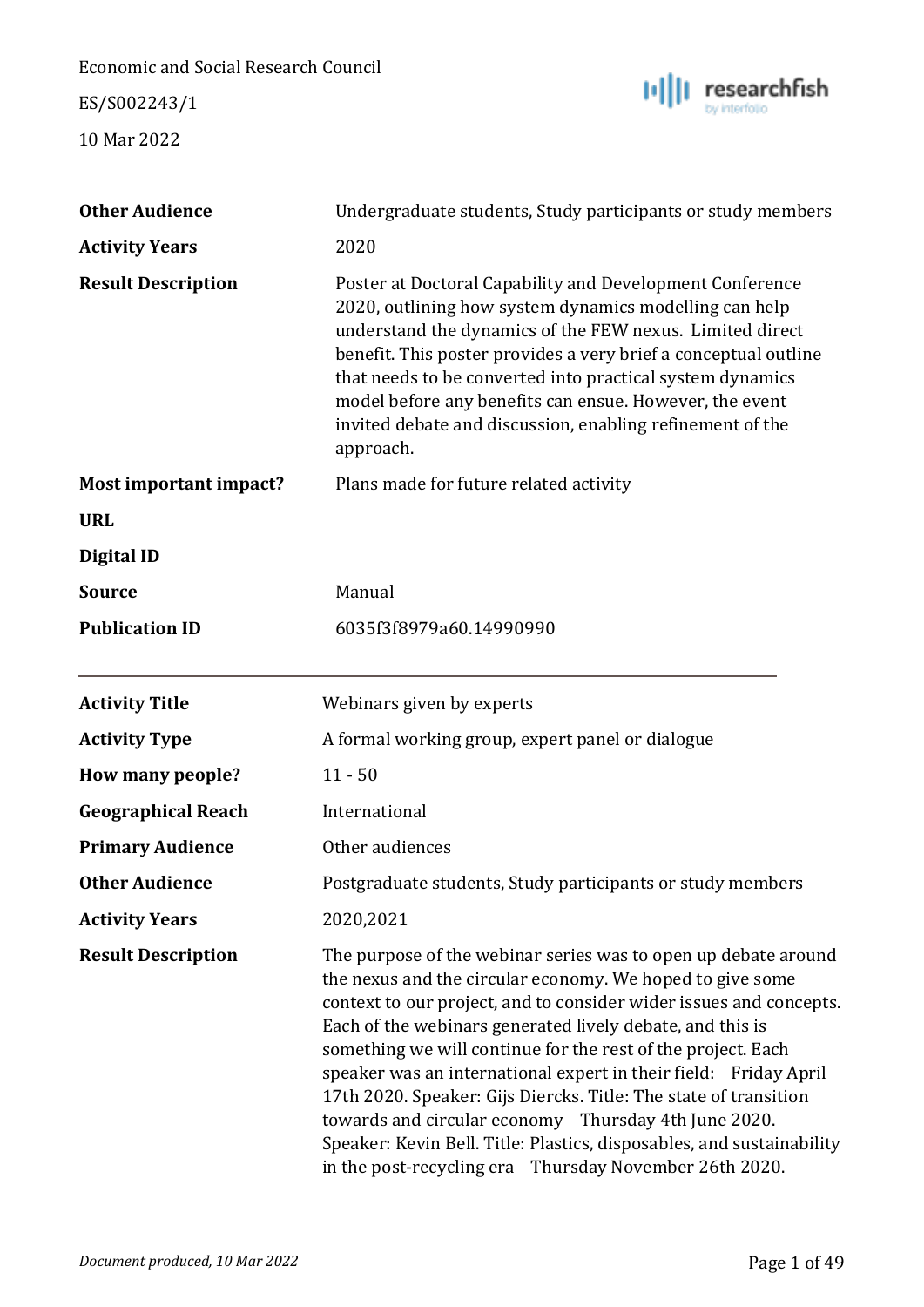ES/S002243/1



|                           | Speaker: Iris Zohar. Title: Phosphorus recycling - From waste to<br>resource Thursday January 7th 2021. Speakers: Tamee Albrecht<br>and Arica Crootof. Title: The Water-Energy-Food Nexus: A<br>systematic review of methods for nexus assessment Friday<br>January 29 2021. Speaker: Walter Belik. Title: Challenges for<br>Reducing Food Losses and Waste                                                                                                                       |
|---------------------------|-----------------------------------------------------------------------------------------------------------------------------------------------------------------------------------------------------------------------------------------------------------------------------------------------------------------------------------------------------------------------------------------------------------------------------------------------------------------------------------|
| Most important impact?    | Own/colleagues reported change in views or opinions.                                                                                                                                                                                                                                                                                                                                                                                                                              |
| <b>URL</b>                | https://wastefewull.weebly.com/wastefewullweeblyco m                                                                                                                                                                                                                                                                                                                                                                                                                              |
| Digital ID                |                                                                                                                                                                                                                                                                                                                                                                                                                                                                                   |
| <b>Source</b>             | Manual                                                                                                                                                                                                                                                                                                                                                                                                                                                                            |
| <b>Publication ID</b>     | 6034c4f2285c70.69853721                                                                                                                                                                                                                                                                                                                                                                                                                                                           |
| <b>Activity Title</b>     | Webinars given by experts                                                                                                                                                                                                                                                                                                                                                                                                                                                         |
| <b>Activity Type</b>      | A talk or presentation or debate                                                                                                                                                                                                                                                                                                                                                                                                                                                  |
| How many people?          | $11 - 50$                                                                                                                                                                                                                                                                                                                                                                                                                                                                         |
| <b>Geographical Reach</b> | Local                                                                                                                                                                                                                                                                                                                                                                                                                                                                             |
| <b>Primary Audience</b>   | Study participants or study members                                                                                                                                                                                                                                                                                                                                                                                                                                               |
| <b>Other Audience</b>     | Undergraduate students, Postgraduate students                                                                                                                                                                                                                                                                                                                                                                                                                                     |
| <b>Activity Years</b>     | 2021,2022                                                                                                                                                                                                                                                                                                                                                                                                                                                                         |
| <b>Result Description</b> | Webinars 9 February 2021: Challenges for reducing food losses<br>and waste: Walter Belik May 20 2021: Reflections on capacity<br>development in complex settings: Jon Padgham and Hassan<br>Virji. June 15: Living Labs for citizen-centred transitions in<br>waste management processes: Fernando Vilarino (ENOLL) 10<br>February 2022: Reducing food waste: Using non-market and<br>socio-environmental evaluations to quantify potential impacts<br>for Bristol. Eleanor Eaton |
| Most important impact?    | Not aware of any impact.                                                                                                                                                                                                                                                                                                                                                                                                                                                          |
| <b>URL</b>                |                                                                                                                                                                                                                                                                                                                                                                                                                                                                                   |
| Digital ID                |                                                                                                                                                                                                                                                                                                                                                                                                                                                                                   |
| <b>Source</b>             | Manual                                                                                                                                                                                                                                                                                                                                                                                                                                                                            |